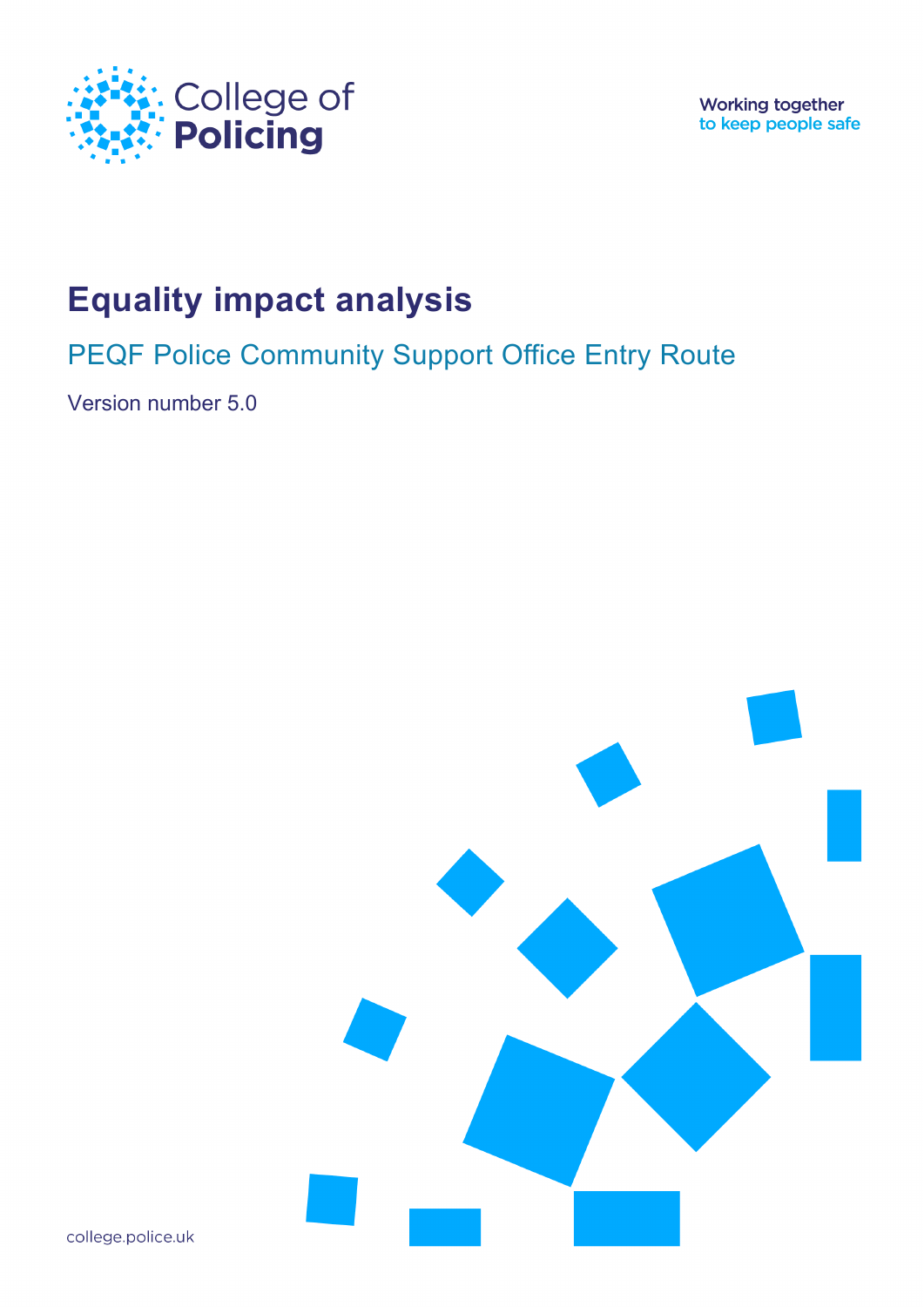College of Policing Limited Leamington Road Ryton-on-Dunsmore Coventry, CV8 3EN

Publication date: October 2021

© – College of Policing Limited (2021)

You may copy, republish, distribute, transmit and combine information (excluding all images and logos) featured in this this publication with other information, free of charge in any format or medium, under the terms of the Non-Commercial College Licence v1.1. To view this licence, visit **[college.police.uk/non-commercial-college](https://www.college.police.uk/non-commercial-college-licence)[licence](https://www.college.police.uk/non-commercial-college-licence)**

Under this licence, you must reproduce the information accurately and not use it in a way that misleads others, misrepresents, suggests any official status, or that the College endorses you or your work. Where College information is being republished or distributed to others, the College must be identified as the source of the information and its copyright status acknowledged with the following attribution statement: © – College of Policing Limited.

Under this licence, you may not adapt, modify, translate or summarise any part of this publication nor use the information in any manner which is primarily intended for or directed towards commercial advantage or private monetary compensation.

If you wish to use College information for purposes not permitted under this licence, then unless expressly permitted by law, you must first obtain permission from the College. Any licence applications or enquiries regarding this publication should be sent to us at **[contactus@college.pnn.police.uk](mailto:contactus@college.pnn.police.uk)**

Where we have identified any third-party copyright information, you will need to obtain permission from the copyright holders concerned.

We're committed to ensuring that all of our documents are fully accessible. To enquire about obtaining this document in a different format, please email: **[contactus@college.pnn.police.uk](mailto:contactus@college.pnn.police.uk)**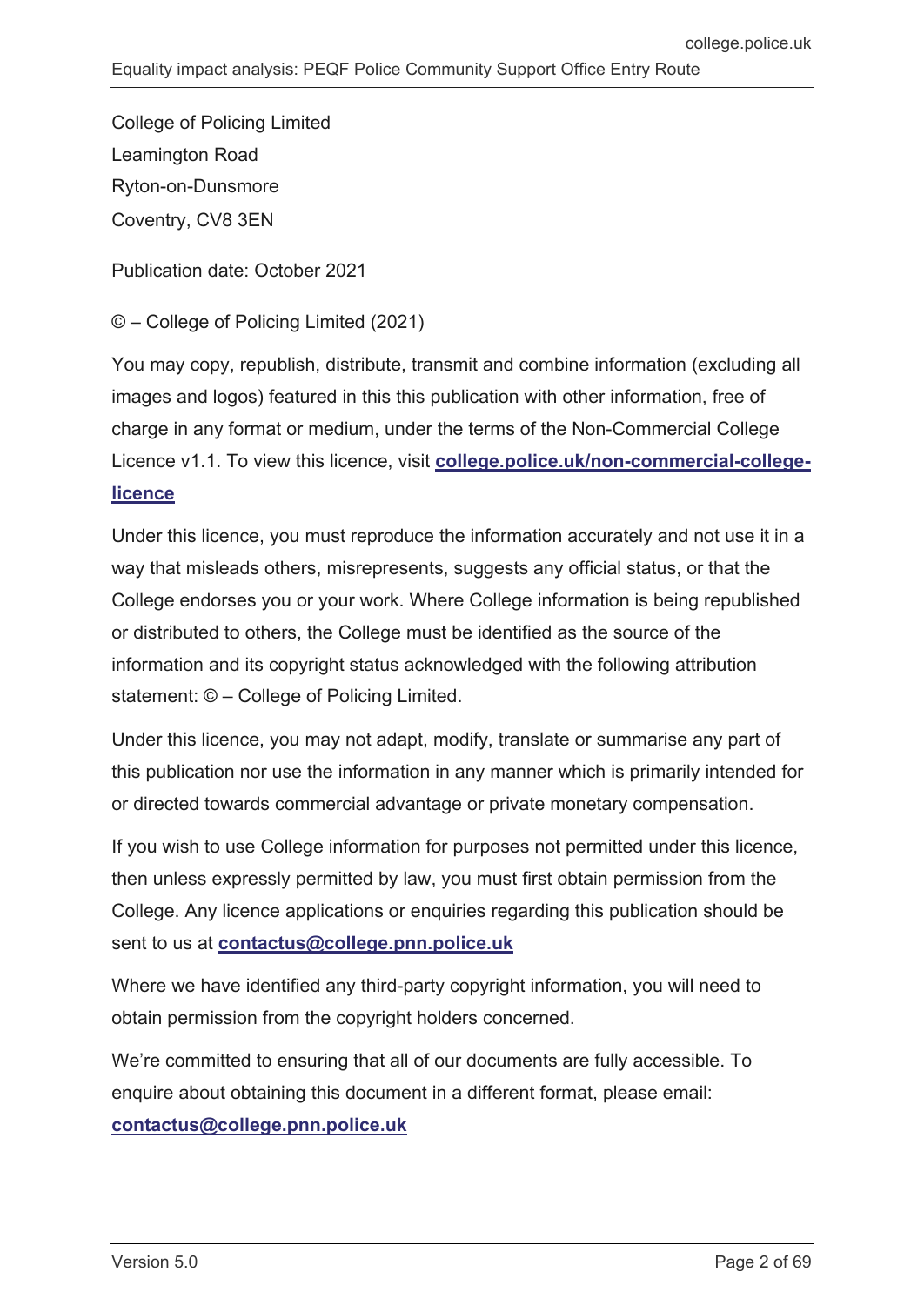# <span id="page-2-0"></span>Table of changes

| <b>Version</b>                                                                     | <b>Modification made</b>                                                                                                           | <b>Month/Year</b> |  |  |  |  |
|------------------------------------------------------------------------------------|------------------------------------------------------------------------------------------------------------------------------------|-------------------|--|--|--|--|
| 5.0                                                                                | New and amended paragraphs: 15, 18, 21-22,<br>45-48, 50, 53, 60, 63, 79, 81, 83-85, 96, 98,<br>103-105, 109, 120-121, 123, 126-127 | October 2021      |  |  |  |  |
| 4.0                                                                                | New and amended paragraphs: 5, 7-8, 15, 18,<br>20-22, 26, 28-38, 62, 116-118                                                       | August 2021       |  |  |  |  |
| For previous versions of the EIA please email<br>PolicingEQF@college.pnn.police.uk |                                                                                                                                    |                   |  |  |  |  |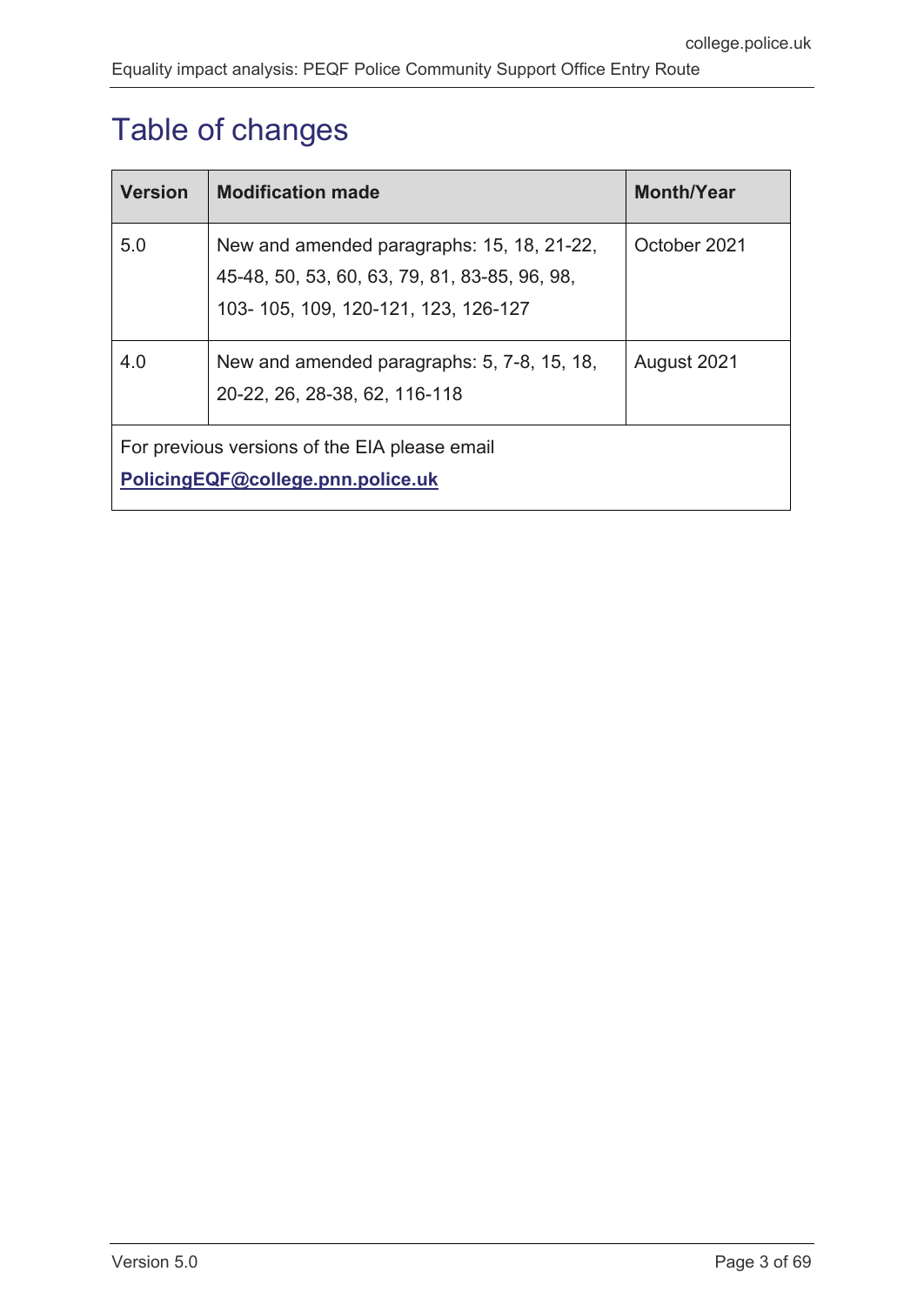# **Contents**

| Appendix 2: Examples of emerging practice and further ideas 48 |  |
|----------------------------------------------------------------|--|
|                                                                |  |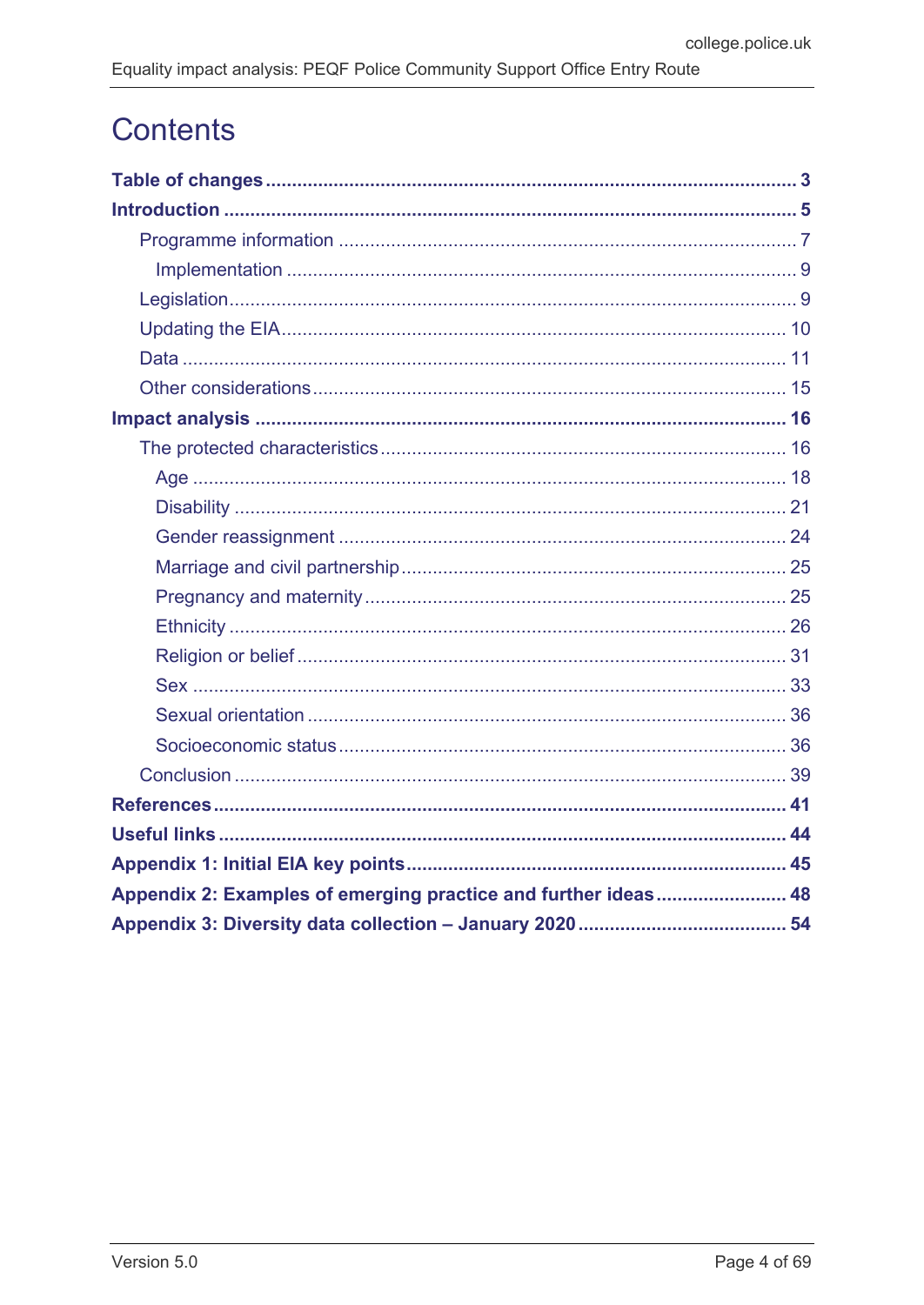# <span id="page-4-0"></span>**Introduction**

- 1. Police community support officers (PCSOs) make an invaluable contribution to the communities they serve and to policing. Providing an essential uniformed presence in our communities, PCSOs focus on understanding and identifying local priorities, solving local problems, tackling low-level crime and engaging with the community. They undertake a key role in helping to foster positive relationships, promoting cohesion and inclusivity, and building trust and legitimacy.
- 2. The National Police Chiefs' Council (NPCC) and the Association of Police and Crime Commissioners (APCC) 'Policing Vision 2025' [1](#page-4-1) sets out a transformative agenda, which will enable the service to meet the challenges of modern policing and tackle new and emerging threats to community unity and harmony. The Policing Vision places an improved policing service for the public at the heart of its professional agenda. It establishes the link between communities and the police as part of the bedrock of British policing. The 'need to develop a proactive and sophisticated understanding of community needs, to keep people safe, particularly as communities become more diverse and complex' is identified as a key challenge.
- 3. The Police Services Statement of Mission and Values 2025[2](#page-4-2) highlights the significance of the PCSO in their helping:

…to make communities safer by upholding the law fairly and firmly; preventing crime and anti-social behaviour; keeping the peace; protecting and reassuring communities...

As it is a community-based role, the PCSO constitutes a fundamental component of the national strategy for local policing across the UK. PCSOs are highly valued public-facing members of the service. As part of the transformative agenda set out in the Policing Vision, the role of the PCSO,

<sup>1</sup> NPCC/APCC. (2016). 'Policing vision 2025' [internet]. Available from

<span id="page-4-2"></span><span id="page-4-1"></span>npcc.police.uk/documents/Policing%20Vision.pdf [Accessed January 2019]  $2$  Ibid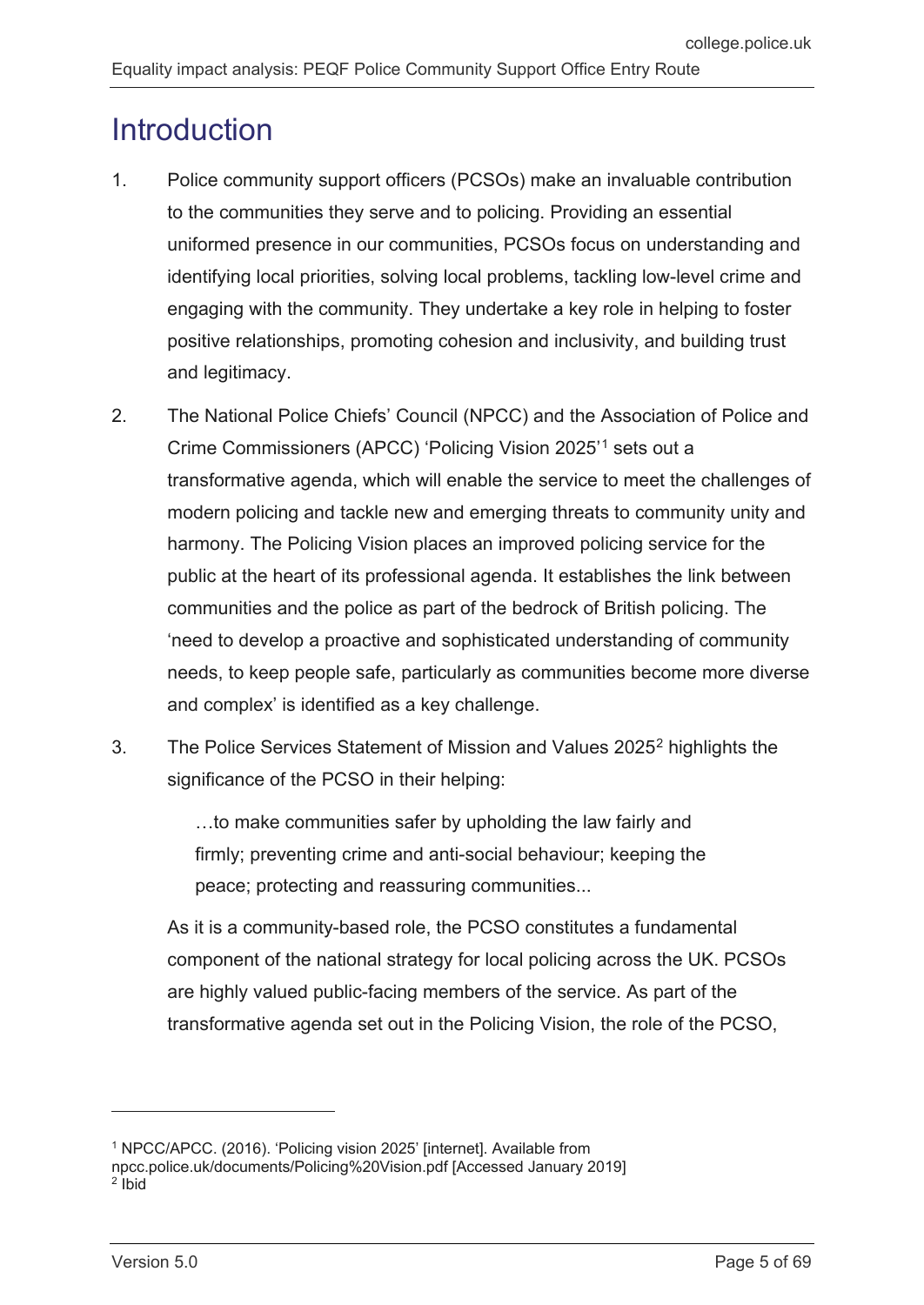and ensuring they have the right skills and abilities to continue to be effective, has been re-examined and updated.

- 4. At the request of the Policing Trailblazer Apprenticeship Employer Group (which represents police forces developing and delivering policing-related apprenticeships), we worked with key policing stakeholders to develop new entry routes for the PCSO role.
- 5. A key component of the Policing Vision is that the police service is representative of the communities it serves. It is essential that we try to understand whether initiatives, such as the new PCSO entry routes, have an impact on workforce demographic. That is the purpose of this equality impact analysis (EIA).
- 6. The police service is working with diligence and passion to promote diversity, equality and inclusion. Forces are engaging with the community and forging connections with groups who had not previously considered policing as a career. We are proud to support forces in their work to secure a fair, inclusive and representative police service. This EIA aims to ensure consideration is given to how the new PCSO entry routes reflect the diverse communities that policing serves.
- 7. The impact that the new PCSO entry routes have on the demographic diversity of the police workforce will depend on a number of variables. Forces will play a significant part in the successful introduction of the routes and their outcomes, such as recruitment, retention and attrition, as well as supporting those who wish to become a police officer. It is essential that each implementing force considers how it will identify, monitor and address any possible disadvantage against a protected group or other inequality issues.
- 8. The EIA is limited by a lack of data and other research on the PCSO workforce. For a force to understand whether the routes are having any impact on the protected groups, they should monitor protected characteristic data for their existing workforce and new recruits before and throughout implementation. Analysis of this data will direct the force to any disproportionality or under-representation. Findings should be included in the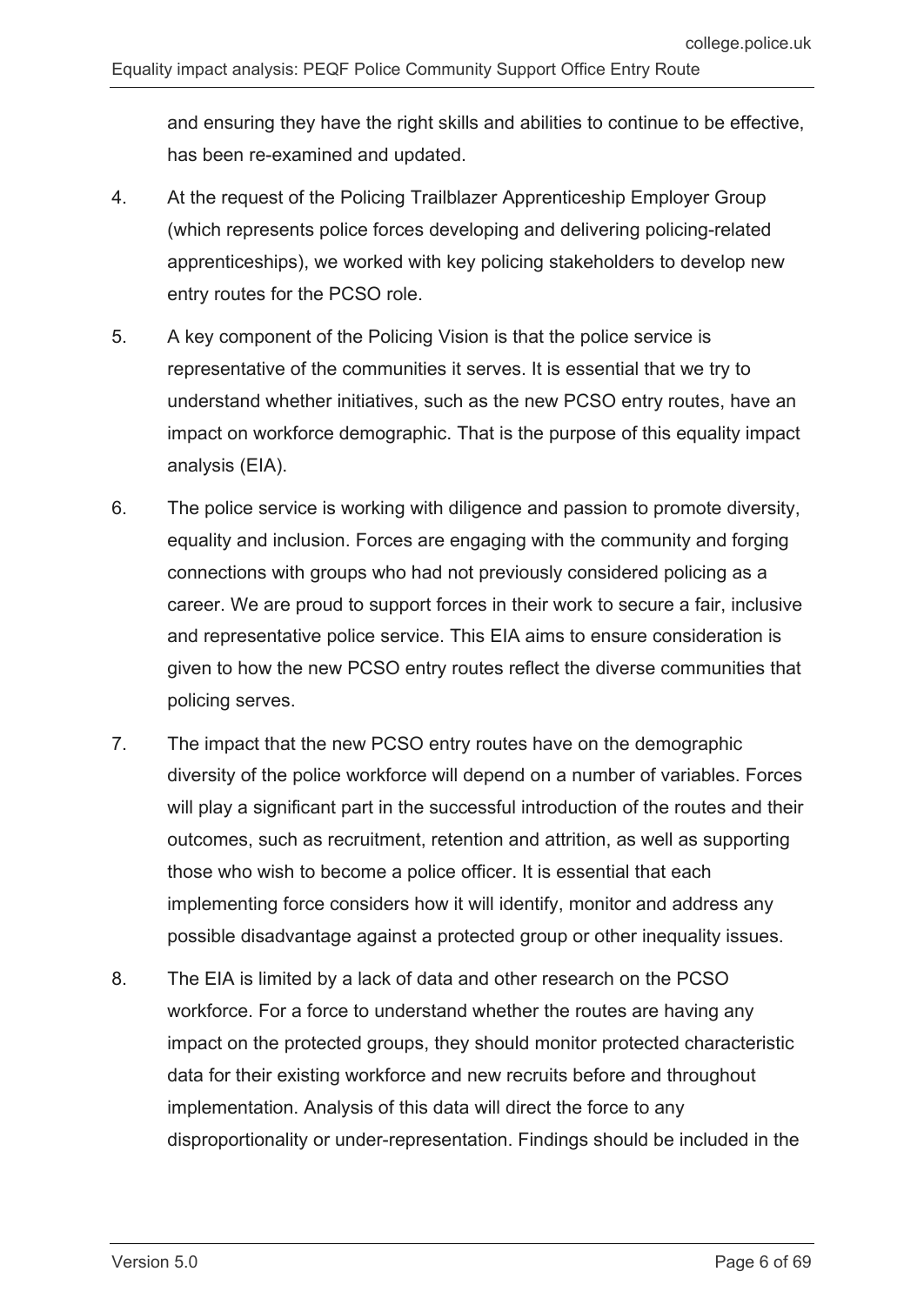force's EIA. We will continue to ask forces to share data<sup>[3](#page-6-1)</sup> with us so that we can develop a national analysis.

## <span id="page-6-0"></span>Programme information

- 9. The PCSO role is a community-based, public-facing role. It requires application of a wide variety of professional knowledge, understanding and skills, across a range of complex and challenging situations and contexts. The role also asks for a demonstration of appropriate behaviours congruent with effective and appropriate front-line policing.
- 10. We worked in partnership with police forces and other stakeholders to develop the new PCSO entry routes. As part of this work, the existing and emerging aspects of the role and the likely future pressures on community policing were carefully reviewed and considered by all parties. The review also assessed the skills, knowledge and behaviours required to meet these challenges. The routes are designed to: 'ensure that the PCSO receives a modern and up-to-date professional education, covering the knowledge, skills and professional approaches identified as critical to 21st century local policing'. [4](#page-6-2)
- 11. There are two new PCSO entry routes:
	- Level 4 PCSO apprenticeship entry programme
	- **EXECTE 1 PULLER** 1 POSO non-apprenticeship entry programme

These entry routes are accredited by successful completion of a level 4 qualification in Community Policing Practice.

This qualification is awarded by either:

 an Ofqual/Qualification Wales regulated Awarding Organisation (titled Level 4 Diploma in Community Policing Practice) or,

<span id="page-6-1"></span> $3$  This data will be anonymised and in full compliance with data protection legislation.

<span id="page-6-2"></span><sup>4</sup> College of Policing (2018). 'Policing Education Qualifications Framework Initial Entry Routes into Policing: Police Community Support Officer (PCSO), Strategic Overview'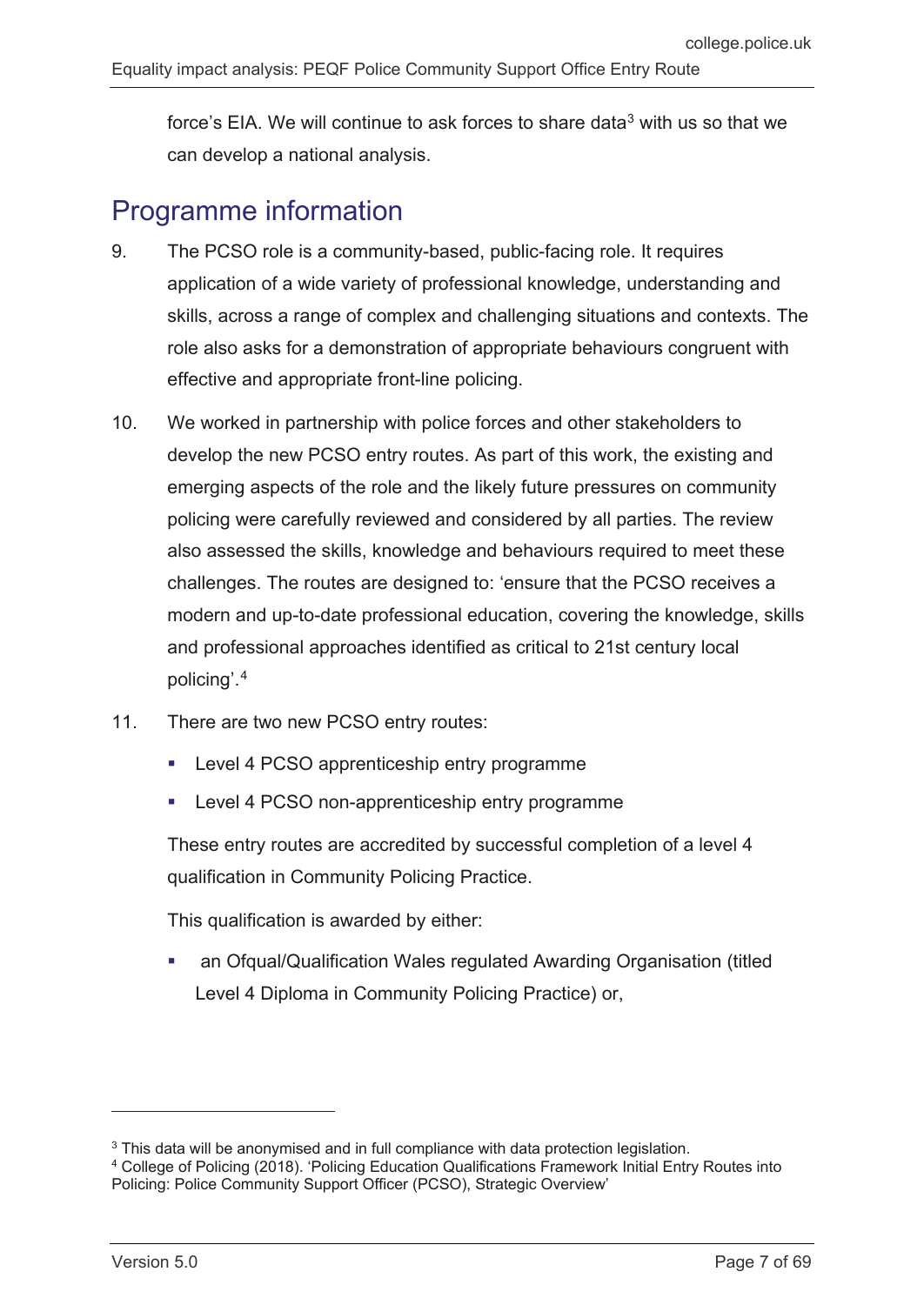a Higher Education Provider (titled Level 4 HE Certificate in Community Policing Practice).

In either case, the professional curriculum covered and the level of professional education and competence achieved by the officer is identical.

- 12. An enhanced connection between professional learning and professional practice is one of the key features of the new level 4 PCSO Apprenticeship. This link is crucial, so that there is clear understanding on the part of the officer of not only what to do and when, but why they are taking a particular course of action. They will be trained to calibrate their decision-making process and professional actions in the light of potential alternative methods of dealing with any particular situation.
- 13. The PCSO curriculum has the following structure:
	- 1. **Phase one operational learning**: role based general learning in specific policing areas.
	- 2. **On-programme tutoring (first period)**: the first phase of tutorship initial learning supplemented by professional duties.
	- 3. **Phase two operational learning**: learning in areas key to successful working with the community.
	- 4. **On**-**programme tutoring (second period)**: more advanced community based learning with targeted professional duties.
	- 5. **Independent patrol status**: the officer has demonstrated sufficient competence to function independently, safely and lawfully.
	- 6. **Phase 3 operational deployment**: the officer is now of sufficient competence to take more of a lead role in operational incidents. Evidence of competence is kept via an Occupational Competence Portfolio.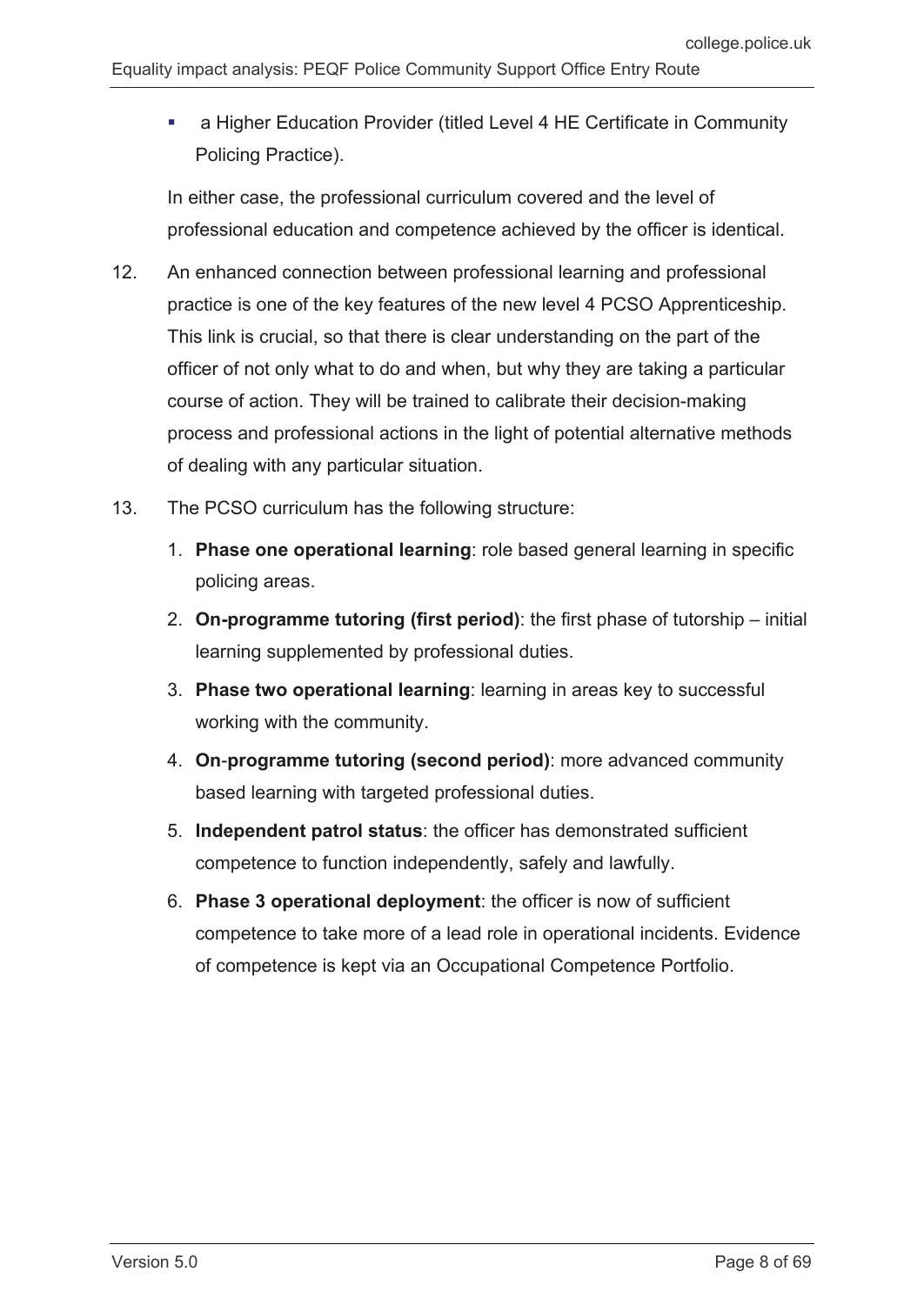14. All officers on the PCSO Apprenticeship will complete an end-point assessment before finishing the programme. Completion enables the employer force to confirm the recruit in post as having successfully completed probation.[5](#page-8-2)

### <span id="page-8-0"></span>Implementation

15. As of September 2021, the number of forces who have implemented the new PCSO level 4 entry programmes is as follows:

| <b>PCSO Apprenticeship entry</b> | <b>PCSO Non-Apprenticeship entry</b> |
|----------------------------------|--------------------------------------|
| programme                        | programme                            |
|                                  | 4                                    |

## <span id="page-8-1"></span>Legislation

- 16. Further to section 149 of the Equality Act 2010 (the EqA), the public sector equality duty (PSED) requires public bodies who carry out public functions to have due regard to:
	- eliminate discrimination, harassment, victimisation and any other conduct that is prohibited by or under the Act
	- advance equality of opportunity between people who share a relevant protected characteristic and people who do not share it
	- foster good relations between people who share a relevant protected characteristic and people who do not share it

The PSED applies to all nine protected characteristics listed in the Equality Act 2010:

- age
- disability
- gender reassignment

<span id="page-8-2"></span><sup>&</sup>lt;sup>5</sup> Subject to the probationer having fully met the local force's probation requirements.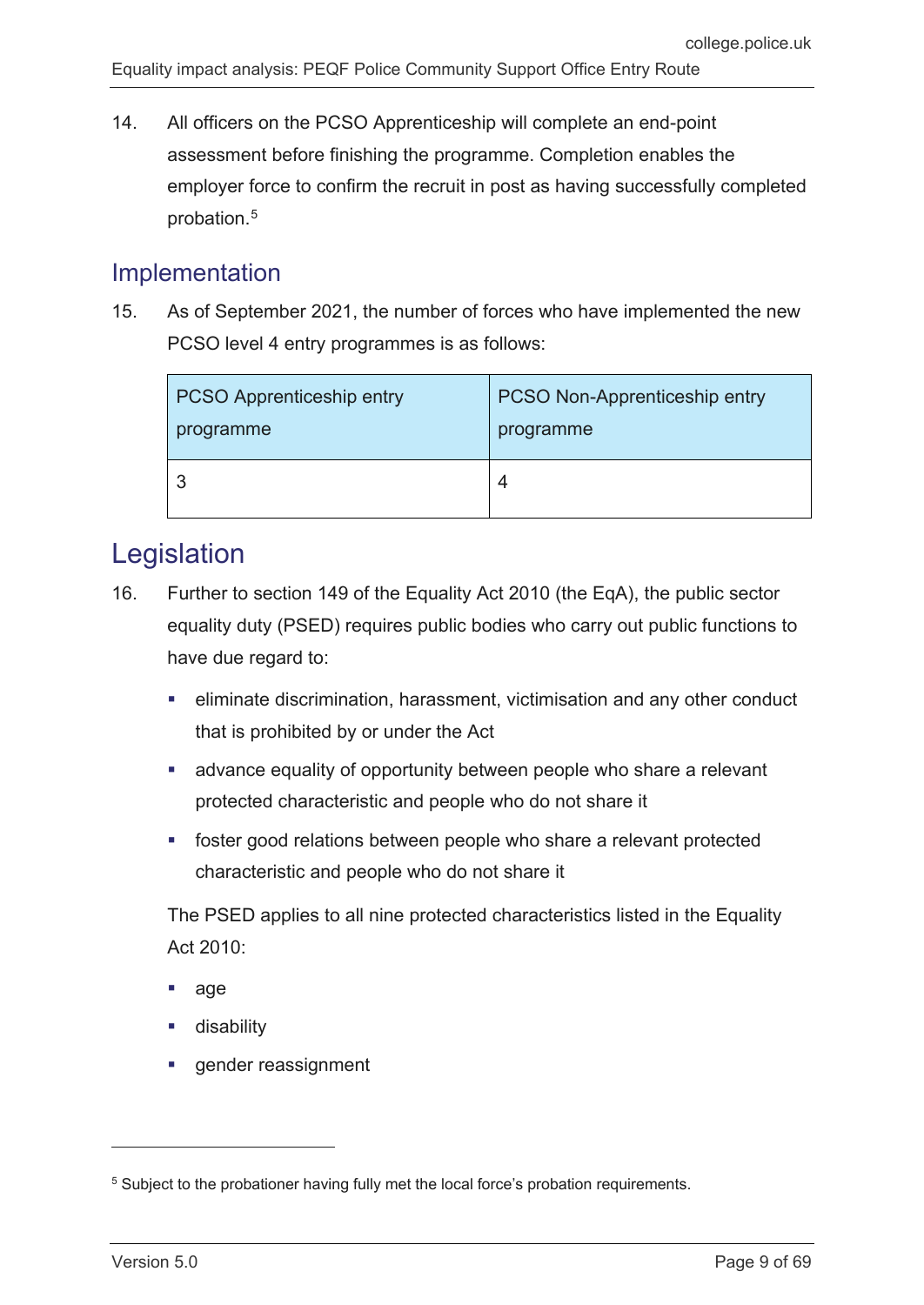- **marriage and civil partnership**
- pregnancy and maternity
- $rac{1}{\sqrt{2}}$  race
- religion or belief
- **sex**
- sexual orientation
- 17. Socioeconomic status is also a factor that can be a basis for inequality. The duty is not yet in force in England but has been enacted in Scotland (April 2018) and Wales (March 2021). Through data collection and analysis, forces will be able to ensure that the impact on this characteristic is also taken into account.
- 18. We are committed to ensuring that the Welsh and English languages are treated equally where applicable, in accordance with the Welsh Language (Wales) Measure 2011. We have developed a **[Welsh Language Scheme](https://assets.college.police.uk/s3fs-public/2021-06/welsh-language-scheme.pdf)** to support Welsh forces in complying with their statutory duty to provide bilingual services to the public in Wales. The scheme has now been implemented.
- 19. PCSOs may be appointed by a chief officer of police from the authority given under section 38 of the Police Reform Act 2002. The new entry routes have been drafted with due regard to all prevailing legislation.

## <span id="page-9-0"></span>Updating the EIA

20. Diversity, equality and inclusion considerations are an integral part of the decision-making infrastructure of the Policing Education Qualifications Framework (PEQF). These considerations influence all aspects of programme development and implementation. This regard is an ongoing and continuous process. Collation of our analysis and relevant updates will be included in revisions to this document, scheduled for publication twice a year or upon each key project update. This document will remain a living document. We will include key findings from stakeholder meetings, recommendations, action plans and emerging practice to reflect progress made, as well as any new challenges identified. The EIA will remain a living document. To support future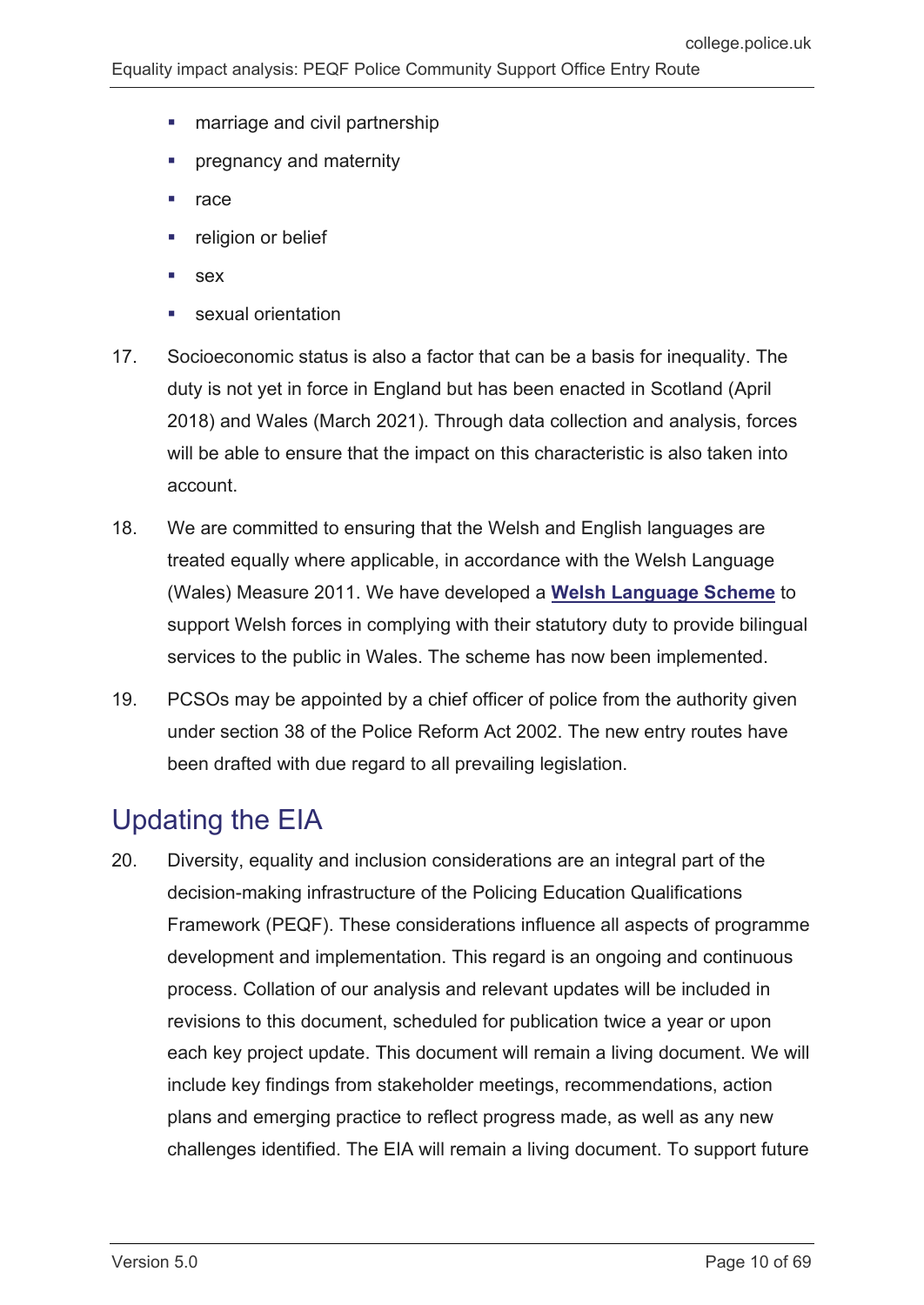updates of the EIA, **[we welcome](mailto:policingeqf@college.pnn.police.uk)** data or further evidence from forces and other key stakeholders.

## <span id="page-10-0"></span>Data

- 21. Home Office national police workforce data does not currently cover all nine protected characteristics. Only demographic indicators for age, disability, ethnicity and sex are currently available. We are a key stakeholder in delivering the **[NPCC Diversity, Equality & Inclusion Strategy 2018-2025](https://www.npcc.police.uk/documents/edhr/2018/NPCC%20Diversity%20Equality%20Inclusion%20Strategy%20May%202018.pdf)**. [6](#page-10-1) To achieve our shared vision of a more representative workforce that aligns the right skills, powers and experience to meet challenging requirements, better consistency in data gathering is required across all protected characteristics.[7](#page-10-2) The NPCC has pledged to cultivate a better understanding of the composition of the workforce, by ensuring that systems are in place that enable workforce data to be collected, collated and analysed across the nine protected characteristics.[8](#page-10-3) Standardised diversity codes have been developed to support future monitoring. In 2021, we were able to include robust data from the Home Office national workforce census in the EIA. Due regard to the equality aims is an ongoing commitment and this EIA serves to document key considerations. We will continue to work with our stakeholders to develop more comprehensive national workforce data.
- 22. We understand that there is a national issue with reluctance to share protected characteristic information from much of the workforce. We are undertaking research into potential challenges. Working with our stakeholders, we will work to resolve the issue and improve the rates of information sharing by our workforce. The workforce should be encouraged to understand the importance of providing protected characteristic information and the significance of this information in supporting the policing community.

 $\overline{a}$ 

<span id="page-10-1"></span><sup>6</sup> NPCC. (2018). 'Diversity, Equality & Inclusion Strategy 2018 - 2025' [internet]. Available from npcc.police.uk/documents/edhr/2018/NPCC%20Diversity%20Equality%20Inclusion%20Strategy%20 May%202018.pdf [Accessed September 2019] <sup>7</sup> Ibid

<span id="page-10-3"></span><span id="page-10-2"></span><sup>8</sup> Ibid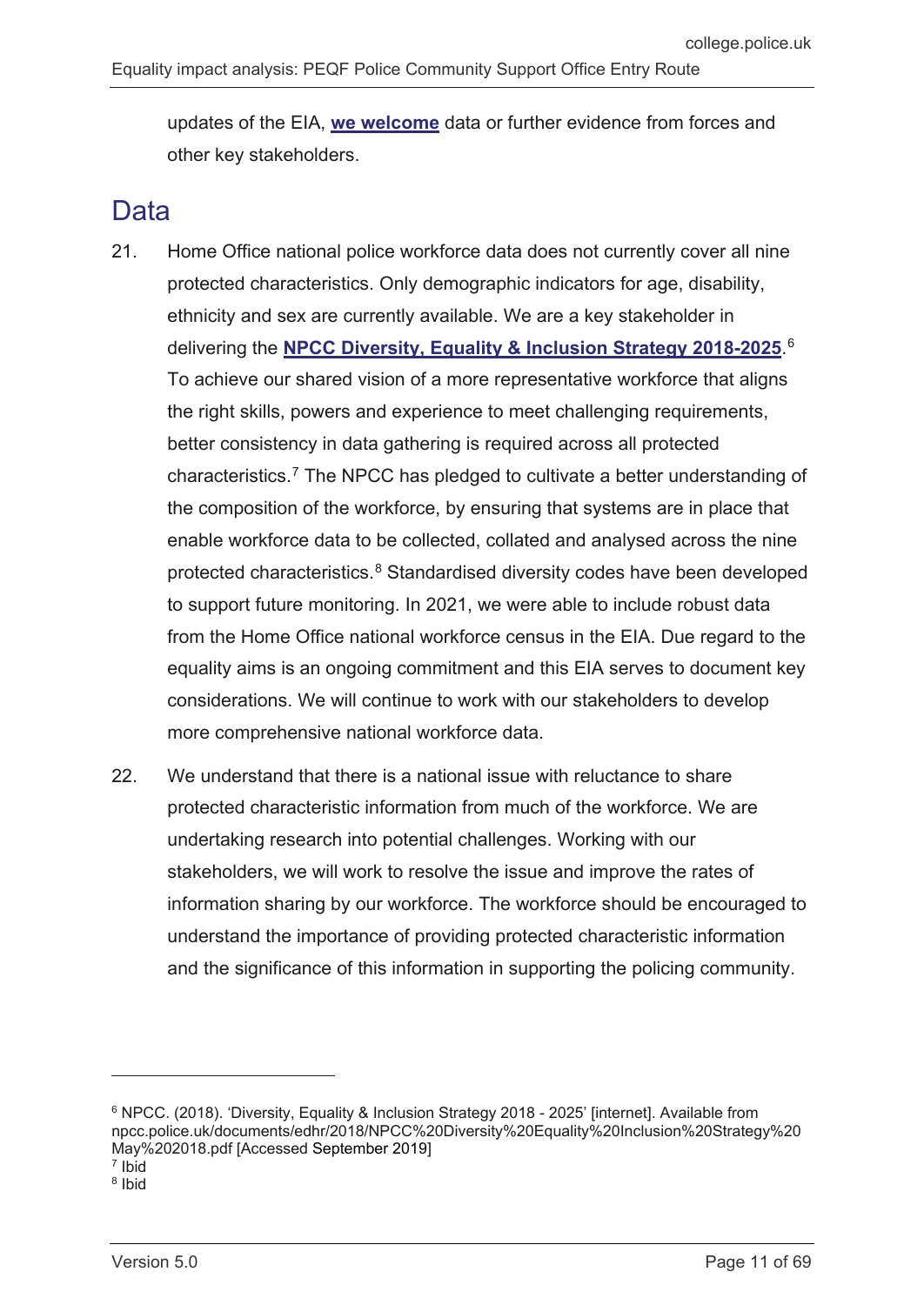The 'Safe to Say' campaign and the 'Sharing Information' guidance explores these challenges. The guidance will be released soon.

#### College-led data collection

- 23. In January 2020, the College requested diversity data from forces. At the time of data collection three forces had implemented the new PCSO entry routes: Surrey, Sussex (first cohort in March 2019) and Thames Valley Police (first cohort in January 2019).
- 24. Data was requested in January 2020. All three forces were provided with a data collection template to facilitate return of anonymised diversity data. The last data return was received in March 2020.
- 25. All three forces returned data against the majority of the protected characteristics. However, there was some deviation in return:
	- one force had used their own subsets under age
	- one force had combined the 'marriage' and 'civil partnership' sub-sets
	- one force did not collect data against 'pregnancy and maternity'
	- only two out of three forces returned data for those not recruited.

Figures for the three forces have been consolidated where possible given the inconsistencies noted. These are provided in Appendix 3.

- 26. For some of the protected characteristic categories, the cumulative total from the subsets did not correspond with the expected total. This may have been where candidates did not return any information against that protected characteristic. However, only one force shared non-disclosure data with us. We will ensure that the data collection template is modified for future data collection exercises, to encourage forces to formally record non-disclosure figures. Further information can be found in Appendix 3.
- 27. A total of 163 new PCSOs were recruited by the three forces. This is a small sample size and the forces are only in the first year of implementation. Any analysis of the new routes' impact on recruitment demographic will be limited. As more forces transition to the new routes, more data will become available for us to draw our evaluation from.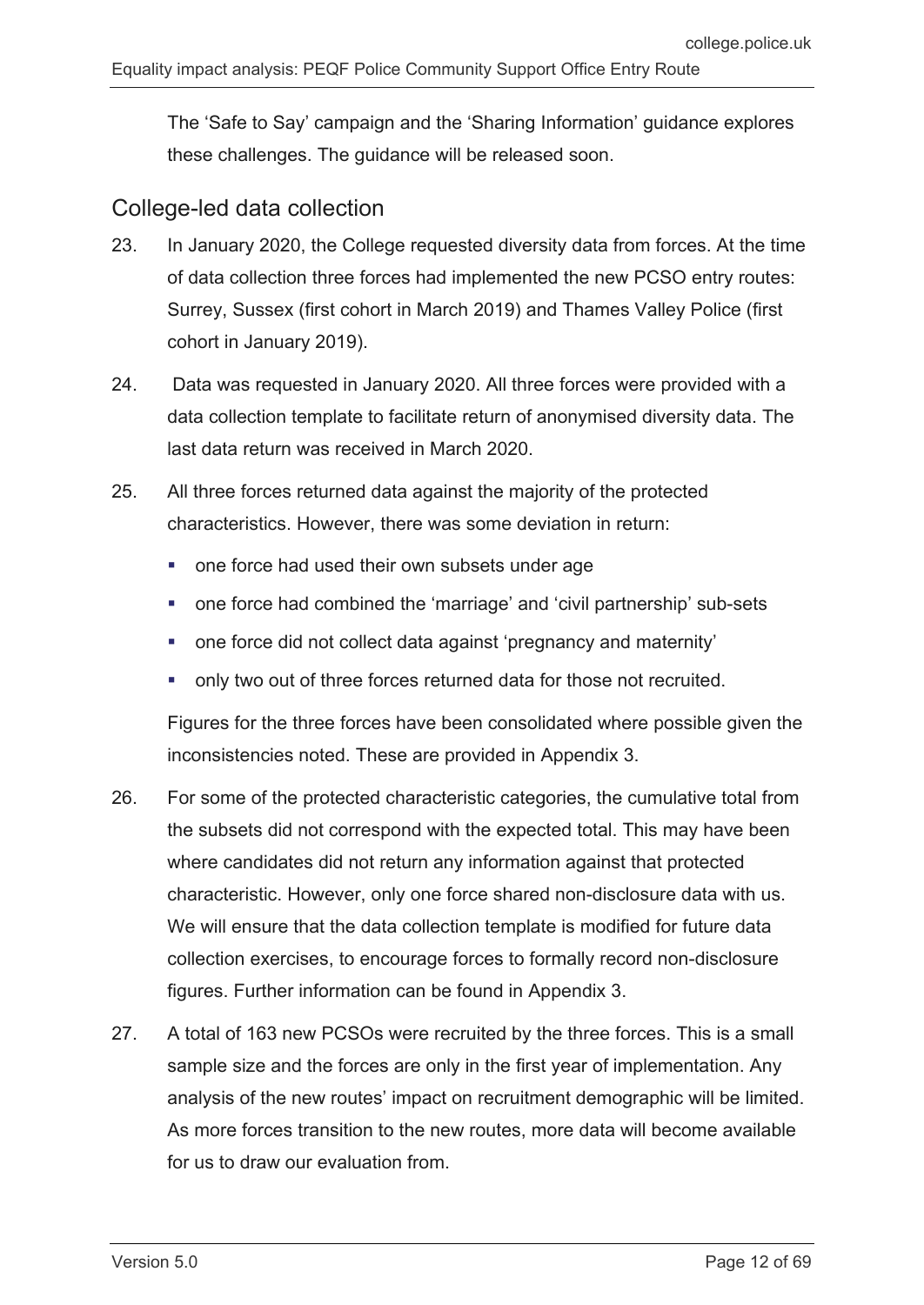28. Part of the solution required to meet the difficulties encountered with data standardisation is a diversity data code national standard. As above, we have worked with stakeholders to develop this and a national diversity code standard has been implemented.

#### The Home Office Police Workforce Census

- 29. The significant limitations on accessing data have prompted the need for a long-term practical solution. We also received feedback to indicate that much of the difficulty in providing a response is the frequency with which forces are asked to meet workforce data requests from multiple agencies. We have reduced this pressure for forces by working with the Home Office to integrate entry route information into the Home Office Police Workforce Census. The census data will form the basis of subsequent analysis.
- 30. The Home Office Police Workforce Census is an annual census of all police officers and staff in England and Wales. It is an individual record-level data collection of all workers in the police service. Data is collected from Human Resources and Finance teams in the 43 territorial police forces in England and Wales, as well as the British Transport Police. It provides national, consistent and robust workforce data, comparable with the Home Office Annual Data Return (ADR). It represents a long-term solution to diversity data collection challenges. We worked with the Home Office to include the new entry routes for policing in the 2020 census, including the PCSO entry routes. As a recent amendment to the census, the provision of entry route data in the first year of inclusion was voluntary.
- 31. The census has provided data on each of the entry routes for those joining in the 2019/20 financial year by the following characteristics: age, disability, race and sex. From 2021, the census will seek to collect data on more of the protected characteristics, though the quality of data will be dependent on the information held and submitted by forces. Once incorporated, the census will provide workforce data for each entry route and all protected characteristics. The 2020 census received returns from 38 forces. However, there were no returns against the PCSO routes. The data featured in this document is from the College led data collection. Future updates will rely on the census.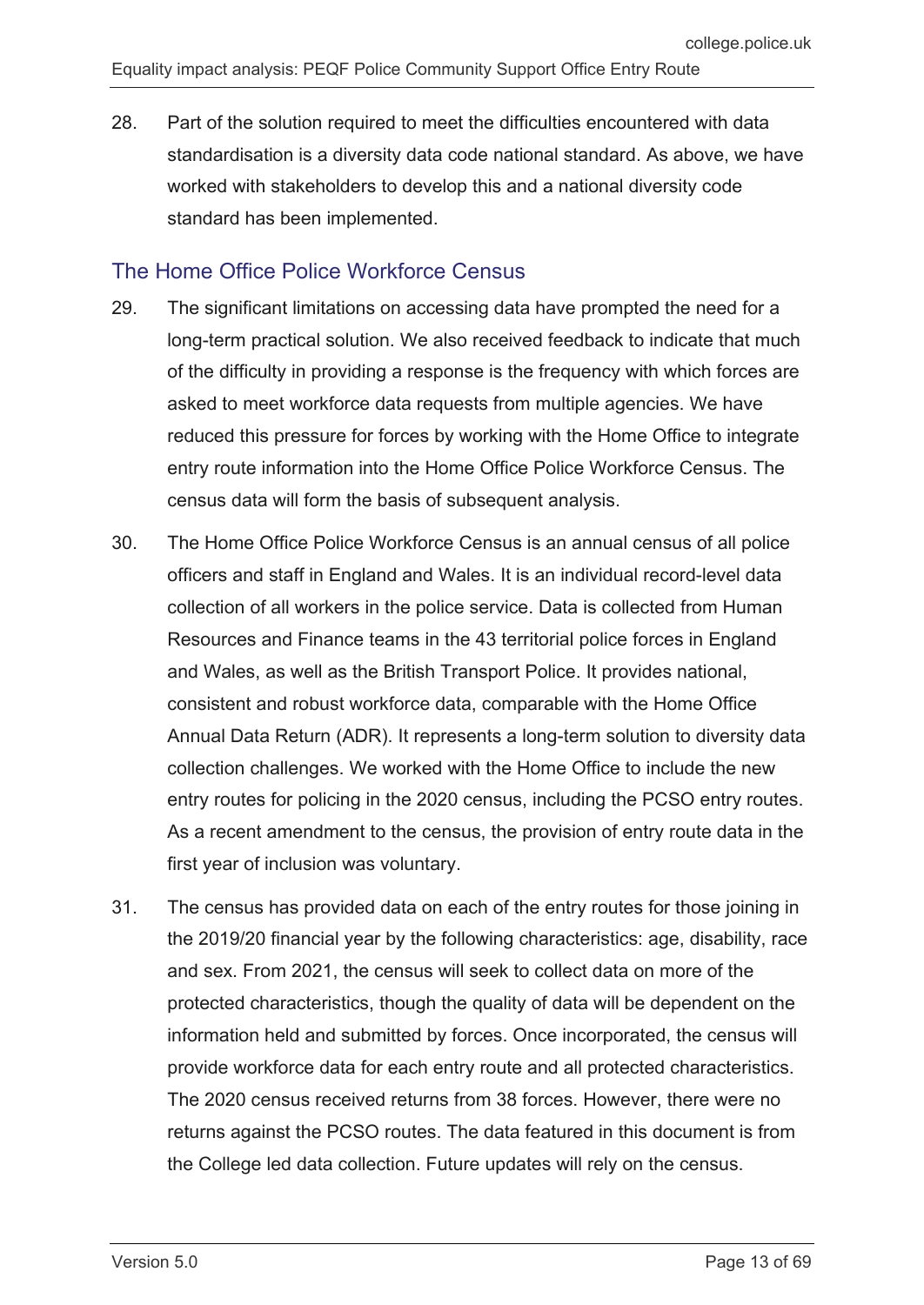32. Improving census completion among the remaining forces is a priority for the Workforce Data Group. A work-stream has been established to achieve 100% completion in 2021. By the next census collection, more forces will have implemented the PCSO routes and we will have a robust source of data to use in this EIA.

#### Stakeholder engagement

- 33. In support of the development of the updated curriculum, we have received invaluable input from a project development working group comprised of diverse representation of key stakeholders. Diversity considerations have been integrated into product development throughout the design phase. Feedback is also gathered through ongoing engagement with the PEQF Implementation Reference Group (IRG), the Initial Policing Education Board (IPEB) and the PEQF Board. These groups are also made up of a crosssection of representatives from policing and other key stakeholders.
- 34. Forces receive ongoing support from our implementation officers and from the College's diversity and inclusion team. We produce guidance and run a variety of workshops, seminars and other events to support implementation. A dedicated knowledge hub<sup>[9](#page-13-0)</sup> has been created for forces to learn more about the EIA process and to share learning with other forces. There is also a dedicated knowledge hub for diversity, equality and inclusion. Forces can use this hub to share resources and examples of effective practice.

### Force EIAs

35. The EIA process is designed to ensure that, as policies are developed and changed, they do not have a discriminatory or other negative impact on protected groups. If choosing to introduce the PCSO entry routes, forces will be required to develop their own EIAs, evidencing how equality, diversity and inclusion are embedded in their delivery infrastructure as per the PSED. This is a core requirement that must be met as part of the College's quality assurance process. We will request that forces consider the equality

<span id="page-13-0"></span><sup>9</sup> An information-sharing and collaboration platform.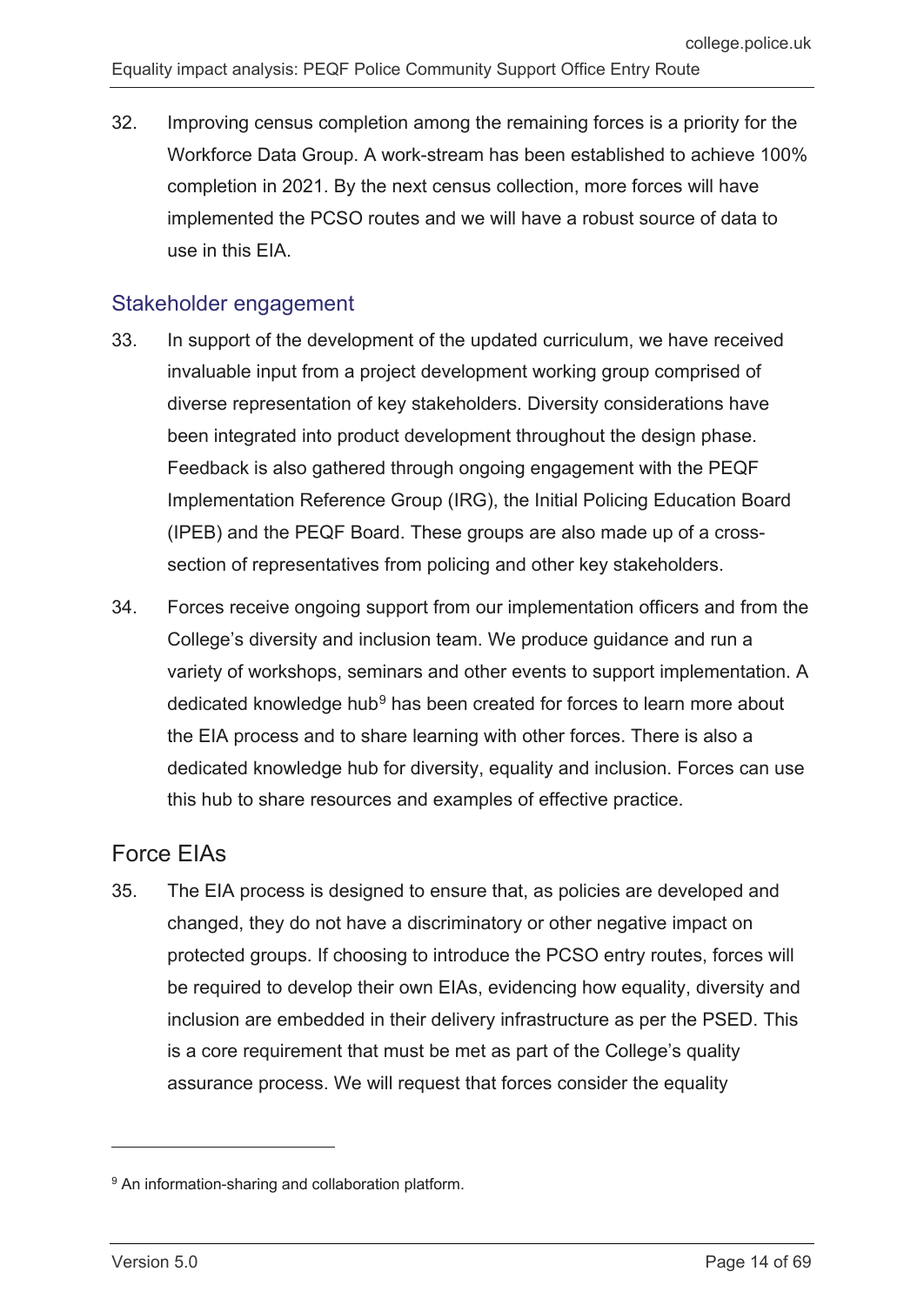considerations of their intended model of delivery and integrate these considerations into all aspects of implementation. Forces will be asked to include equality, diversity, inclusion and widening participation considerations, including but not exclusive to:

- where learning takes place
- proximity (for example, reasonable adjustments for students with disabilities)
- duration over which it takes place (for example, varying part-time working)
- **assessment arrangements**
- educational and pastoral support and resources
- 36. We will encourage forces to consider other characteristics that may be pertinent to the local demographic, such as socioeconomic status, the prevalence of PCSOs with caring responsibilities and English as a second language.
- 37. We will ask forces to identify engagement activities with the aim of enabling equality of opportunity for all. We will also support forces in meeting their equality duty by reminding forces that the EIA is a living document, to be reviewed and updated on an ongoing basis. We will encourage forces to collect protected characteristic data as part of the ongoing management of the programme.

## <span id="page-14-0"></span>Other considerations

- 38. The government pledged to increase police recruitment targets by 20,000 with the launch of the Policing Uplift Programme. This ongoing recruitment drive may have an impact on the number of people applying to become PCSOs.
- 39. COVID-19 has imposed an unprecedented challenge on the police service. As implementation is not compulsory, it is unknown to what extent the pandemic has affected forces' capacity to introduce the new programme. Many forces have thought dynamically about promoting recruitment in a time of social distancing. Social media and other online platforms are being used extensively and in engaging ways.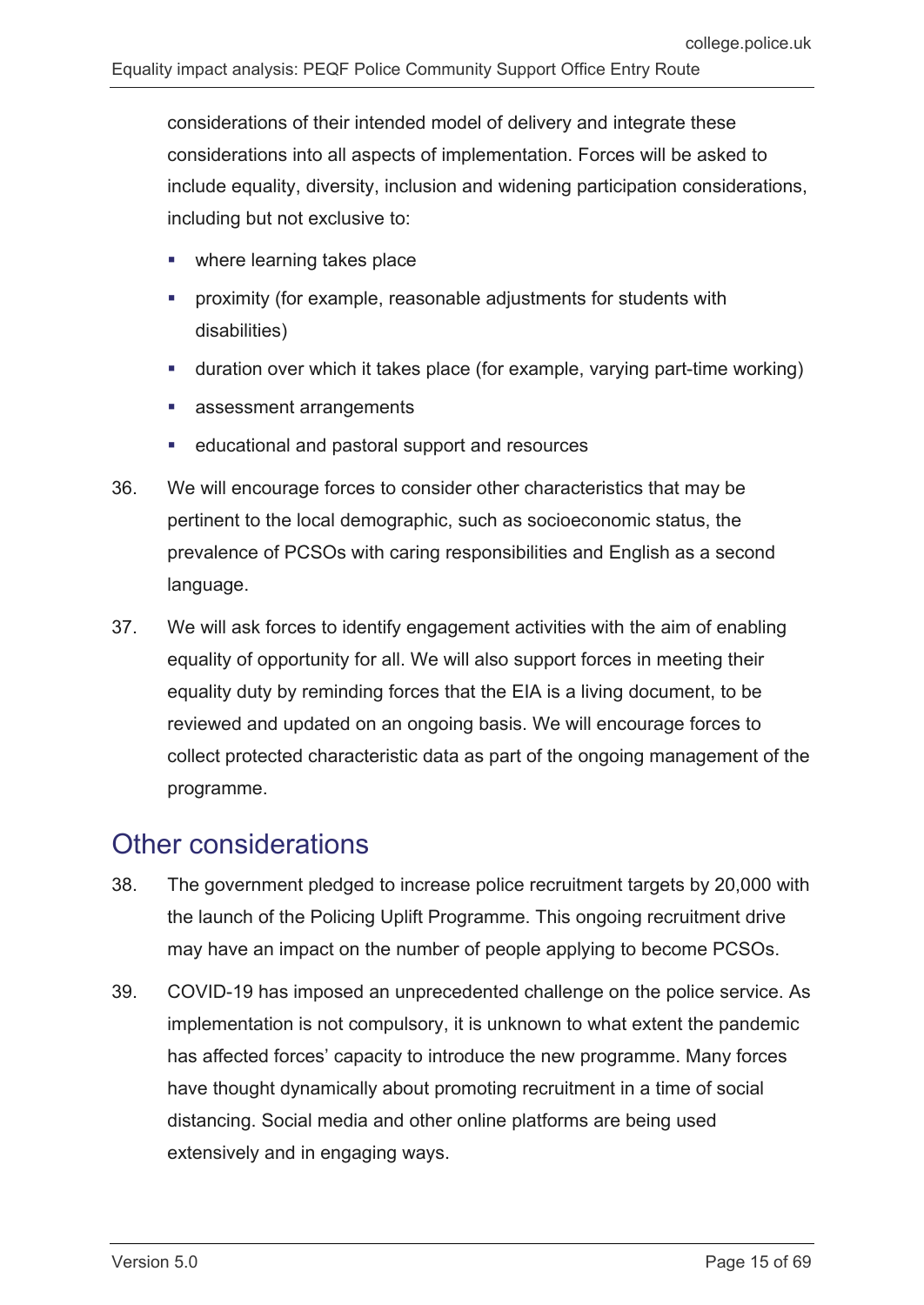# <span id="page-15-0"></span>Impact analysis

- 40. The Policing Vision 2025 states: 'Policing is built on our people. There is a need to add critical new skills to the service, get the right mix between officers and staff and be more representative of the communities we serve to achieve our vision'. [10](#page-15-2) It is imperative that any new workforce development initiative serves to support policing to reach this objective.
- 41. The new PCSO entry routes bring many benefits to policing, such as:
	- supporting educational equality within policing
	- proactively embedding equality, diversity and human rights considerations as a core function of policing practice
	- strengthening engagement skills to foster effective partnerships in community policing
	- paying due regard to all protected groups, with this regard contributing directly to programme development, implementation and delivery

## <span id="page-15-1"></span>The protected characteristics

- 42. The College and the police service are committed to meeting the equality duty and to ensuring that all protected characteristics are given due consideration. We are firm on the point that there is no hierarchy to the protected characteristics. While this EIA explores all of the protected characteristics, the availability of Home Office national workforce data for age, race and sex has facilitated further exploration of these characteristics. The impact on individuals who identify with the other protected characteristics is mainly unknown at present. This is primarily due to a lack of data or relevant research. We welcome further data and evidence from forces to facilitate further analysis.
- 43. It is also important to consider the impact of intersectionality. Intersectionality means recognising that people's identities are shaped by multiple factors (the

<span id="page-15-2"></span><sup>&</sup>lt;sup>10</sup> NPCC. (2018). 'Diversity, Equality & Inclusion Strategy 2018 - 2025' [internet]. Available from npcc.police.uk/documents/edhr/2018/NPCC%20Diversity%20Equality%20Inclusion%20Strategy%20 May%202018.pdf [Accessed September 2019]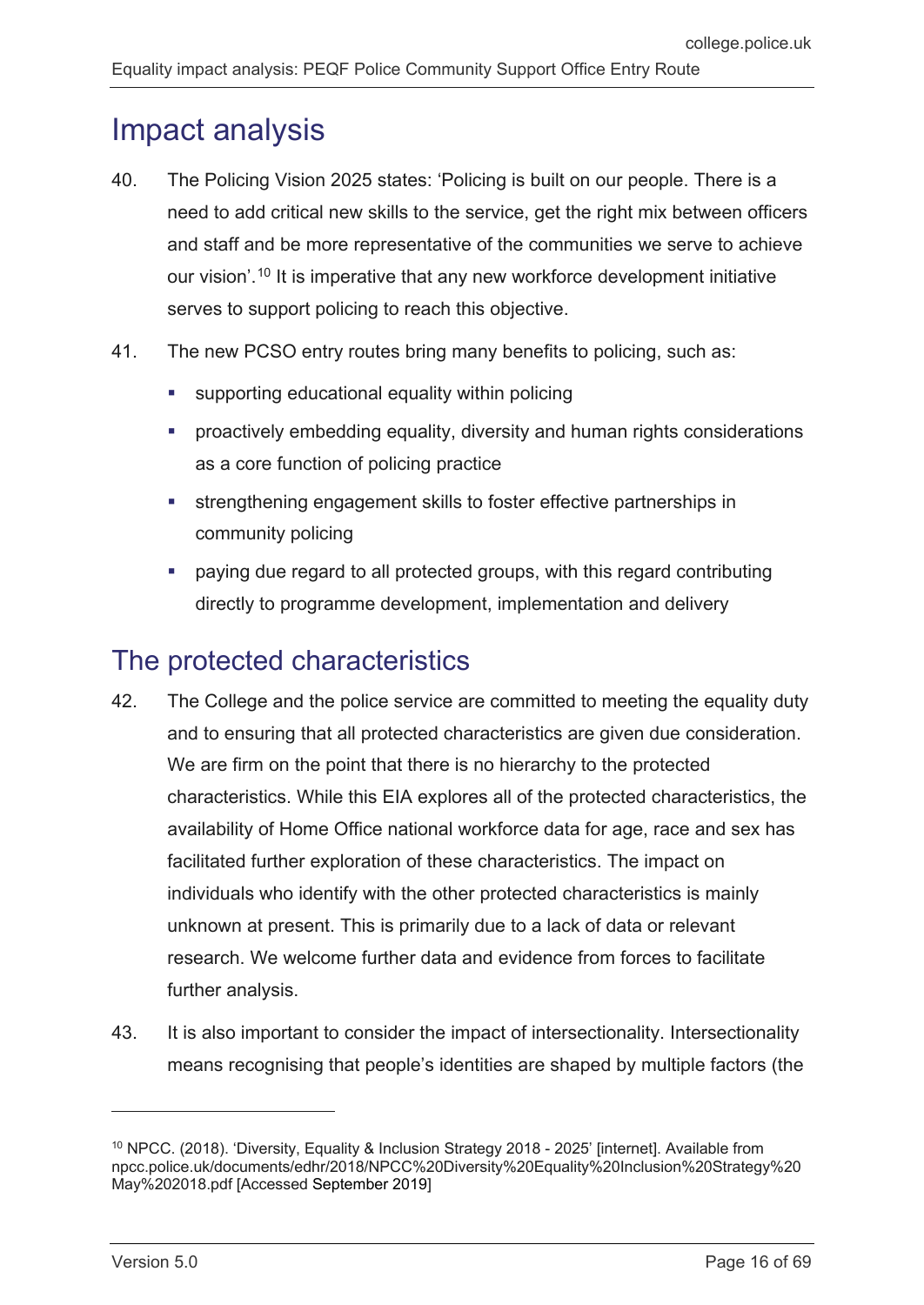many personal characteristics that make up an individual). Protected characteristics cannot be treated as discrete identities, as they can quite often overlap when discrimination occurs. An awareness of intersectionality creates a much better understanding of the differences among individuals.

- 44. In addition to the protected characteristics, we are aware that forces are becoming increasingly concerned about the impact that the new entry routes may have on different socioeconomic groups. 'Socioeconomic' considers how the combination of 'social' and 'economic' factors, such as class, have the potential to hinder certain groups' prospects. It is included in this EIA to raise awareness and consideration of possible mitigations.
- 45. The equality impact should be reviewed in the context of the reduction in the PCSO workforce. Home Office workforce figures confirm a decrease of 2,637 PCSOs since 2015.<sup>[11](#page-16-0)</sup> There was a 4% reduction in PCSO volume between 2019 and 2020.<sup>[12](#page-16-1)</sup> Conversely, between 2020 and 2021, there was a 0.4% increase in the number of PCSOs.[13](#page-16-2)

| Year | Total number of<br>officers <sup>14</sup> |
|------|-------------------------------------------|
| 2015 | 11,817                                    |
| 2016 | 10,551                                    |
| 2017 | 10,213                                    |
| 2018 | 10,139                                    |

<span id="page-16-0"></span><sup>&</sup>lt;sup>11</sup> Home Office. 'Police workforce England and Wales statistics' (internet). Assorted documents available from gov.uk/government/collections/police-workforce-england-and-wales [Accessed March 2020]

<span id="page-16-1"></span><sup>&</sup>lt;sup>12</sup> Flatley J. (2020). 'Police Workforce, England and Wales, 31 March 2020' [internet]. Home Office Statistical Bulletin, July 11/19. London: Home Office. Available from

assets.publishing.service.gov.uk/government/uploads/system/uploads/attachment\_data/file/905169/p olice-workforce-mar20-hosb2020.pdf [Accessed September 2020]

<span id="page-16-2"></span><sup>&</sup>lt;sup>13</sup> Flatley J. (2021). 'Police workforce, England and Wales: 31 March 2021' [internet]. Available from gov.uk/government/statistics/police-workforce-england-and-wales-31-march-2021/police-workforceengland-and-wales-31-march-2021#diversity [Accessed September 2021]

<span id="page-16-3"></span><sup>&</sup>lt;sup>14</sup> Data collated from Home Office workforce data between 2015 and 2021.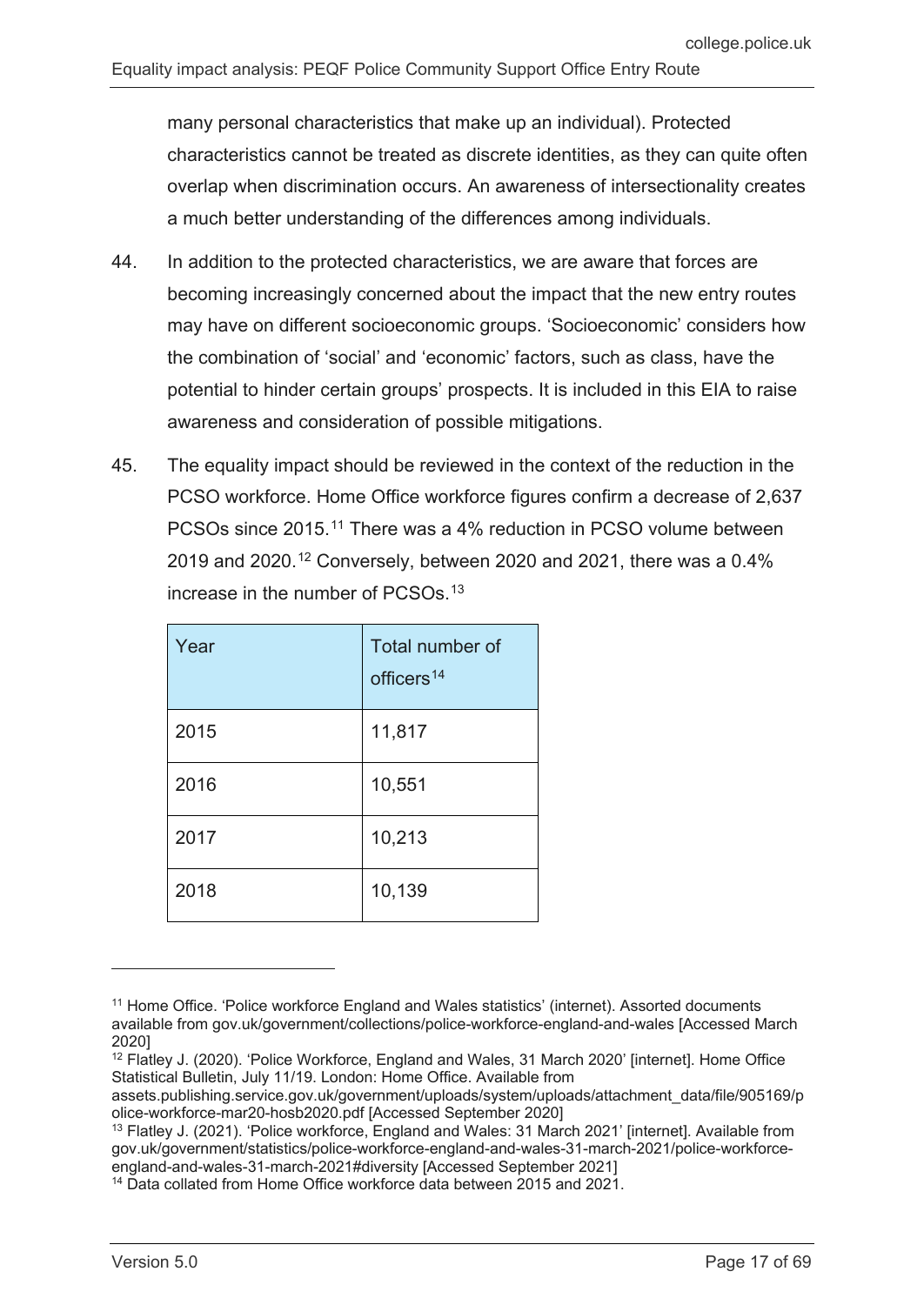| 2019 | 9,547 |
|------|-------|
| 2020 | 9,248 |
| 2021 | 9,284 |

## <span id="page-17-0"></span>Age

46. **Consideration:** 2020 Home Office workforce data[15](#page-17-1) provides the following age breakdown for PCSOs:

| Age range   | <b>Proportion of PCSO</b><br>workforce 2020 (%) | <b>Proportion of PCSO</b><br>workforce 2021 (%) |
|-------------|-------------------------------------------------|-------------------------------------------------|
| 25 or under | 14                                              | 13                                              |
| 26 to 40    | 40                                              | 40                                              |
| 41 to 55    | 33                                              | 34                                              |
| Over 55     | 14                                              | 13                                              |

- 47. Overall, there is little differentiation between 2020 and 2021. There is a marginal decrease in the proportion of officers in the 25 and under age group and the over 55 age group. The figure for the 26 to 40 age group remains unchanged.
- 48. **Consideration:** The age profile of apprenticeship starters changed between 2018/19 and 2019/20, with a higher proportion of starts from apprentices aged over 24. This is consistent with the trend found between 2017/18 and 2018/19. As high as 47% of apprenticeships started in 2019/20 were by

<span id="page-17-1"></span><sup>15</sup> Flatley J. (2021). 'Police workforce, England and Wales: 31 March 2021' [internet]. Available from gov.uk/government/statistics/police-workforce-england-and-wales-31-march-2021/police-workforceengland-and-wales-31-march-2021#diversity [Accessed September 2021]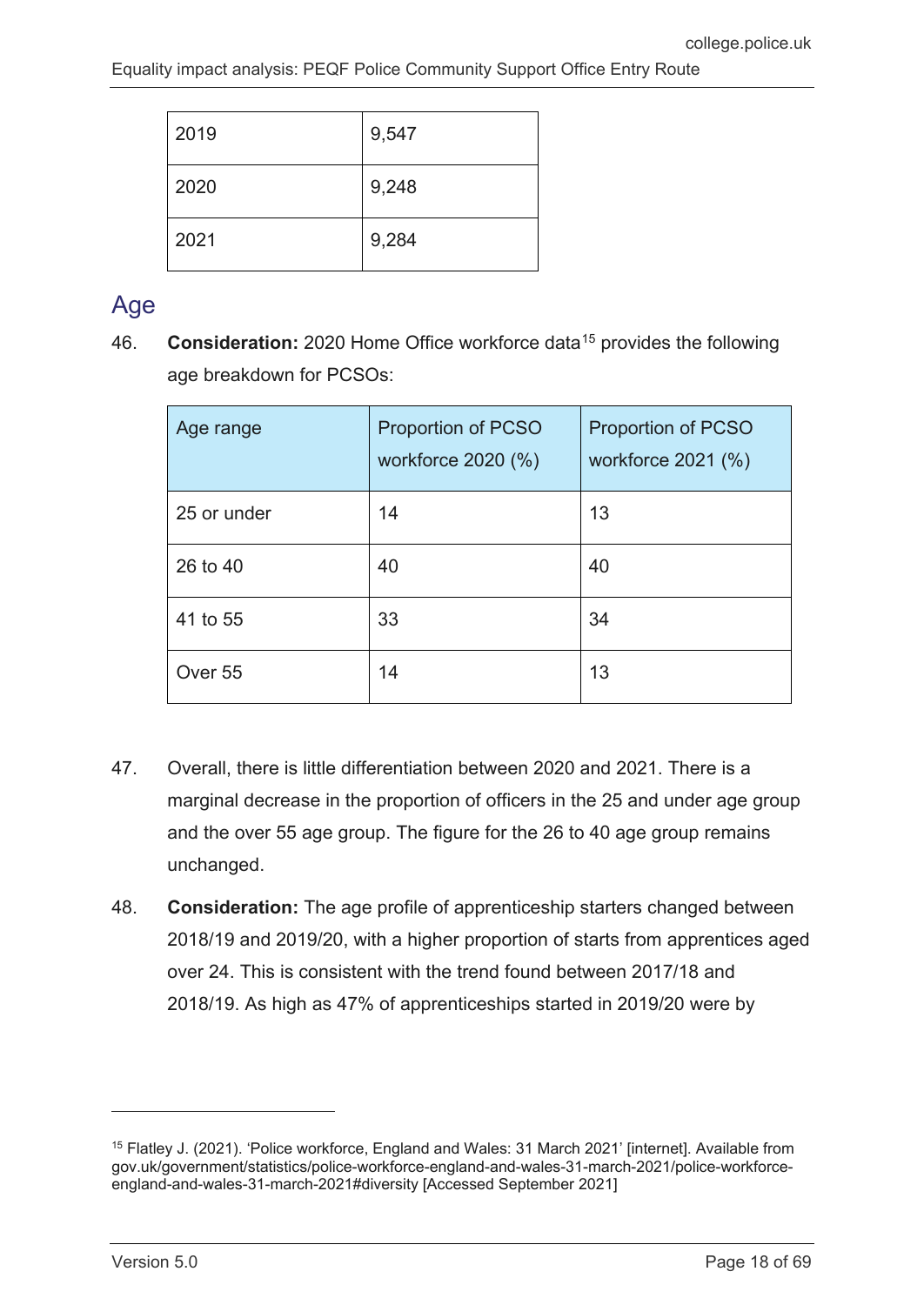people aged 25 and over.[16](#page-18-0) This data suggests that the misconceptions surrounding apprenticeships may be on their way to being remedied as awareness of the value of apprenticeships begins to grow. For employers, apprenticeships serve as a unique opportunity to diversify their existing workforce. For an older candidate, the apprenticeship may facilitate a career change or be a valued opportunity to return to employment.

- 49. **Consideration:** There is concern that older candidates are more likely to have caring and/or family commitments which will limit the amount of available time they can commit to a level 4 learning programme. Some of these candidates may have been out of education or training for some time and could be disadvantaged by the study components of the new routes.
- 50. **Consideration:** The Skills Index 2021 is a national study of the UK's labour market that explores the skills and employment landscape. The report highlights that a third of workers aged over 55 have not received any formal workplace training in the last decade, a much higher proportion than all other age groups.[17](#page-18-1) This is consistent with anecdotal evidence indicating that older workers are often overlooked for training in favour of younger colleagues. This is further compounded by ageist stereotypes about older workers being less willing and less able to develop new skills. Only one in seven firms stated that they would recruit or retrain older workers to tackle skills shortages. The potential for systemic ageism may be an obstacle for older applicants.
- 51. **Mitigation:** It will not be compulsory for forces to implement the new routes. However, they have been carefully developed to provide PCSOs with skills critical to 21st-century policing. The curriculum provides comprehensive coverage of the knowledge, skills and professional approaches that the PCSO role demands. This may be beneficial for increasing retention and widening

<span id="page-18-0"></span><sup>16</sup> Foley N. (2021). 'Apprenticeship statistics' [internet]. House of Commons Library Briefing Note, Number 6113. Available from researchbriefings.files.parliament.uk/documents/SN06113/SN06113.pdf [Accessed August 2021]

<span id="page-18-1"></span><sup>&</sup>lt;sup>17</sup> City and Guilds Group. (2021). 'Skills Index 2021' [internet]. Available from cityandguildsgroup.com/-/media/cgg-website/documents/cg-skills-index-reportpdf.ashx?la=en&hash=B04AAEA0DBBF4F4A9203BBF024350A7C1B07257A [Accessed August 2021]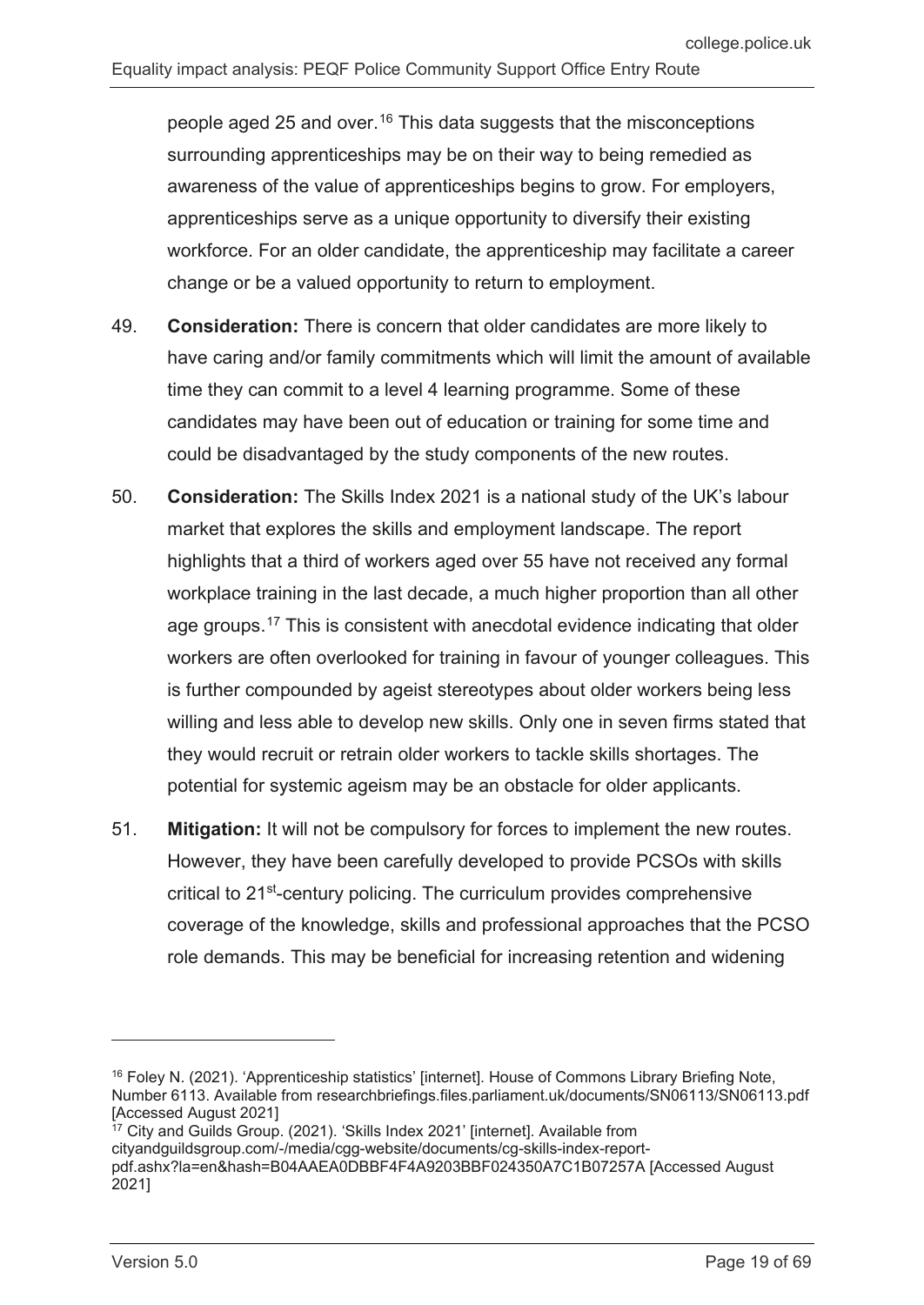participation to provide the opportunity for PCSOs who wish to become police officers.

- 52. Forces will be encouraged to work with providers to ensure that learning provision is accessible to all candidates irrespective of their age. For example, part time options have proven successful in attracting those who would find balancing study and work particularly challenging. This has the potential to greatly benefit those with caring or family commitments.
- 53. Forces are encouraged to review their recruitment and selection processes to ensure that they can attract and engage a wide range of candidates. They should ensure that they do not allow ageist stereotypes to influence decision making or to create limitations upon older applicants and recruits. Monitoring the age demographic of applicants and recruits will help to ensure that there is no possibility of discrimination and that equality of opportunity is maintained.
- 54. Access courses and other bridging programmes could be made available to equip students who have been away from study. Support could also be given to those who do not hold academic qualifications or who could benefit from study skills training.
- 55. Forces are encouraged to monitor the average age of those wishing to pursue the apprenticeship option and collect feedback about the new routes. If distinct patterns begin to emerge, a closer review and mitigations may be required.
- 56. **Key PSED objective(s) considered:[18](#page-19-0)** Eliminate prohibited behaviours. Advance equality of opportunity. Foster good relations.

### Data

-

57. For the two forces using the College age subsets, the highest number of new PCSOs were aged under 30 with 87% of recruits falling into the 18-30 age group. Similar findings were also true of the force that applied their own

<span id="page-19-0"></span><sup>&</sup>lt;sup>18</sup> Readers should note that inclusion of one part of the equality duty in this section is intended only to draw specific attention to a particularly relevant part of the duty. Due regard should be given to all parts of the duty. It is worth adding that the College and the police service are committed to a continuing regard of all components of the equality duty.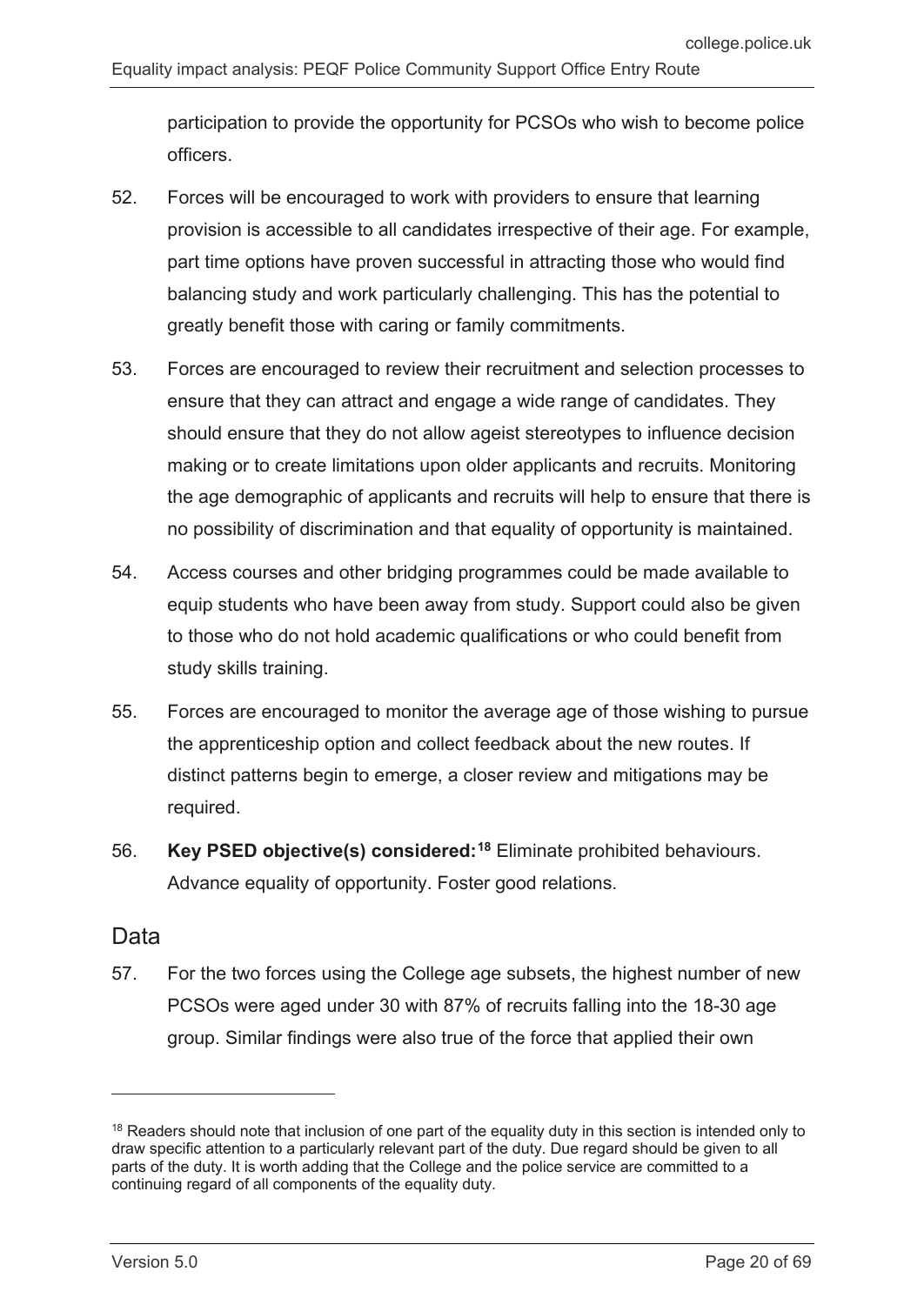subsets, with the younger age categories (16 to 24 and 25 to 34) making up the majority of new PCSOs. There were far fewer new PCSOs for the 46 and above categories though this age range also featured the lowest number of applications. For the force using its own subsets, recruitment rates were just over 6% higher for the 45 to 54 age group than the 16 to 24 age group. These initial figures do not indicate any deviation from current workforce age demographic trends, with the majority of PCSOs below the age of 40 (54%).<sup>[19](#page-20-1)</sup>

## <span id="page-20-0"></span>**Disability**

- 58. Under the EqA, a person has a disability if they have a physical or mental impairment that has a substantial and long-term effect on their ability to carry out day-to-day activities. It is estimated that 19% of the UK population share a disability.[20](#page-20-2)
- 59. **Consideration:** The entry routes must not impose any obstacle on those with a disability. Staff associations and other stakeholders have raised concerns that people with learning difference could be disadvantaged by the new routes. There is long-standing concern about how the programme may impact on people with a disability generally but the National Disabled Police Association have raised particular concerns around 'hidden disability'. This includes conditions such as dyslexia or poor mental health. It is estimated that one in every 10 people has dyslexia<sup>[21](#page-20-3)</sup> and one in four people experience a mental health problem each year.<sup>[22](#page-20-4)</sup> In any given week, one in six people experience a common mental health problem (for example anxiety and depression). $23$

<span id="page-20-1"></span><sup>19</sup> See paragraph 34 for further information.

<span id="page-20-2"></span><sup>&</sup>lt;sup>20</sup> Department for work and pensions. (March 2018). 'Family Resources Survey 2016-17' [internet]. Available from

assets.publishing.service.gov.uk/government/uploads/system/uploads/attachment\_data/file/692771/fa mily-resources-survey-2016-17.pdf [Accessed February 2020]

<span id="page-20-3"></span><sup>&</sup>lt;sup>21</sup> NHS. (July 2018). 'Overview Dyslexia' [internet]. Available from nhs.uk/conditions/dyslexia/ [Accessed February 2019]

<span id="page-20-5"></span><span id="page-20-4"></span><sup>&</sup>lt;sup>22</sup> Mind. (April 2017). 'Mental health facts and statistics'. Available from mind.org.uk/informationsupport/types-of-mental-health-problems/statistics-and-facts-about-mental-health/how-common-aremental-health-problems/ [Accessed February 2019]  $23$  Ibid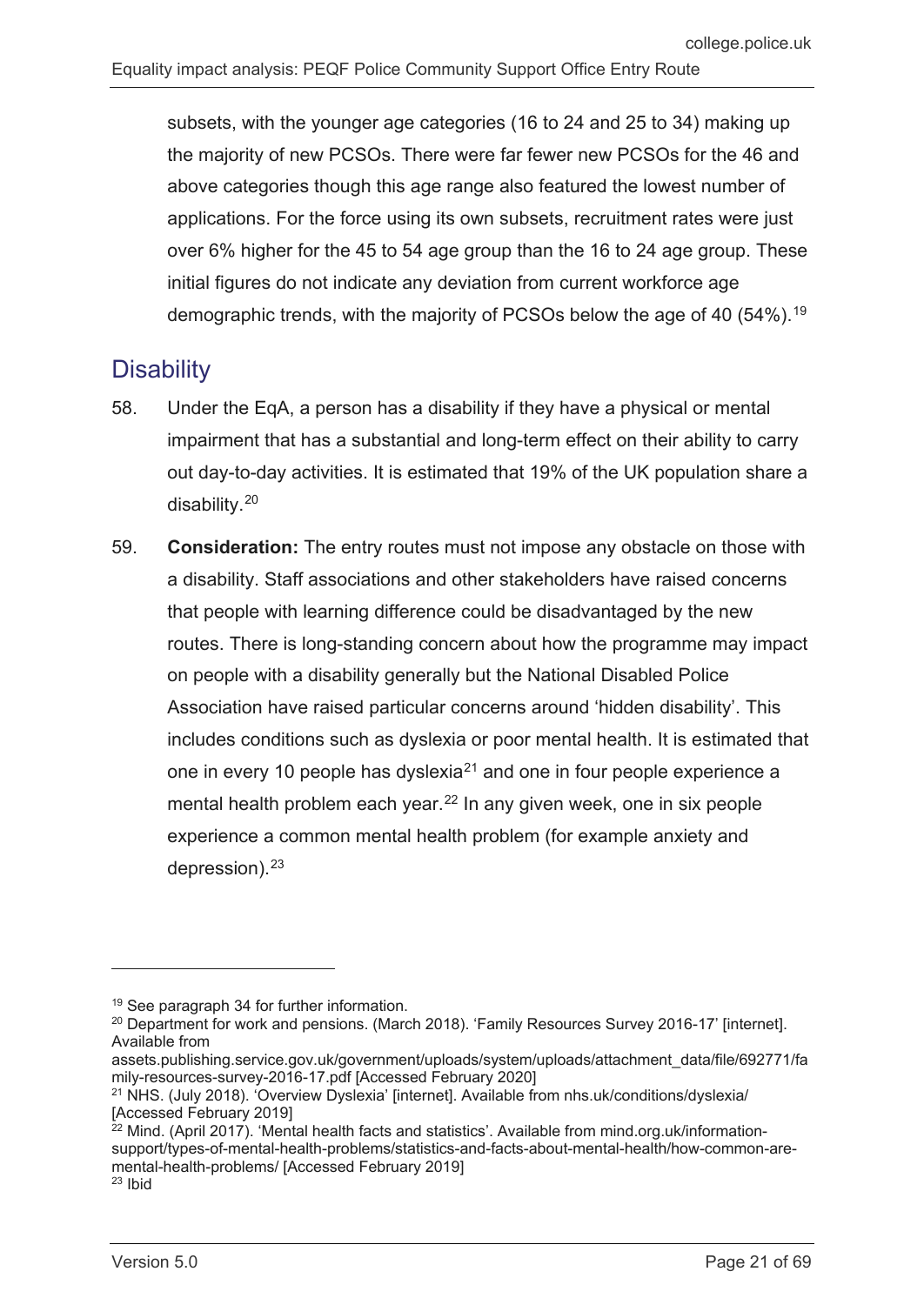- 60. **Consideration:** In 2019/20, 12% of apprenticeship starters identified as having a learning difficulty or disability.  $24$  This is an increase from previous years, with a total of 11.2% in 2017/18 and 11.8% in 2018/19.[25](#page-21-1)
- 61. National data and evidence around how many PCSOs identify as having a disability is not currently available.
- 62. **Mitigation:** All organisations, including the police service, have a statutory obligation to provide reasonable adjustments for people with a disability. Forces are encouraged to review their reasonable adjustment policies to ensure that they are fit for purpose. Forces should be taking action to ensure that the workplace is an inclusive space, and that people can confidently declare a disability and request reasonable adjustment.
- 63. Forces and education providers should be aware that the reasonable adjustment duty is an anticipatory duty, and that these considerations should be integrated into programme implementation. This includes initiatives such as ensuring that written training content conforms to style guides for neurodiversity, or producing training in different formats. We have worked with the PUP and Purple Space to develop research to further our understanding of how forces are supporting those in their workforce with a disability. The **[discovery report](https://paas-s3-broker-prod-lon-6453d964-1d1a-432a-9260-5e0ba7d2fc51.s3.eu-west-2.amazonaws.com/s3fs-public/2021-08/discovery-report-workplace-adjustments.pdf)** shares learning from the experiences of officers and staff in relation to workplace adjustment and disability confidence.
- 64. Early identification of a learning difference or disability will allow forces and learning providers to better support candidates through recruitment, selection and progression. Greater awareness of disabilities such as neurodiversity has led to people accessing screening assessments or seeking formal diagnostic via the NHS. Long NHS waiting lists mean that many people live with neurodiversity without having received a formal diagnostic. Candidates should

<span id="page-21-0"></span><sup>&</sup>lt;sup>24</sup> Foley N. (2021). 'Apprenticeship statistics' [internet]. House of Commons Library Briefing Note, Number 6113. Available from researchbriefings.files.parliament.uk/documents/SN06113/SN06113.pdf [Accessed April 2020]

<span id="page-21-1"></span><sup>&</sup>lt;sup>25</sup> Foley N. (2020). 'Apprenticeship statistics' [internet]. House of Commons Library Briefing Note, Number 6113. Available from researchbriefings.files.parliament.uk/documents/SN06113/SN06113.pdf [Accessed April 2020]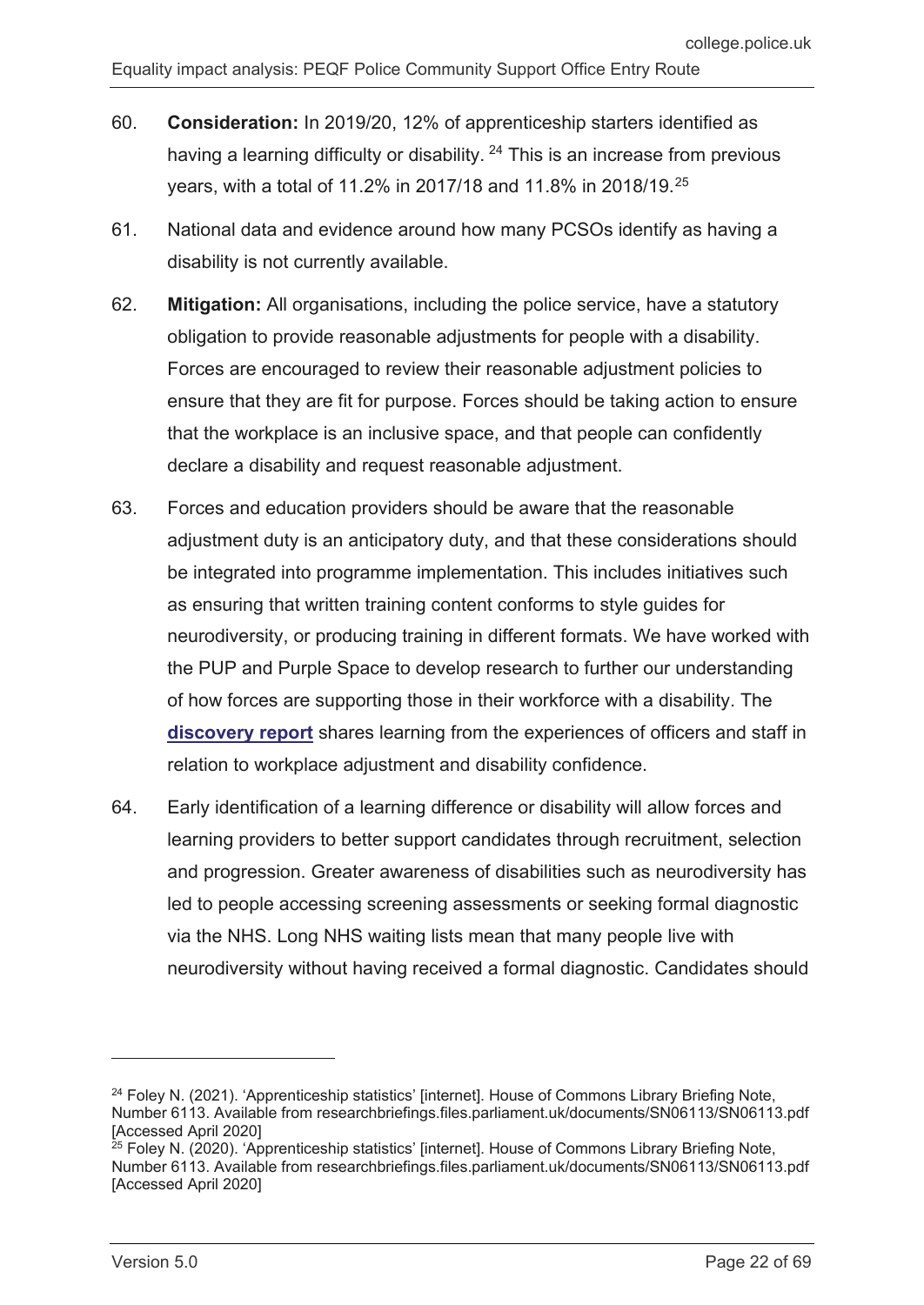be encouraged to be open with any concerns so that support mechanisms can be put in place where necessary.

- 65. Forces may wish to revisit their staff mental health approaches and ensure engagement with national police wellbeing services, such as **[Oscar Kilo](https://oscarkilo.org.uk/)**. A robust approach that integrates disability confidence and mental health awareness into organisational development and pastoral support, will help to support the workforce.
- 66. The workforce may be upskilled by disability awareness training and starting honest conversations about disability and inclusion. The force may also wish to direct PCSOs to third-party professional development hubs that offer additional support for people with disability.
- 67. The College is a member of policing's national neurodiversity working group. The group aims to develop an informative and concise resource that will equip forces to provide a consistent, effective and professional service for neurodiverse members of the public. It will also support workforce inclusion. The group's work will include consideration of the progression and retention of those in the workforce who are neurodiverse. The group have recently developed a **[neurodiversity glossary of terms](https://gbr01.safelinks.protection.outlook.com/?url=https%3A%2F%2Fpaas-s3-broker-prod-lon-6453d964-1d1a-432a-9260-5e0ba7d2fc51.s3.eu-west-2.amazonaws.com%2Fs3fs-public%2F2021-06%2Fneurodiversity-glossary-of-terms.pdf&data=04%7C01%7CDiane.Winnett%40college.police.uk%7Cd822583beed342bb0c5108d984bd21cd%7C680d633d1744457e844060d694f69e7b%7C0%7C0%7C637686770121480147%7CUnknown%7CTWFpbGZsb3d8eyJWIjoiMC4wLjAwMDAiLCJQIjoiV2luMzIiLCJBTiI6Ik1haWwiLCJXVCI6Mn0%3D%7C1000&sdata=ueaHxOlETc13zdYlQCosUnTbbQXbeQEKkdFg8cvVdUQ%3D&reserved=0)**.
- 68. **Key PSED objective(s) considered:** Eliminate prohibited behaviours. Advance equality of opportunity. Foster good relations.

#### Data

69. The overwhelming majority of PCSO recruits did not identify as having a disability (155 in total or 95% of all new recruits). Only five recruits identified as having a disability. This places the percentage of recruited PCSOs with a disability at only 3%. This is significantly lower than the average of 12% for apprenticeship starts by people with learning difference or disability, and lower than the 19% proportion of the general population.<sup>[26](#page-22-0)</sup> However the sample size is small and the low percentage does not necessarily point to the presence of

<span id="page-22-0"></span><sup>26</sup> See paragraphs 47 and 48.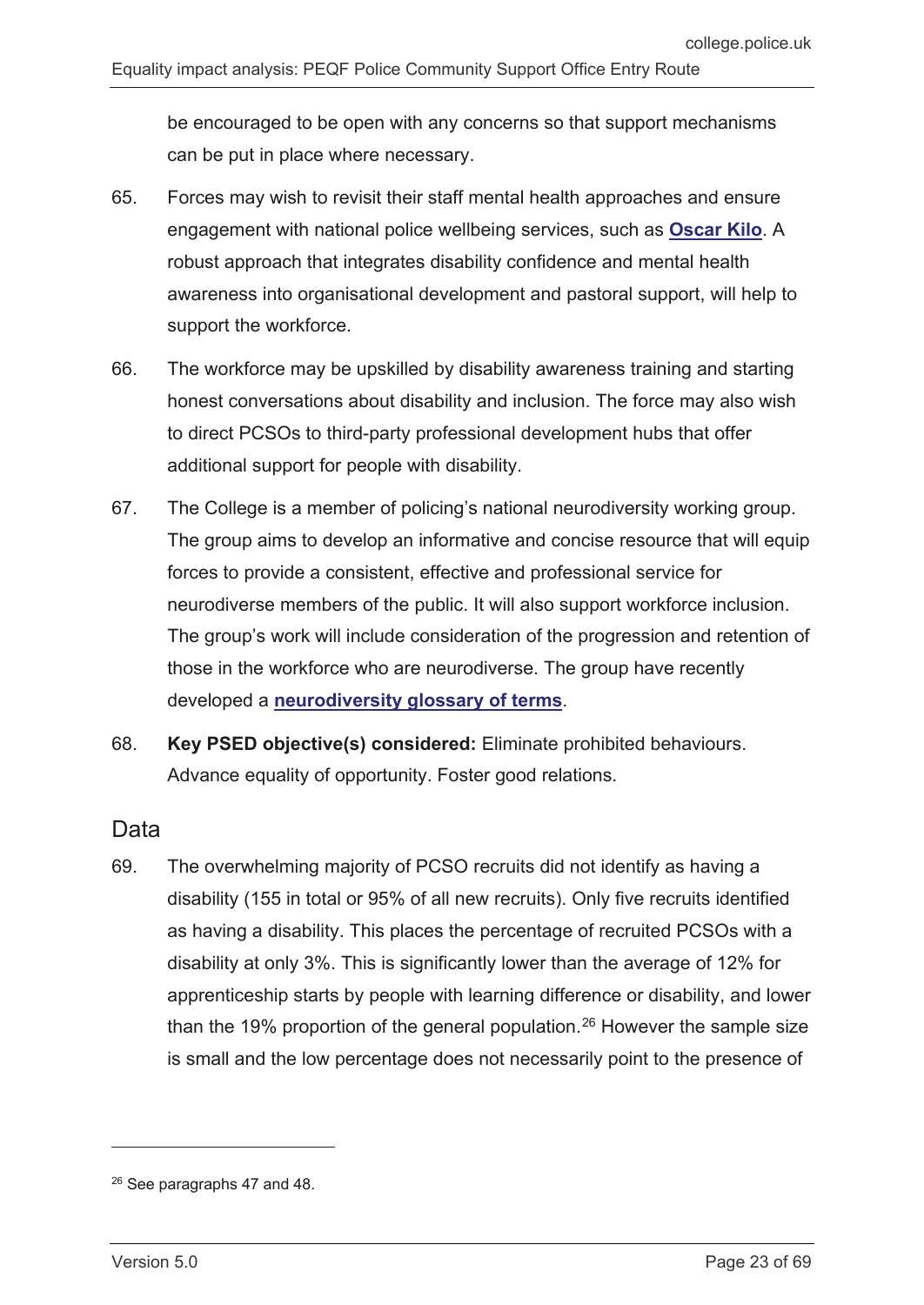an obstacle or access issue. The majority of candidates chose not to share this information

## <span id="page-23-0"></span>Gender reassignment

70. **Consideration:** The police service have taken steps to promote trans inclusion. All forces work with the NPCC quidance on gender reassignment  $27$ and the toolkit for managers and staff.<sup>[28](#page-23-2)</sup> We are aware that many forces have gender reassignment policies and processes in place to support those who wish to transition. Many forces have had experience of supporting officers undergoing gender reassignment. Several forces feature on the Stonewall UK Workplace Equality Index. Research indicates that half of trans and nonbinary people have hidden the fact that they are LGBT at work for fear of discrimination.[29](#page-23-3) We understand that there is more that can be done to support people undergoing gender reassignment, and that more research is required to build an evidence base.

We do not anticipate that the new PCSO entry routes will have a detrimental impact on this protected characteristic. However the introduction of new routes serves as an invitation for forces to review their policies to help ensure trans inclusion. Implementing forces must consider the extension to delivery timelines, should they be required to support those taking extended absence for gender reassignment purposes.

71. **Key PSED objective(s) considered:** Eliminate prohibited behaviours. Advance equality of opportunity. Foster good relations.

### Data

-

72. A total of 138 recruits did not identify with this characteristic (85%). Fewer than five people who had applied did identify with this characteristic but were

<span id="page-23-1"></span><sup>&</sup>lt;sup>27</sup> Stonewall. (Date unknown). 'Trans guidance for the policing sector' [internet]. Available from npcc.police.uk/2018%20FOI/EDHR/Trans%20Guidance%20for%20the%20Policing%20Sector%20Ind ividual.pdf [Accessed February 2020]

<span id="page-23-2"></span><sup>28</sup> LGBT Police. (2019). 'LGBT Resources' [internet]. Available from lgbtpolice.uk/resources [Accessed September 2019]

<span id="page-23-3"></span><sup>&</sup>lt;sup>29</sup> Bachmann CL and Gooch B. 'LGBT in Britain: Trans report' [internet]. Stonewall. Available from stonewall.org.uk/system/files/lgbt\_in\_britain\_-\_trans\_report\_final.pdf [Accessed September 2019]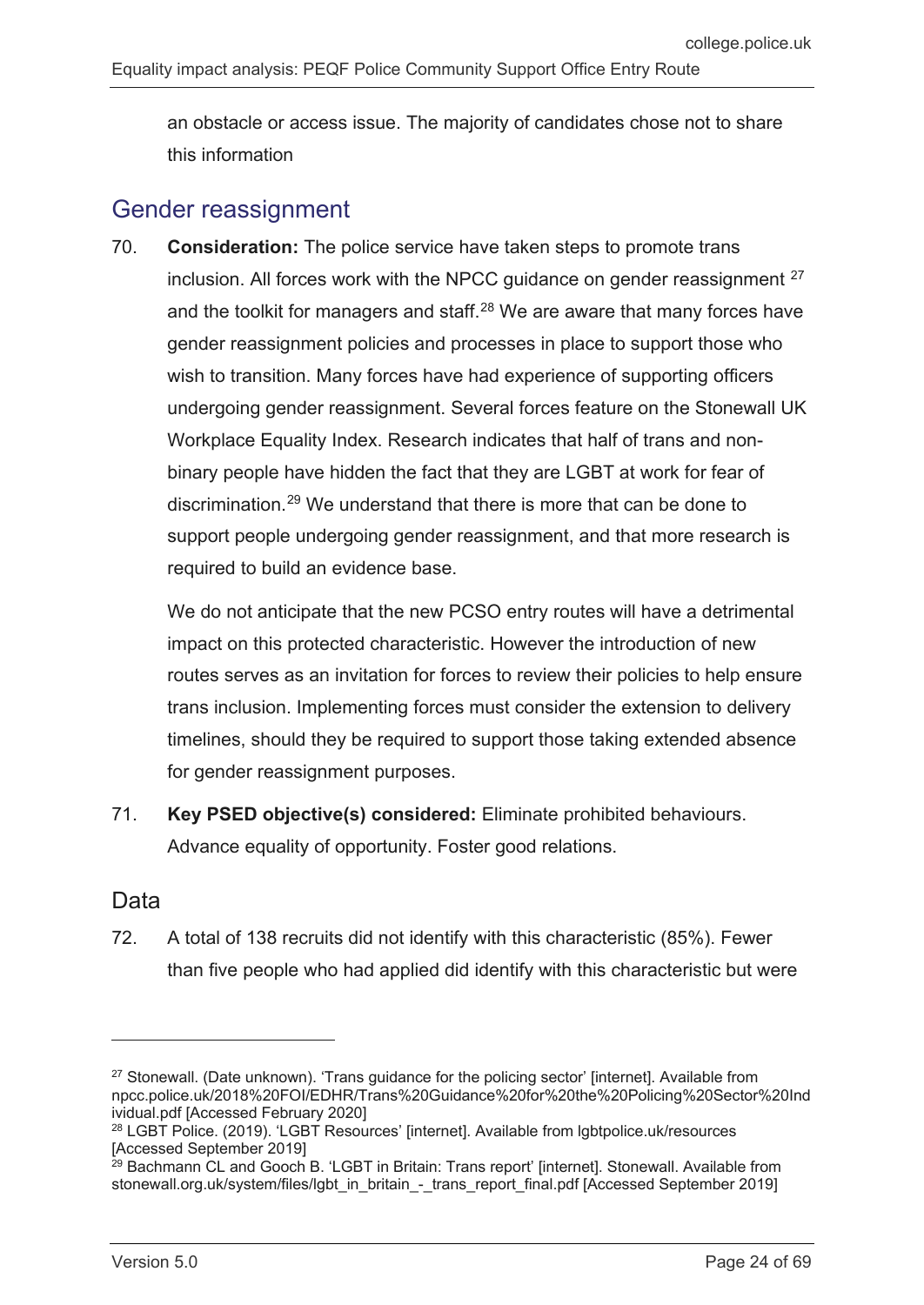not successful in their application. A total of 871 people who did not identify with this characteristic were not successful in their application. As more forces implement the new routes, we will undertake further data collection to ensure that we have an evidence base to assess whether there is any impact on this protected characteristic.

## <span id="page-24-0"></span>Marriage and civil partnership

73. The impact of the new entry routes on those who are married or in a civil partnership is unclear at present. We welcome any information or data on this.

#### Data

74. The majority of new recruits were not married or in a civil partnership (44%). Only 17% of new recruits shared that they were married or in a civil partnership. A high number of people chose not to share information about this protected characteristic with 30% of those recruited not confirming their status or choosing 'prefer not to say'. There are no national workforce figures with which to make a comparison

## <span id="page-24-1"></span>Pregnancy and maternity

- 75. Governance of maternity leave is organised by the force. EqA protections will start from the beginning of the pregnancy to at least two weeks after the end of the pregnancy.
- 76. **Consideration:** Implementing forces must consider extension to standard delivery timelines, should they be required to support individuals taking extended absences due to pregnancy or maternity. Forces may wish to use the introduction of the new routes to prompt a review of existing policies to ensure that they are fit for purpose and able to support those with this protected characteristic.
- 77. **Key PSED objective(s) considered:** Eliminate prohibited behaviours. Advance equality of opportunity.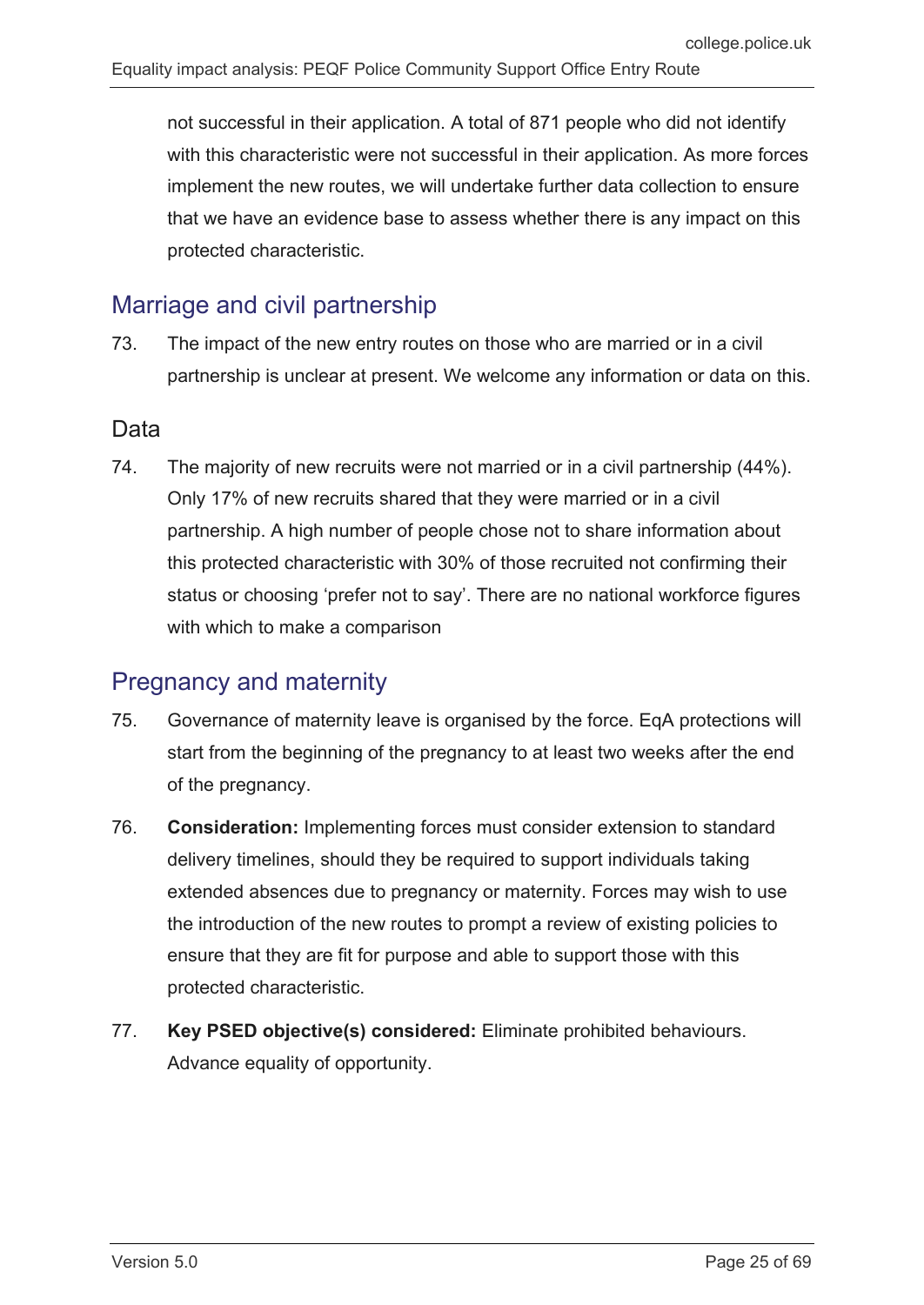### Data

78. None of the new recruits were currently on adoption, maternity or paternity leave. There is no information to indicate at this stage whether the new routes impact upon this protected characteristic.

## <span id="page-25-0"></span>**Ethnicity**

- 79. **Consideration:** Home Office workforce data tells us that the PCSO workforce is one of the most ethnically diverse portions of the workforce with 10%<sup>[30](#page-25-1)</sup> identifying as Black, Asian and minority ethnic. [31](#page-25-2) Ethnic minority representation for police officers is 7.6%.[32](#page-25-3) While representation across the service is growing, the 14% ethnic minority<sup>[33](#page-25-4)</sup> population of England and Wales confirms that under-representation is still a crucial issue.
- 80. Unison research indicates that the number of PCSOs identifying as Black, Asian and minority ethnic has fallen significantly since 2005 (14%).<sup>[34](#page-25-5)</sup>

| Year | <b>Percentage of PCSOs</b><br>who identified as Black,<br>Asian and minority ethnic<br>(% ) |
|------|---------------------------------------------------------------------------------------------|
| 2005 | 14.0                                                                                        |
| 2006 | 15.0                                                                                        |
| 2007 | 12.0                                                                                        |

<span id="page-25-1"></span><sup>&</sup>lt;sup>30</sup> Flatley J. (2021). 'Police workforce, England and Wales: 31 March 2021' [internet]. Available from gov.uk/government/statistics/police-workforce-england-and-wales-31-march-2021/police-workforceengland-and-wales-31-march-2021#diversity [Accessed September 2021]

<span id="page-25-2"></span><sup>&</sup>lt;sup>31</sup> 'Black, Asian and Minority Ethnic' in this instance follows the Home Office counting rules and does not include White minorities. As per Home Office rules, White minority groups fall under the 'White' sub-set. However, many of the concerns included in this assessment may impact all minority groups. <sup>32</sup> Ibid

<span id="page-25-4"></span><span id="page-25-3"></span><sup>33</sup> As per the 2011 census. The 2021 census is likely to confirm a rise to this figure.

<span id="page-25-5"></span><sup>34</sup> Unison. (2019). 'Police staff now less representative of communities' [internet]. Available from unison.org.uk/news/press-release/2019/02/police-staff-now-less-representative-communities-saysunison/ [Accessed March 2019]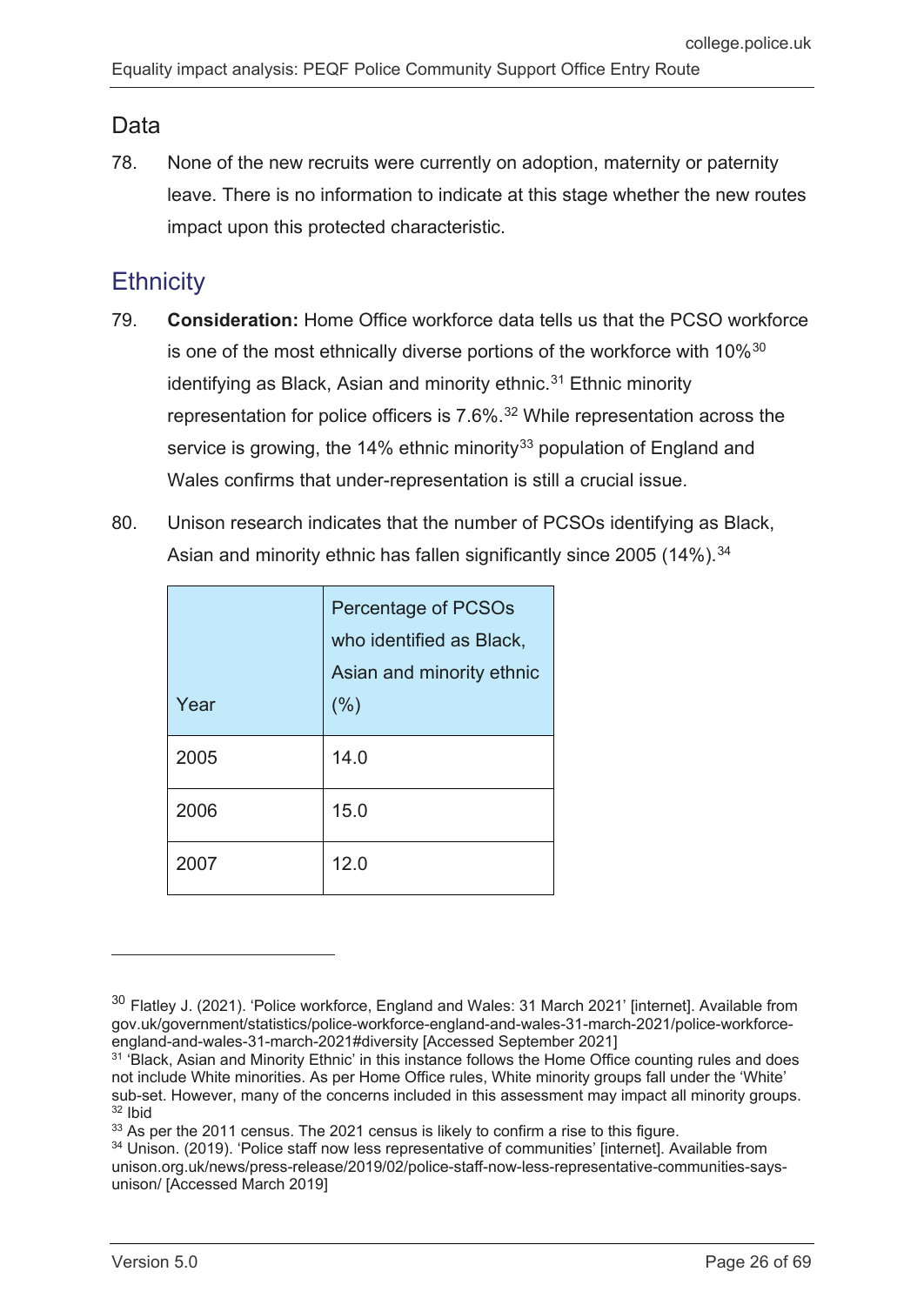| Year | <b>Percentage of PCSOs</b><br>who identified as Black,<br>Asian and minority ethnic<br>(%) |
|------|--------------------------------------------------------------------------------------------|
| 2008 | 11.0                                                                                       |
| 2009 | 11.5                                                                                       |
| 2010 | 11.0                                                                                       |
| 2011 | 10.7                                                                                       |
| 2012 | 10.0                                                                                       |
| 2013 | 9.5                                                                                        |
| 2014 | 9.1                                                                                        |
| 2015 | 9.1                                                                                        |
| 2016 | 9.5                                                                                        |
| 2017 | 9.6                                                                                        |
| 2018 | 9.5                                                                                        |

- 81. Home Office data suggests a reversal of the decline in representation of ethnic minority groups, with national workforce figures stabilising at 10% between 2019 and 2021. Currently, only a handful of forces have implemented the new PCSO pathways. With so few having undertaken implementation, we are unable to establish if the new pathway has had any bearing on maintaining ethnic minority representation.
- 82. The police service understands that this is not a time to be complacent. Diversity and inclusion and positive action teams in forces are working hard to promote the police service as an employer of choice for all protected groups.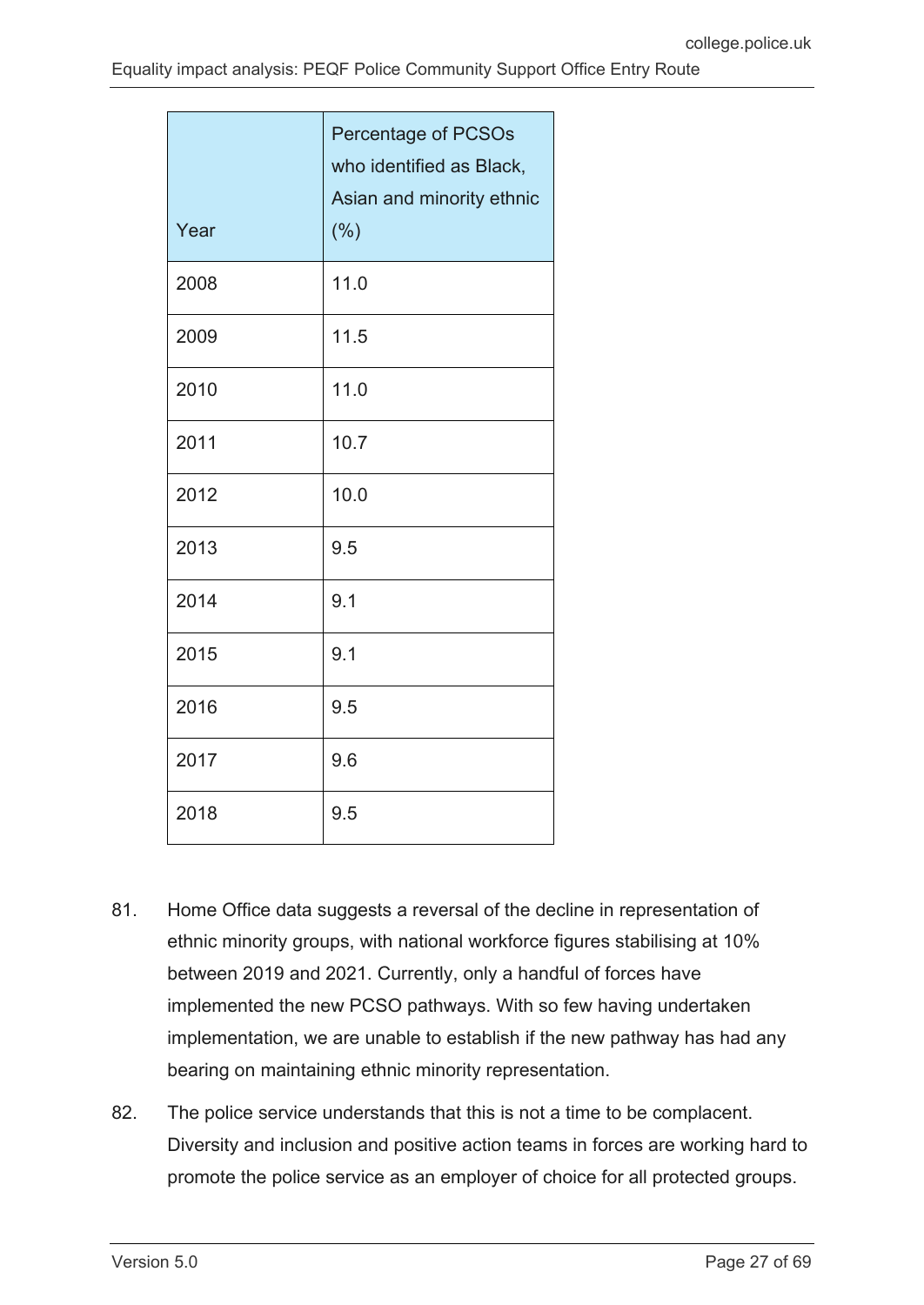Forces should have a clear zero-tolerance approach to discriminatory behaviours. Senior leaders should be diversity champions and should mobilise their workforce to support equality and inclusion.

- 83. The PCSO entry routes both old and new and the efforts undertaken by forces to promote inclusion cannot have exclusive influence on policing's appeal as an employer to minority groups. Policing's appeal as a career is posited in a broad socio-political context that is both historical and contemporary. The fundamental errors identified in the Stephen Lawrence Inquiry,[35](#page-27-0) the disproportional representation in the criminal justice system reported in the Lammy Review,[36](#page-27-1) and the most recent criticism of disproportionality in stop and search<sup>[37](#page-27-2)</sup> are only a few of the many pertinent issues shaping perceptions of police culture and legitimacy. Disproportionality in public confidence was highlighted in 2021's Macpherson report, with only 56% of Black adults believing that they will be treated fairly by police, compared to 67% of White adults.[38](#page-27-3) All of these factors will compound to have an inevitable impact on whether policing is seen as an appealing career choice. To quote the Macpherson report, '…individuals from BME communities are deterred from joining the police by deeply entrenched and historic negative perceptions of police and policing'.<sup>[39](#page-27-4)</sup>
- 84. Police leaders have committed to a comprehensive review of inclusion in the service, the reach of which will extend to also affect the PCSO workforce. The Police Plan of Action on Inclusion and Race will aim to address longstanding challenges in policing and race. The project will be a collaborative initiative led

<span id="page-27-0"></span><sup>&</sup>lt;sup>35</sup> Macpherson, W. (1999). 'The Stephen Lawrence Inquiry' [internet]. London: Government publishing service. Available from

assets.publishing.service.gov.uk/government/uploads/system/uploads/attachment\_data/file/277111/4 262.pdf [Accessed February 2021]

<span id="page-27-1"></span><sup>36</sup> Lammy D. (2017). 'Lammy Review: final report' [internet]. London: Government publishing service. Available from gov.uk/government/publications/lammy-review-final-report [Accessed February 2021] <sup>37</sup> HMICFRS. (2021) 'Disproportionate use of police powers: A spotlight on stop and search and the use of force' [internet]. London: Justice Inspectorates. Available from

<span id="page-27-2"></span>justiceinspectorates.gov.uk/hmicfrs/wp-content/uploads/disproportionate-use-of-police-powersspotlight-on-stop-search-and-use-of-force.pdf [Accessed March 2021]

<span id="page-27-3"></span><sup>&</sup>lt;sup>38</sup> House of Commons Home Affairs Committee. (2021). 'The Macpherson Report: Twenty-two years on' [internet]. London: House of Commons. Available from

<span id="page-27-4"></span>committees.parliament.uk/publications/7012/documents/72927/default/ [Accessed August 2021] <sup>39</sup> Ibid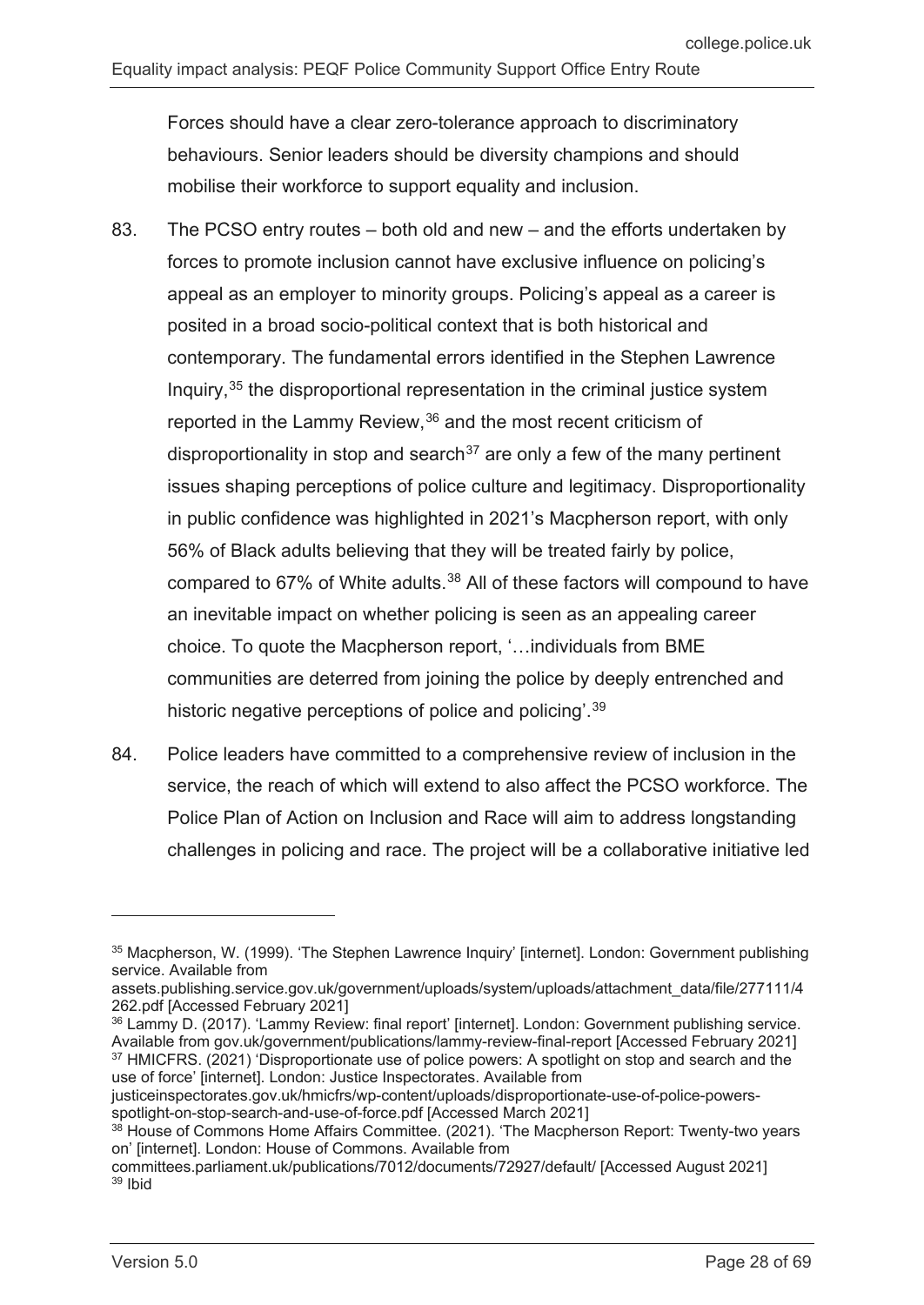by the NPCC, with partners from across policing, including the College, staff associations, and police and crime commissioners. A supporting programme will run for at least two years to deliver the plan of action. The action plan will send a positive message to potential candidates of the service's commitment to eliminate inequality and promote inclusion. In August 2021, barrister Abimbola Johnson was appointed as independent chair of the action plan's Independent Scrutiny and Oversight Board. The Board will provide external oversight to help shape, check and challenge the action plan. There will be ongoing collaboration, knowledge sharing and partnership working with the PEQF team.

- 85. **Consideration:** The proportion of apprenticeship starters from ethnic minority backgrounds increased from 11.2% in 2017/18 to 12.3% in 2018/19, and to 13.1% in 2019/20.[40](#page-28-0) The number of apprenticeship starts between 2018/19 and 2019/20 increased from 25,000 to 26,000.<sup>[41](#page-28-1)</sup> Unfortunately, there is no data to indicate the popularity of level 4 apprenticeships for particular ethnic groups.
- 86. **Mitigation:** Feedback from stakeholders suggests that a level 4 qualification would be attractive to ethnic minority communities. Forces will be encouraged to collect and analyse data relating to the ethnicity of their PCSO workforce. This data will help to inform an understanding of participation, identify limitations and support equality. Forces are encouraged to foster an inclusive environment that is conducive to candid and confident declaration.
- 87. Forces may wish to make the PCSO role more appealing to people who identify as having an ethnic minority background via targeted marketing initiatives and by offering specific support opportunities for personal development, such as mentoring and encouraging connections with staff associations.

<span id="page-28-0"></span><sup>40</sup> Foley N. (2021). 'Apprenticeship statistics' [internet]. House of Commons Library Briefing Note, Number 6113. Available from researchbriefings.files.parliament.uk/documents/SN06113/SN06113.pdf [Accessed September 2021]

<span id="page-28-1"></span><sup>41</sup> Ibid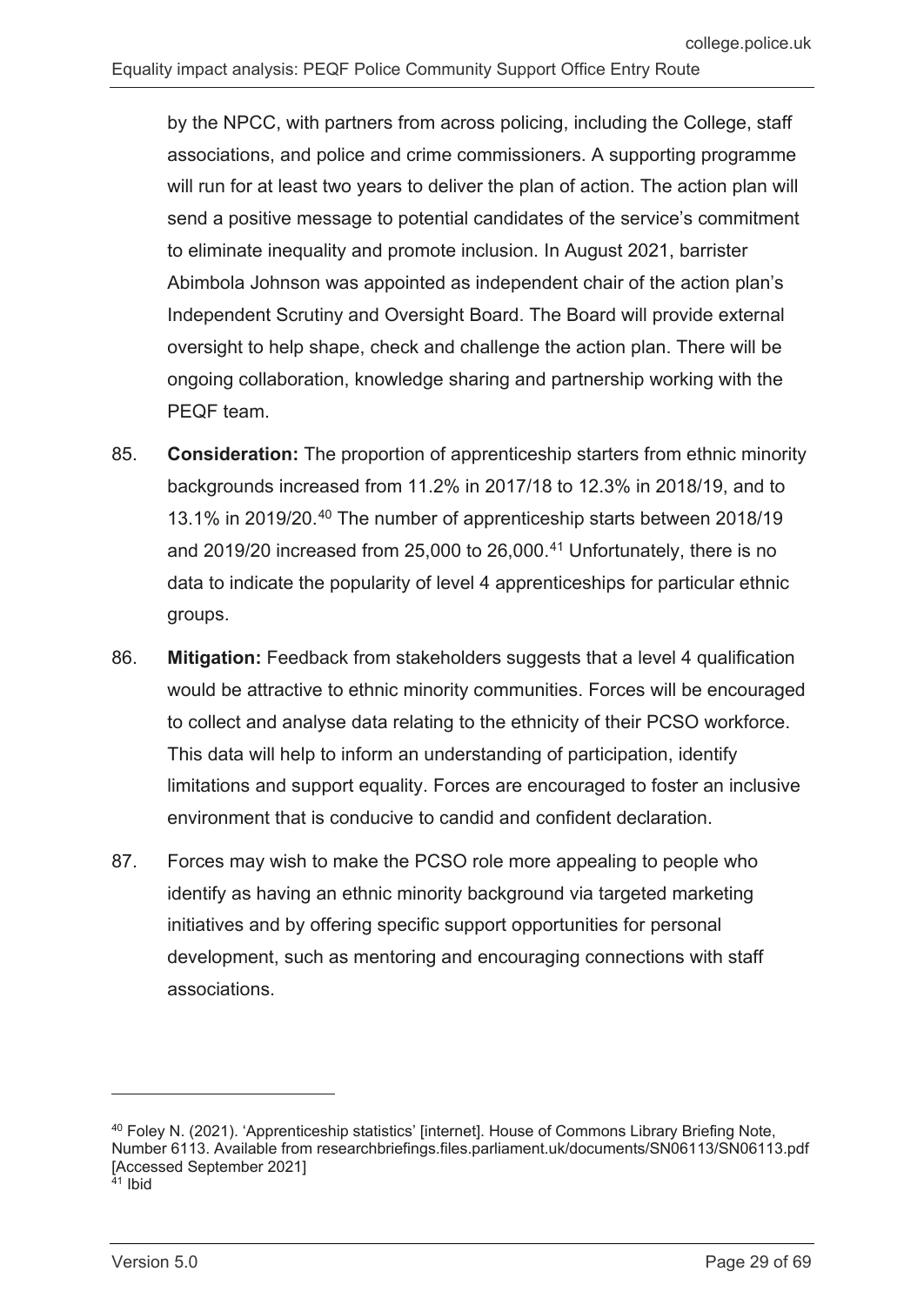- 88. We will support forces by facilitating the sharing of emerging practices via the **[National Police Jobs and Opportunities Virtual Platform](https://recruit.college.police.uk/Pages/home.aspx)**. The platform provides both internal (force to force) and external (force to candidate) information sharing areas.
- 89. The government has committed to increasing the number of apprentices with ethnic minority backgrounds and have established the **[Apprenticeship](https://www.gov.uk/government/groups/apprenticeship-diversity-champions-networkhttps:/www.gov.uk/government/groups/apprenticeship-diversity-champions-network)  [Diversity Champions Network](https://www.gov.uk/government/groups/apprenticeship-diversity-champions-networkhttps:/www.gov.uk/government/groups/apprenticeship-diversity-champions-network)** (ADCN). The ADCN champions apprenticeships and diversity amongst employers and encourages more people from underrepresented groups to consider apprenticeships. Forces implementing the apprenticeship entry route for PCSOs could benefit from the collaboration opportunities and resources developed by the ADCN and may wish to seek out connecting with the network.
- 90. **Key PSED objective(s) considered:** Advance equality of opportunity. Foster good relations.

#### Data

91. The majority of new recruits identified as White

English/Welsh/Scottish/Northern Irish/British with 130 new recruits falling under this category (80%). A total of 11 people identified with a White minority category (either White – Irish or White – any other White background). There were fewer than five candidates for each of the following categories: Asian – Indian, Asian – Pakistani, Asian – Any other Asian background, Black – African, Mixed – White and Asian, Mixed – White and Black African. These figures place the recruitment ratio of White candidates at 87% and at 5% for ethnic minority candidates. There are no national PCSO ethnicity joiner figures with which to make a comparison. These limited findings may provide some foundation for future comparative analysis.

92. The ethnic minority representation in the PCSO workforce is currently 10%. The figure here is lower than the national PCSO workforce average, however it is helpful to note that the national average is influenced by areas where there are high levels of ethnic diversity in the local demographic. The current sample of only three force areas should not be used as a projection for the national picture. As more forces implement the new routes, the College will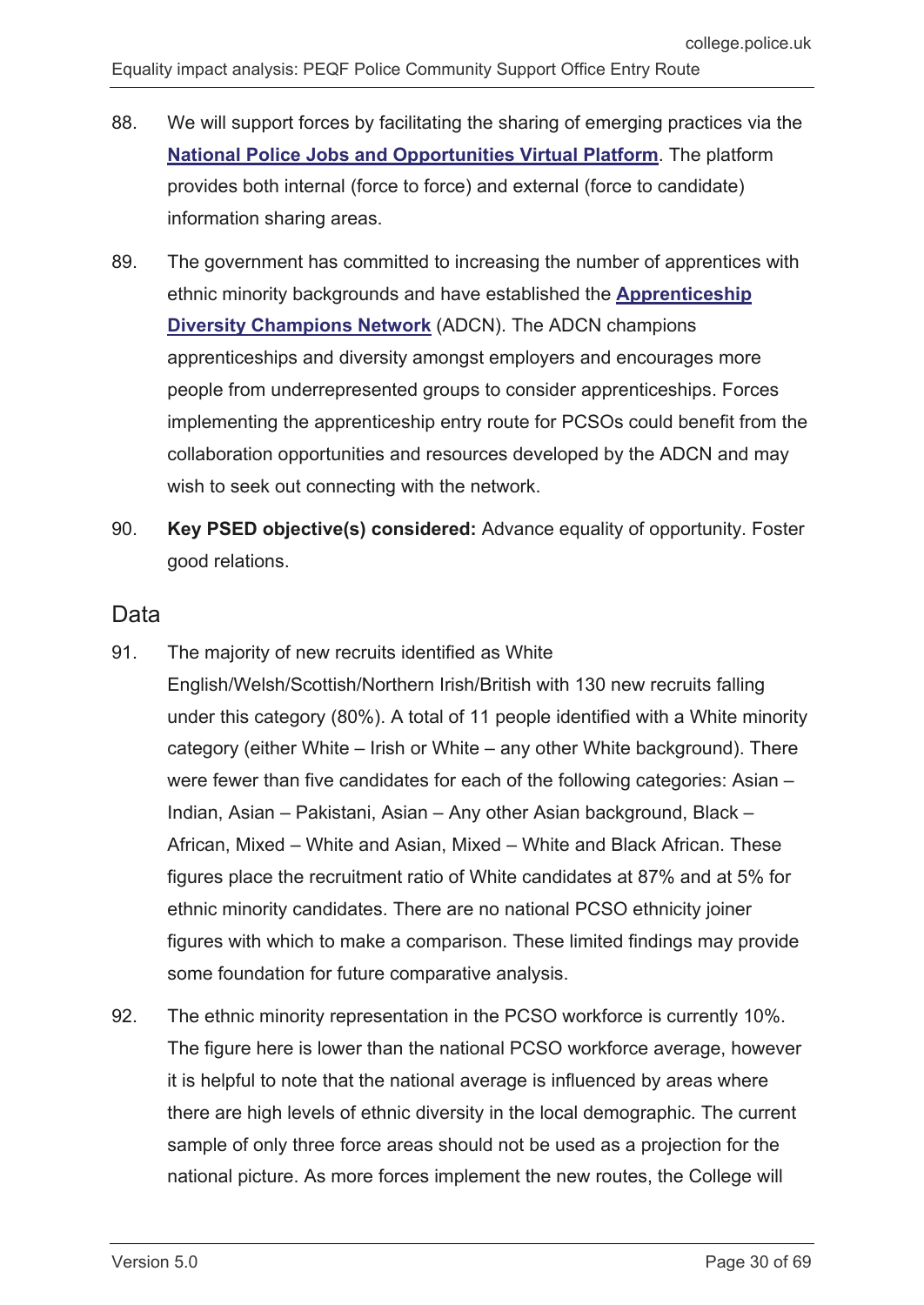undertake further data collection to ensure that we have an evidence base to assess whether there is any impact on this protected characteristic.

## <span id="page-30-0"></span>Religion or belief

93. **Consideration:** Applicants who adhere closely to religious rites may fear that the new programme places additional demands on the PCSO role, therefore affecting their ability to conduct religious observance.

**Mitigation:** Engagement with various staff associations have suggested some useful approaches taken by forces and learning providers in supporting these groups. Suggestions include:

- prayer room/s to facilitate private prayer
- **•** recognition and celebration of religious festivals (this should also be considered when setting timetables and shift patterns)
- approving religious accessories as part of uniforms (for example hijabs for Muslim female PCSOs)
- different learning opportunities to reflect religious diversity (for example inputs from religious speakers on community cohesion)
- engagement with local religious and non-belief groups and staff associations
- 94. Forces should consider extension to standard delivery timelines, should they be required to support individuals taking extended absences due to pilgrimage or other religious rites.
- 95. To promote inclusion, forces can issue guidance on important points from relevant policies, such as prayer times and pilgrimage. Positive messages about the force's awareness and ability to accommodate individuals from all religions can be integrated into key marketing messages and reasserted at outreach events. Reassurances could be made to leaders of local faith groups, who could further disseminate positive messaging.
- 96. The College have worked with the **[National Association of Muslim Police](https://muslim.police.uk/)** and the **[National Sikh Police Association](https://www.joiningthepolice.co.uk/supporting-diversity/support-organisations/national-sikh-police-association)** to develop **[guidance on faith in](https://www.college.police.uk/support-forces/diversity-and-inclusion)  [the workplace](https://www.college.police.uk/support-forces/diversity-and-inclusion)**. The guidance raises awareness and includes information for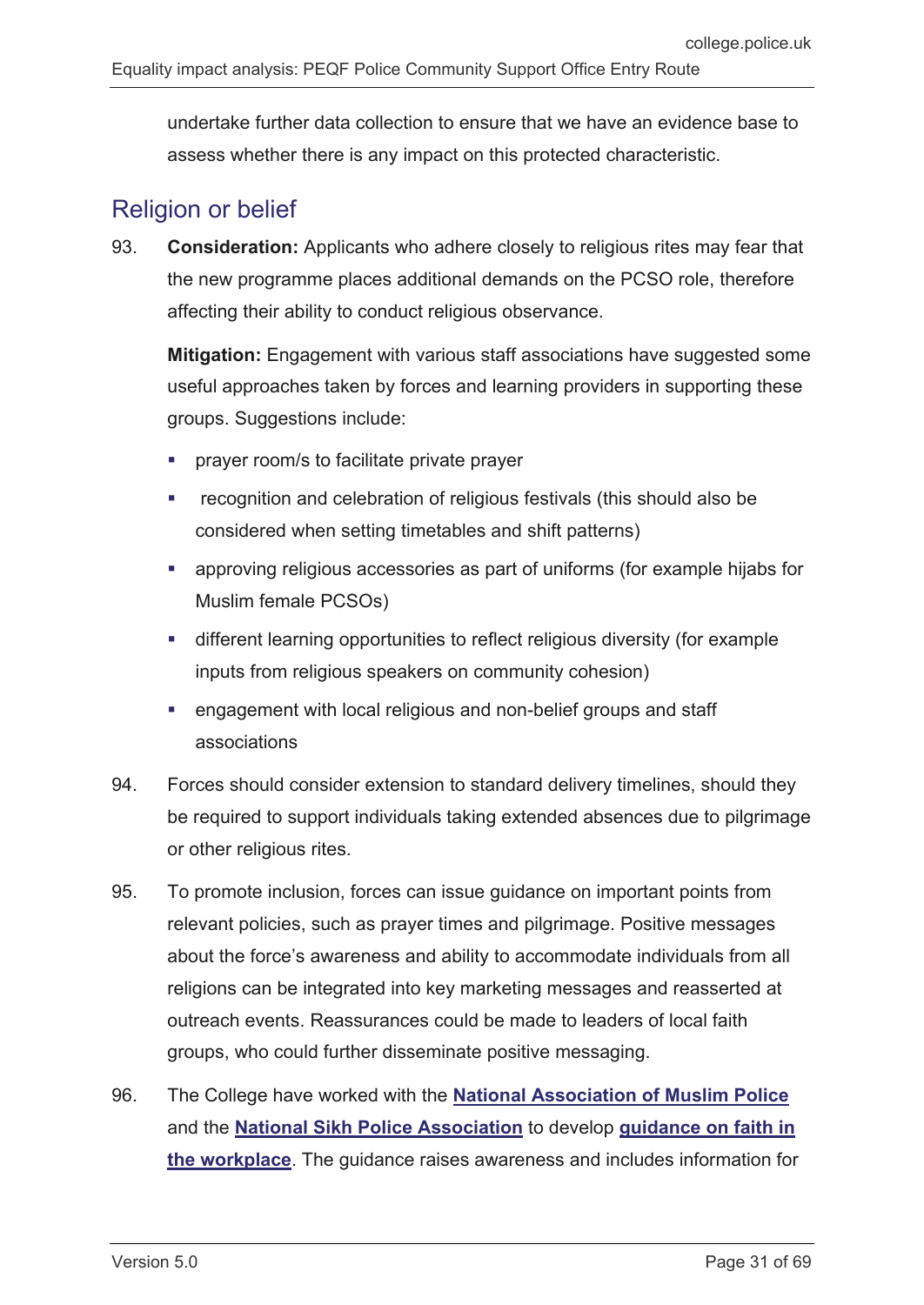forces on how they can support inclusion. We hope to work with other staff networks to produce further information. We are currently working with the Jewish Police Association on guidance on how forces can better support Jewish officers and staff. There are future plans to work with the Police Pagan Association on guidance around the Pagan faith.

- 97. **Key PSED objective(s) considered:** Eliminate prohibited behaviours. Advance equality of opportunity. Foster good relations.
- 98. **Consideration:** There is currently no national data on the religious demographic of PCSOs. We will encourage forces to collect and monitor data in respect of this protected characteristic to establish an understanding of participation and potential disadvantage or inequality. The census will also collect this information going forwards. We recognise the importance of robust workforce data collection for forces' ability to assess equality impact. We are working with the NPCC and other partners on how we can promote information sharing in the workforce.
- 99. **Key PSED objective(s) considered:** Advance equality of opportunity.

### Data

- 100. The majority of PCSO recruits did not identify with any religion or belief, with 52% of PCSO recruits selecting this category. A total of 26% of recruits identified with a Christian denomination. There were fewer than five candidates for each of the following categories: Muslim, Sikh or Any other religion. As such, minority religious groups account for less than 5% of all new recruits.
- 101. The sample size is small and is only represents three forces. These figures may not be indicative of barriers against minority religious groups. However, it is a situation which ought to be monitored. Forces may wish to undertake a granular assessment of their PCSO recruitment process to identify whether there is a particular stage that candidates who identify with a minority religious group fail.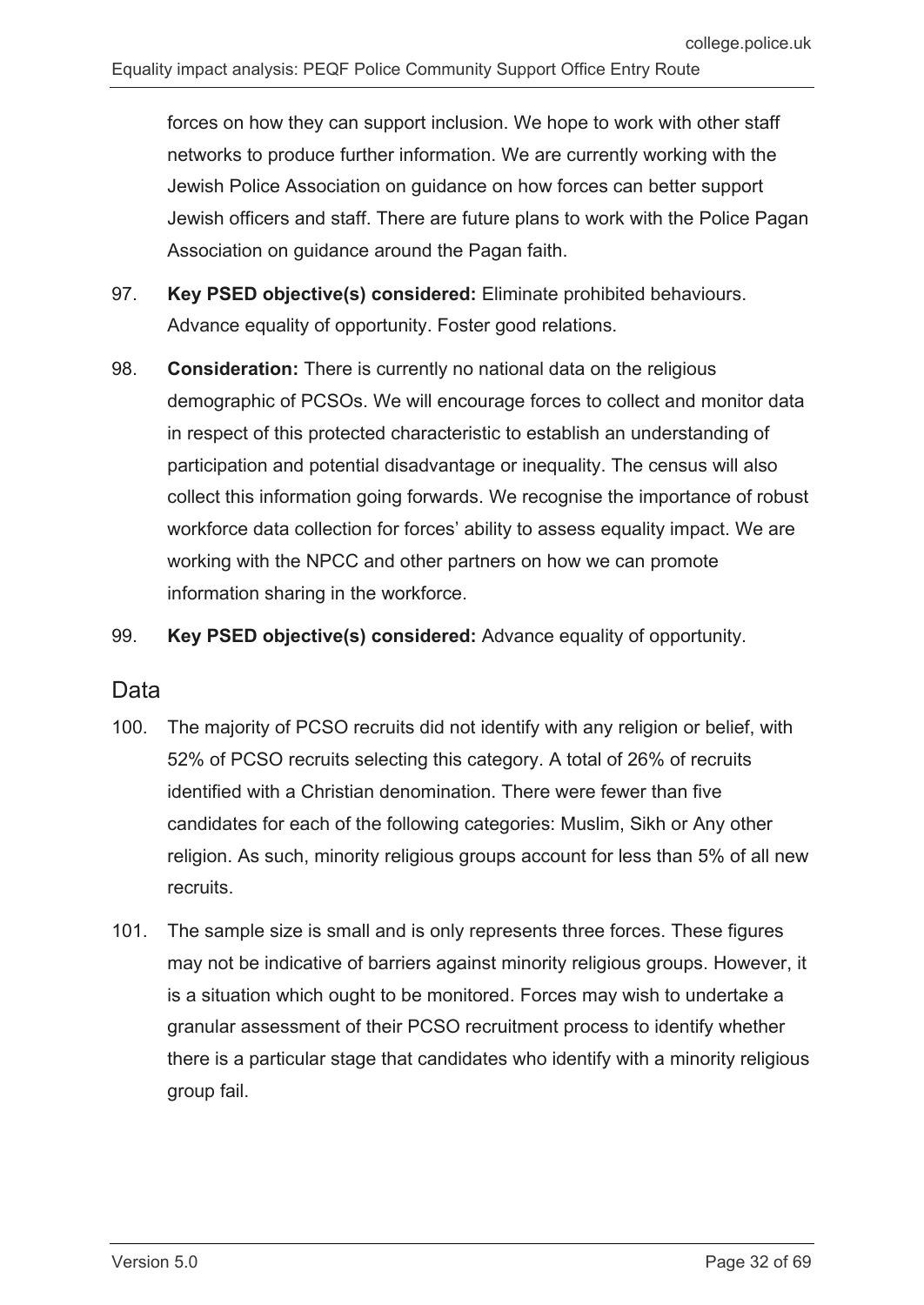102. There are no national workforce figures with which to compare these figures. However, further diversity data collections will enrich our understanding of the religious demographic of the PCSO workforce.

### <span id="page-32-0"></span>Sex

103. **Consideration:** Females make up 47% of the PCSO workforce.[42](#page-32-1) This is an increase of 1% from the previous year and significantly higher than the 32.4% female representation for police officers, though still below the national demographic average of 51%.[43](#page-32-2)

| Year | Percentage of PCSO<br>workforce who identified as<br>female $44$ |
|------|------------------------------------------------------------------|
| 2016 | 45.1                                                             |
| 2017 | 45.0                                                             |
| 2018 | 45.3                                                             |
| 2019 | 46.0                                                             |
| 2020 | 46.0                                                             |
| 2021 | 47.0                                                             |

104.

<span id="page-32-1"></span><sup>&</sup>lt;sup>42</sup> Flatley J. (2021). 'Police workforce, England and Wales: 31 March 2021' [internet]. Available from gov.uk/government/statistics/police-workforce-england-and-wales-31-march-2021/police-workforceengland-and-wales-31-march-2021#diversity [Accessed September 2021]

<span id="page-32-2"></span><sup>&</sup>lt;sup>43</sup> Office for National Statistics. (2018). 'Male and female populations'. Available from ethnicity-factsfigures.service.gov.uk/uk-population-by-ethnicity/demographics/male-and-female-populations/latest [Accessed February 2019]

<span id="page-32-3"></span><sup>&</sup>lt;sup>44</sup> Home Office. 'Police workforce England and Wales statistics' (internet). Assorted documents available from gov.uk/government/collections/police-workforce-england-and-wales [Accessed March 2020]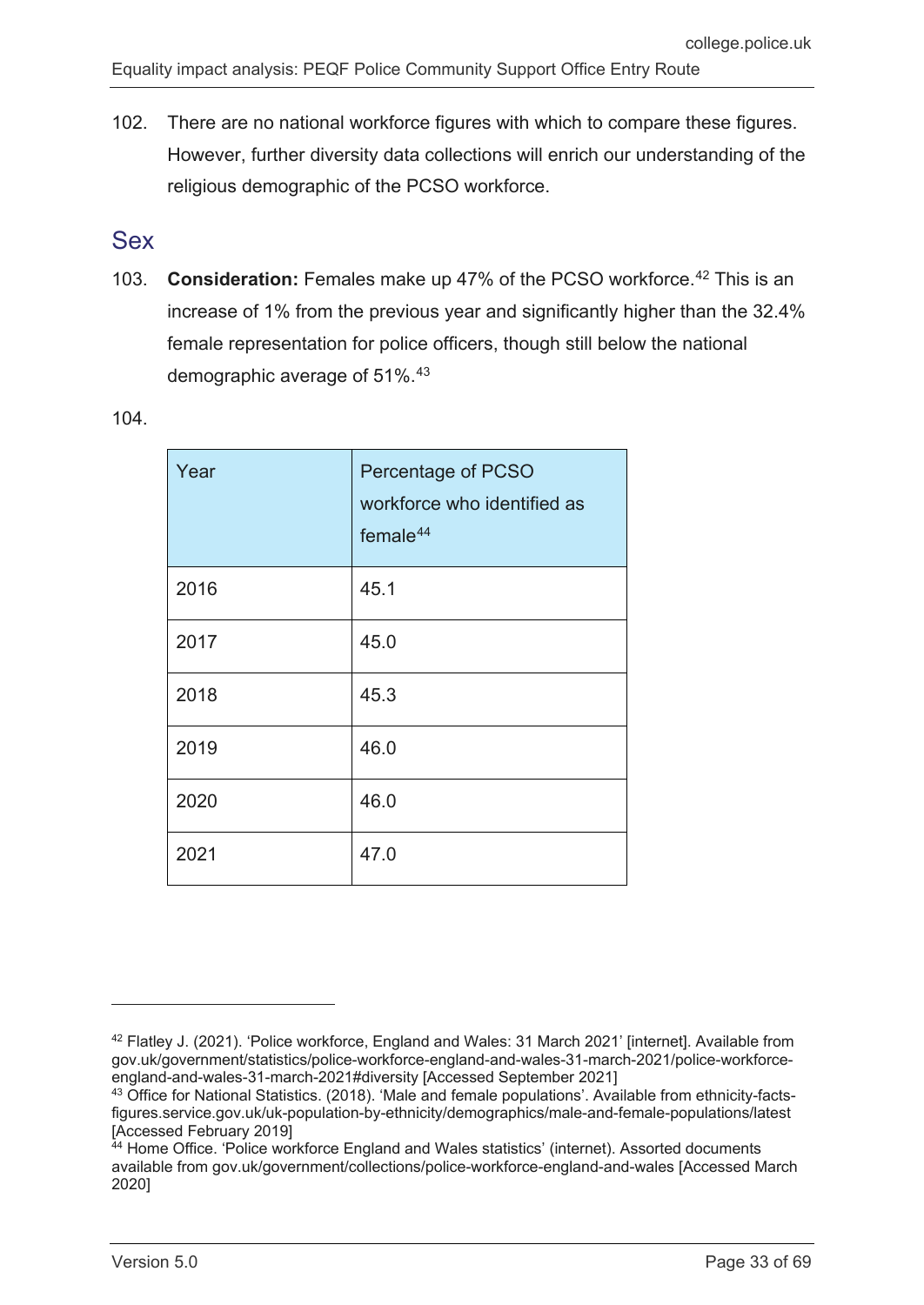Figures between 2016 and 2019 indicated an incremental increase to the number of female PCSOs. This trend continued between 2020 and 2021.

- 105. **Consideration:** In 2018/19, there were slightly more females starting an apprenticeship (50.1% compared with 49.9%). With the exception of 2017/18, the figure for female apprenticeship starters has exceeded those for males since 2010.<sup>[45](#page-33-0)</sup> This trend was reversed in 2019/20, with slightly more men than women starting apprenticeships at 51.2%.<sup>[46](#page-33-1)</sup>
- 106. **Mitigation:** We will monitor the data closely to understand the impact of the new programme on female representation, and to try to understand any potential barriers or inequality.
- 107. Forces may wish to make the PCSO role more appealing to women via targeted marketing initiatives and by offering specific support opportunities for personal development, such as mentoring and encouraging connections with staff associations.
- 108. **Key PSED objective(s) considered:** Advance equality of opportunity. Foster good relations.
- 109. **Consideration:** The higher probability of women having caring responsibilities may have an impact on interest in the new routes. While caring responsibility is an issue relevant to both sexes, women aged between 45 and 54 are more than twice as likely as other carers to have reduced working hours due to caring responsibilities.<sup>[47](#page-33-2)</sup> The number of lone-mother families far exceeds the number of lone-father families.<sup>[48](#page-33-3)</sup> Childcare disparity has been acknowledged in the courts, with a 2021 tribunal confirming that

<span id="page-33-0"></span><sup>45</sup> Foley N. (2020). 'Apprenticeship statistics' [internet]. House of Commons Library Briefing Note, Number 6113. Available from researchbriefings.files.parliament.uk/documents/SN06113/SN06113.pdf [Accessed April 2020]

<span id="page-33-1"></span><sup>&</sup>lt;sup>46</sup> Foley N. (2021). 'Apprenticeship statistics' [internet]. House of Commons Library Briefing Note, Number 6113. Available from researchbriefings.files.parliament.uk/documents/SN06113/SN06113.pdf [Accessed August 2021]

<span id="page-33-2"></span> $47$  Carers UK. (2016). '10 facts about women and caring in the UK on International Women's Day' [internet]. Available from carersuk.org/news-and-campaigns/features/10-facts-about-women-andcaring-in-the-uk-on-international-women-s-day [Accessed October 2019]

<span id="page-33-3"></span><sup>48</sup> Office for National Statistics. (2019). 'Dataset: Families and households' [internet]. Available from ons.gov.uk/peoplepopulationandcommunity/birthsdeathsandmarriages/families/datasets/familiesandh ouseholdsfamiliesandhouseholds [Accessed March 2020]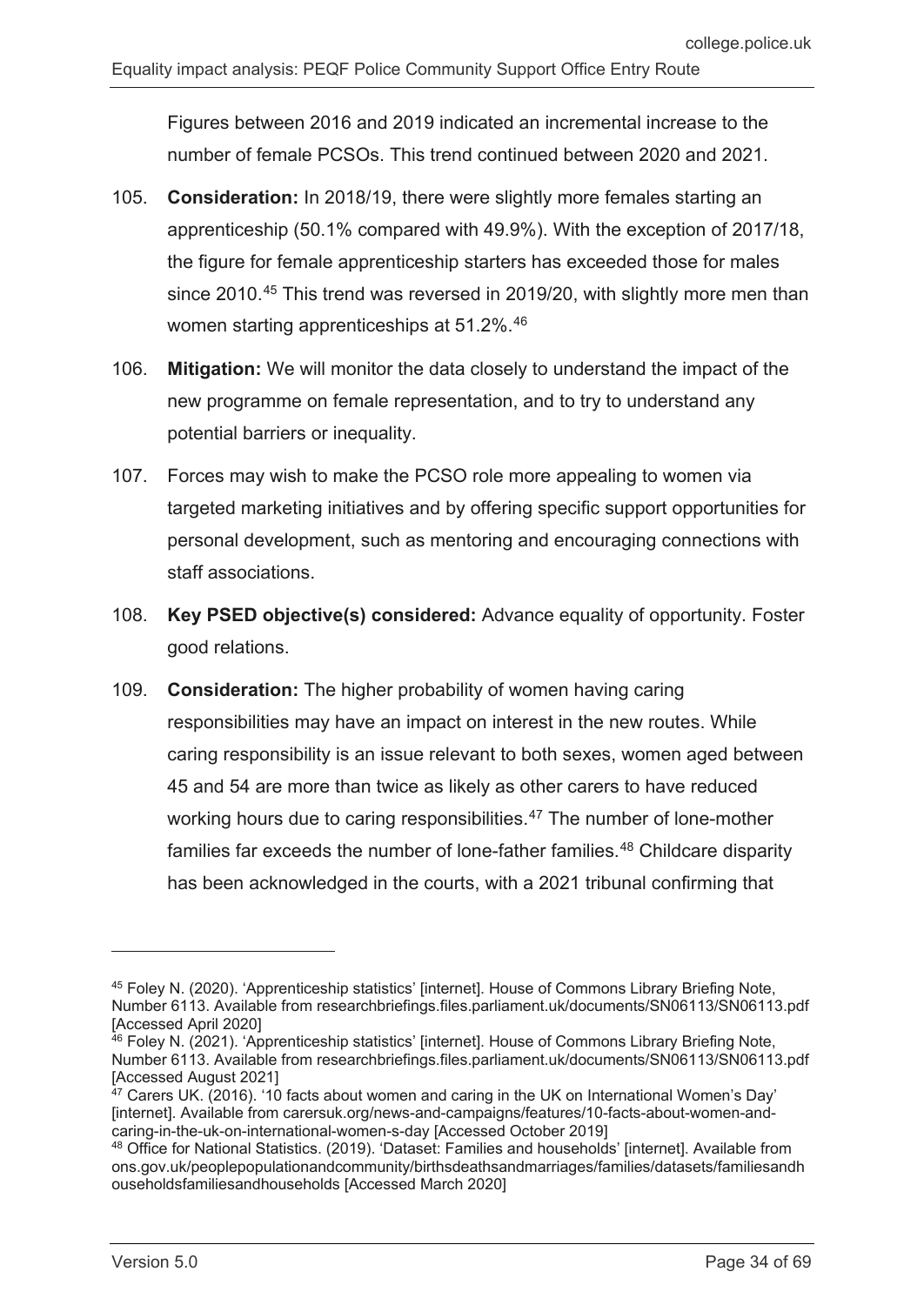courts ought to acknowledge the differences in childcare duties between women and men.[49](#page-34-0) Recent research from charity Working Mums indicate that 48% of the mothers they surveyed, stated that the inaccessibility of wraparound childcare is affecting their career progression. A quarter of mothers said that wraparound childcare was not an affordable option.<sup>[50](#page-34-1)</sup> A TUC and Mother Pukka survey found that 63% of mothers surveyed had insufficient childcare for the summer holiday period. Nearly half said they were managing childcare through flexible working and many have had to negotiate reduced work hours or unpaid leave.<sup>[51](#page-34-2)</sup> There may be concern from those with caring responsibilities that the new entry routes will impose additional challenges and demands on their time.

- 110. **Mitigation:** Forces are encouraged to be proactive in monitoring the situation. Mitigations will need to be considered if evidence indicates that a negative impact on recruitment or retention exists.
- 111. Forces will be encouraged to work with providers to ensure that learning provision is accessible to all candidates irrespective of their sex. For example, part time options have proven successful in attracting those who would find balancing study, work and other commitments particularly challenging. This has the potential to greatly benefit those with caring or family commitments.
- 112. **Key PSED objective(s) considered:** Advance equality of opportunity.

#### Data

-

113. The majority of new PCSO recruits were male with 53% of recruits identifying with this category. Females accounted for 44% of recruits, producing a differential of 9%. This is significantly higher than the 30% female representation for police officers though 2% lower than the current figure for female PCSOs. For the two forces that returned 'total not recruited data',

<span id="page-34-1"></span><span id="page-34-0"></span><sup>49</sup> Dobson v North Cumbria Integrated Care NHS Foundation Trust [2021] UKEAT/0220/19/LA  $50$  Garner M. (2021). '48% of mums say wraparound childcare is affecting their career progression' [internet]. Available from workingmums.co.uk/48-of-mums-say-wraparound-childcare-is-affecting-theircareer-progression/ [Accessed August 2021]

<span id="page-34-2"></span><sup>&</sup>lt;sup>51</sup> TUC. (2021). 'TUC: Nearly two-thirds of working mums don't have enough childcare for school summer holidays' [internet]. Available from tuc.org.uk/news/tuc-nearly-two-thirds-working-mumsdont-have-enough-childcare-school-summer-holidays [Accessed July 2021]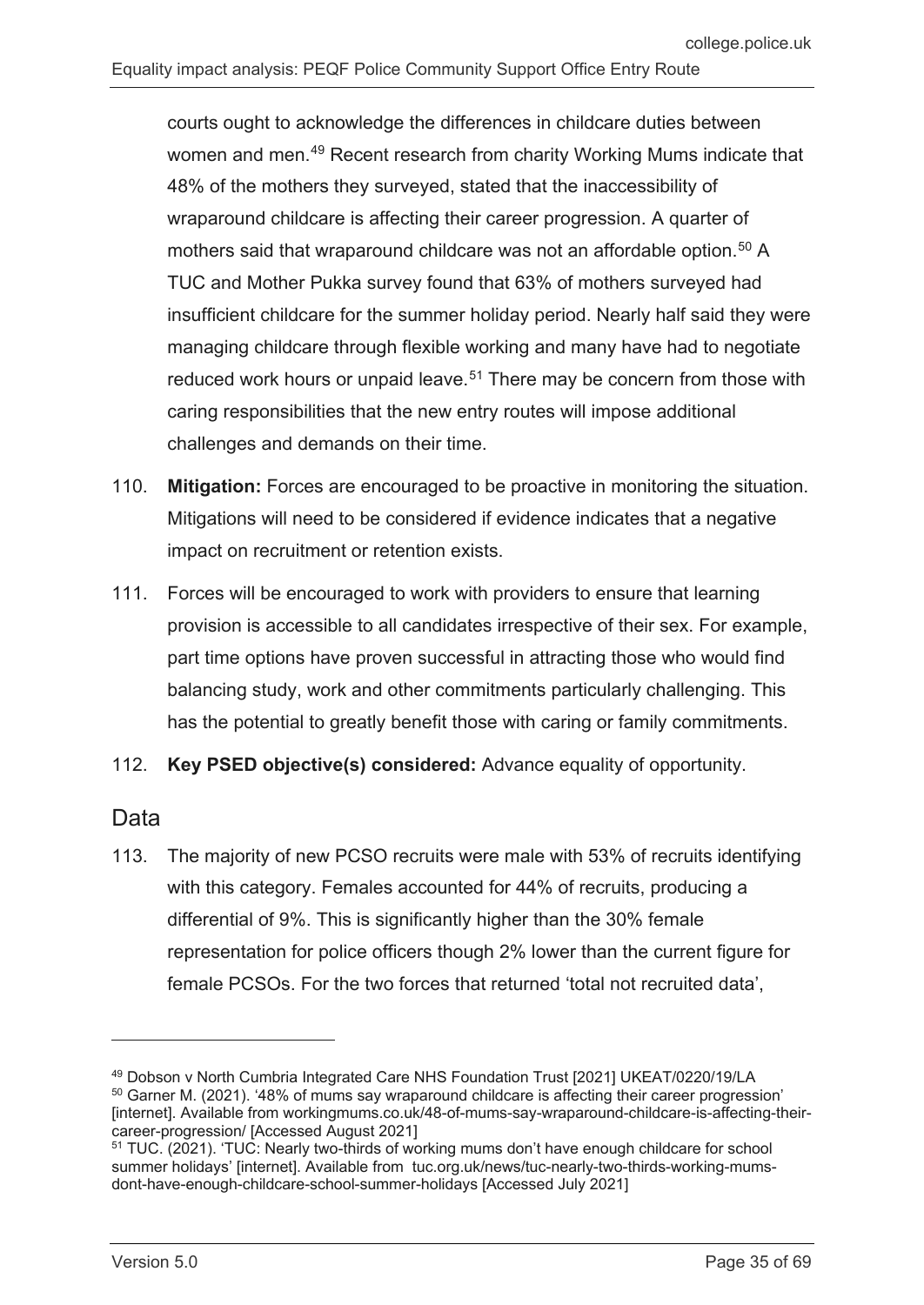there was only a 1% difference in recruitment rate between male and female candidates. Fewer than 5 people identified as intersex were recruited, compared to 34 people who identified with this category who were not recruited.

## <span id="page-35-0"></span>Sexual orientation

- 114. **Consideration:** The potential impact of the programme on PCSOs who identify as LGBT+<sup>[52](#page-35-2)</sup> is unclear. There is unfortunately no workforce data on this protected characteristic with which we will be able to draw comparative analysis. As with all protected characteristics, the routes have been developed to ensure that there is no adverse impact on this protected group.
- 115. **Mitigation:** Forces will be encouraged to collect and analyse data relating to the sexual orientation of their PCSO workforce. This data will help to inform an understanding of participation, identify limitations and support eradication of any inequality. Forces are encouraged to foster an inclusive environment that is conducive to candid and confident declaration.
- 116. **Key PSED objective(s) considered:** Eliminate prohibited behaviours. Advance equality of opportunity. Foster good relations.

### **Data**

117. The majority of recruits identified as heterosexual (78%). A total of 4% identified as gay or lesbian. Less than 3% of recruits identified as bisexual. Quite a high figure (15%) preferred not to say. There are no national workforce figures with which to compare these figures. Further diversity data collections will improve our understanding and will allow us to identify if there are any obstacles for this protected characteristic.

## <span id="page-35-1"></span>Socioeconomic status

118. The extent to which people from different socioeconomic backgrounds are represented in policing is unclear at present. This is partly due to a lack of robust data collection, both at a local and national level, and also because

<span id="page-35-2"></span><sup>52</sup> Lesbian, gay, bisexual, transgender and other identifying orientations.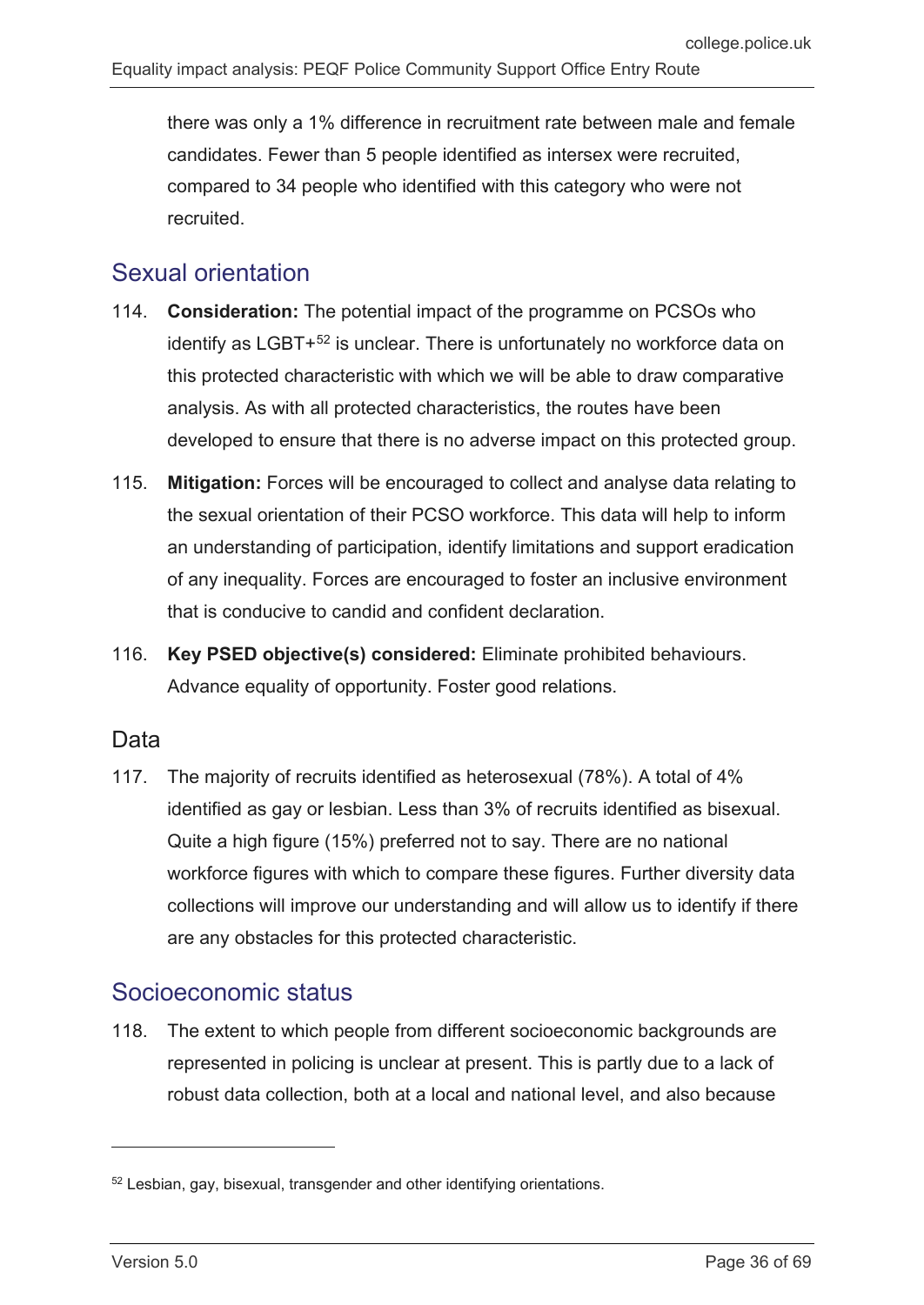there is no clear, single definition. Socioeconomic background and/or status requires an understanding of a range of different factors.

- 119. In 2018, the Civil Service worked with a range of employers, industry partners and experts to develop four socioeconomic background measures.<sup>[53](#page-36-0)</sup> These measures are:
	- parental qualifications
	- parental occupation
	- **type of school attended**
	- **Exercise 1** eligibility for free school meals
- 120. The Social Mobility Commission's (SMC) report 'State of the Nation 2021' explores the impact of COVID-19 on social mobility. It identified that across the UK, attainment gaps between advantaged and disadvantaged children are getting wider, with the impact of COVID-19 threatening to make poor figures against each critical measure of social mobility worse. Research indicated that a person is 60% more likely to get a professional job if they come from a privileged background rather than a working-class background. In England, disadvantaged primary school pupils were a total of seven months behind their more privileged peers.<sup>[54](#page-36-1)</sup> Reviewing corresponding data from the ONS allows analysis of the intersection between child poverty and ethnicity. Their evidence suggests that poverty and social deprivation is linked to educational underachievement, employment and earning opportunities.<sup>[55](#page-36-2)</sup> The ONS research explains that the relationship between poverty and education outcomes is complex and influenced by many different factors. There is a high

<span id="page-36-0"></span><sup>&</sup>lt;sup>53</sup> Civil Service. (2018). 'Measuring Socio-economic Background in your Workforce: recommended measures for use by employers' [internet]. Available from

assets.publishing.service.gov.uk/government/uploads/system/uploads/attachment\_data/file/786937/M easuring\_Socio-

economic Background in your Workforce recommended measures for use by employers.pdf [Accessed June 2018]

<span id="page-36-1"></span><sup>54</sup> Ibid

<span id="page-36-2"></span><sup>55</sup> Office for National Statistics. (2020). 'Child poverty and education outcomes by ethnicity' [internet]. Available from

ons.gov.uk/economy/nationalaccounts/uksectoraccounts/compendium/economicreview/february2020/ childpovertyandeducationoutcomesbyethnicity#child-poverty-education-and-ethnicity [Accessed August 2021]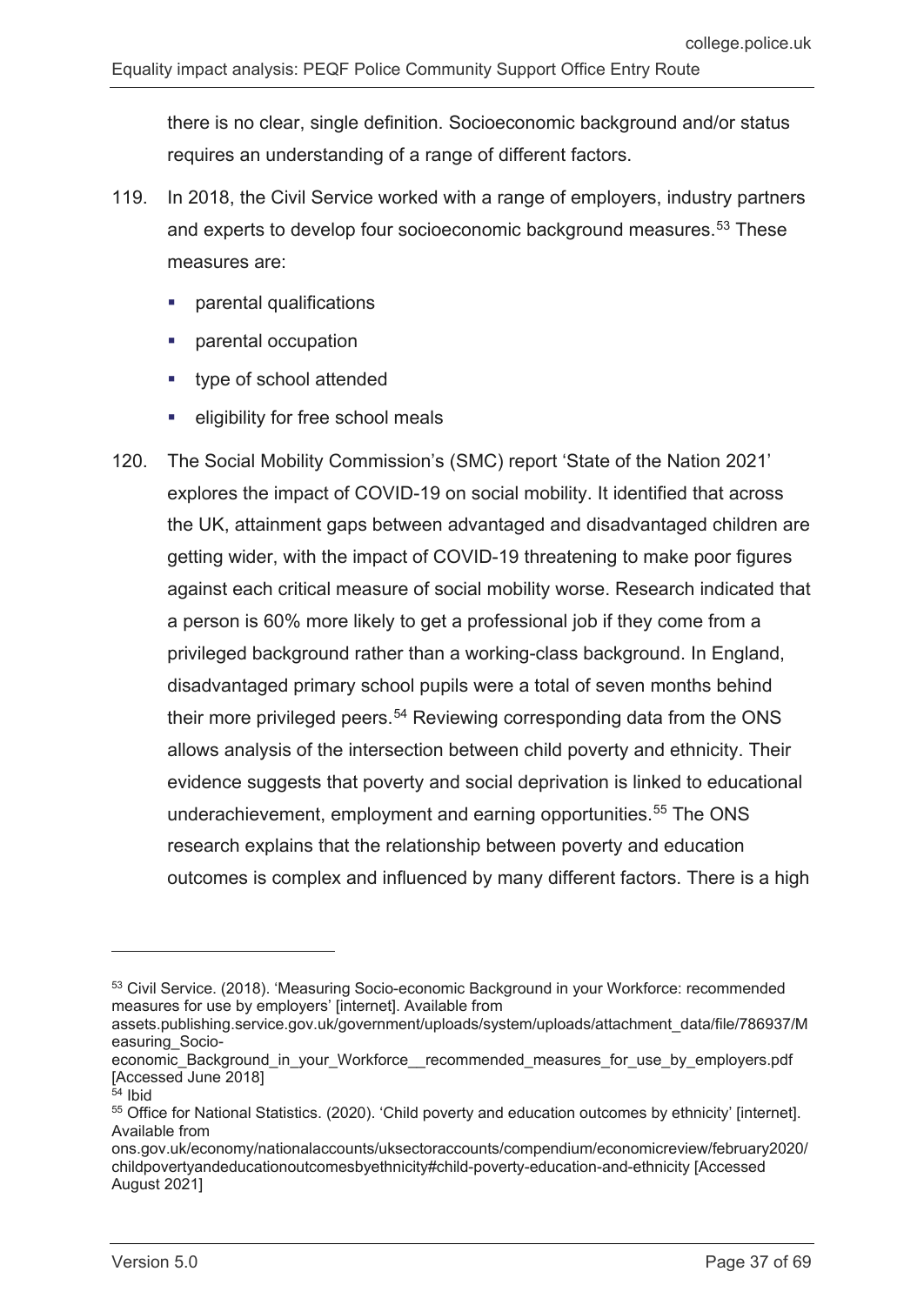prevalence of poverty among some ethnic minority groups. For example, Pakistani and Bangladeshi households are 2.8 and 2.4 times more likely to be low-income households compared to White British households. However, this does not default to low educational outcomes. Pakistani and Bangladeshi pupils who were eligible for free school meals progressed higher than the national average of all pupils. Data for Black households, where one third of children live in low-income households, showed lower than average scores. There is also variance when considering the intersection with sex, with girls on free school meals from the majority of ethnicities making more progress than boys. $56$ 

- 121. The Education Committee highlighted how White British pupils underperform when compared their peers in other ethnic groups. Their research indicated that the White British category gave the lowest attainment score for a free school meal eligible ethnic group, other than the Gypsy/Roma and Irish Traveller categories. The report also flagged that the proportion of White British pupils who were eligible for free school meals starting higher education by the age of 19 was the lowest of any ethnic group, other than the Gypsy/Roma and Irish Traveller categories.<sup>[57](#page-37-1)</sup> The report considers a number of contributing factors, including persistent and multigenerational disadvantage, regional economics, a disengagement from the curriculum and a failure to address low participation in higher education. One of the solutions offered by the inquiry is to emphasise the value of vocational training and apprenticeship options. However, the SMC report affirms that apprenticeship options are only a remedy if offered at the right level.
- 122. **Mitigation:** Forces are encouraged to develop outreach initiatives that connect with as wide an audience as possible, and to be proactive in seeking out new opportunities. Retention and progression should be monitored, with

<span id="page-37-0"></span><sup>56</sup> Ibid

<span id="page-37-1"></span><sup>&</sup>lt;sup>57</sup> Education Committee. (2021). 'The forgotten: how White working-class pupils have been let down, and how to change it' [internet]. Available from

publications.parliament.uk/pa/cm5802/cmselect/cmeduc/85/8502.htm [Accessed August 2021]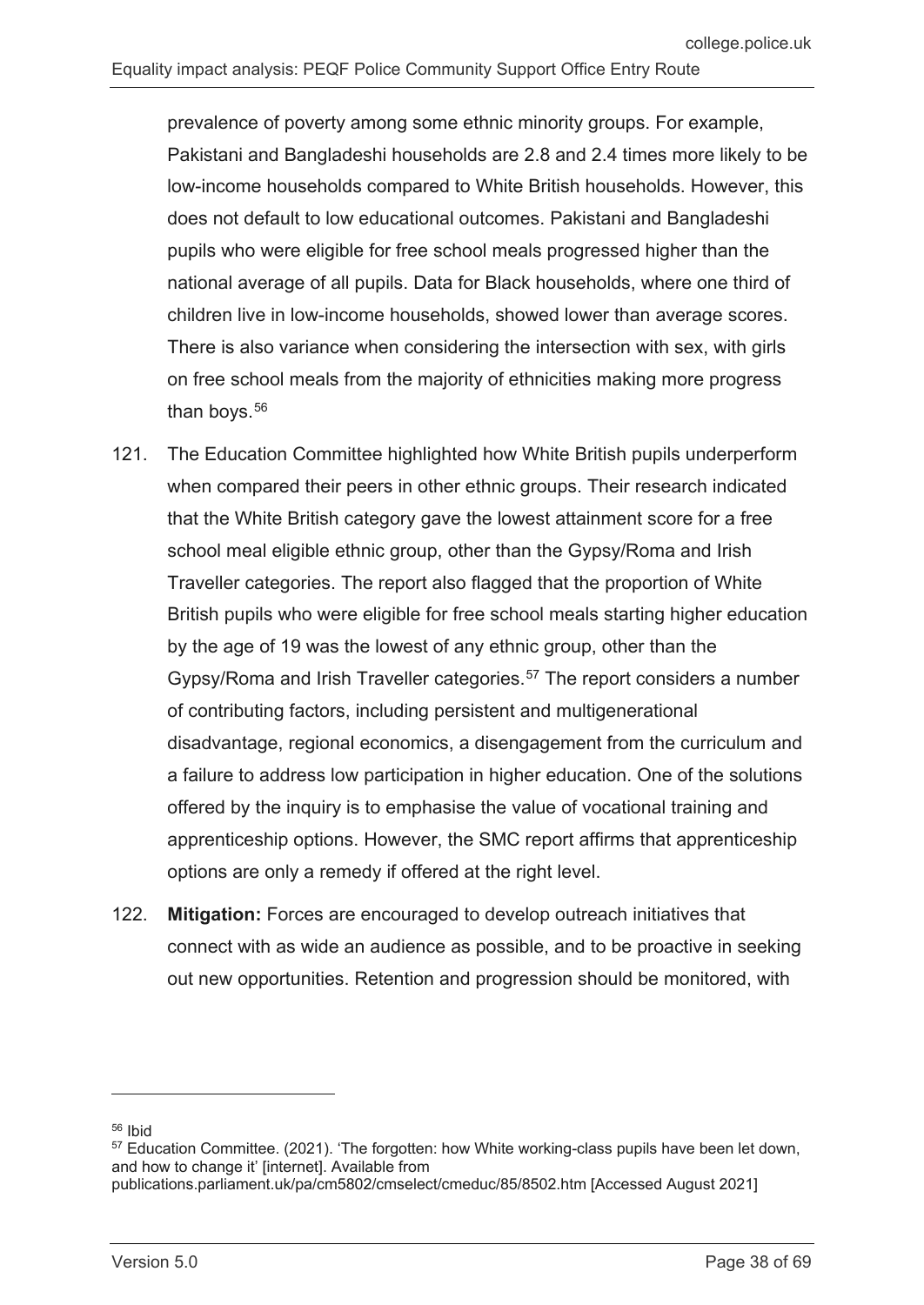recruits provided with appropriate support mechanisms to help them achieve their potential. This also applies to the protected characteristics.

- 123. Eligibility to become a PCSO is controlled by forces. Forces may wish to consider the possibility of socioeconomic background and its influence on education outcomes when considering PCSO entry requirements.
- 124. While socioeconomic data is not data that forces routinely collect, we will support any initiatives to facilitate data analysis so that any potential impact may be identified and mitigated for.
- 125. **Key PSED objective(s) considered:** Advance equality of opportunity**.**

## <span id="page-38-0"></span>**Conclusion**

- 126. Currently, with the limited availability of national workforce data, it has not been possible to form firm conclusions on what impact the new routes are having on recruitment demographic. This understanding will emerge with ongoing data collection and analysis.
- 127. We know, from various data collection exercises conducted for PEQF entry routes, that data aggregation and subsequent analysis is limited by the lack of diversity data standardisation. This has partly been remedied by issue of a standardised diversity code. An additional challenge was posed by the repeat requests from various agencies to forces for workforce data. Both standardisation and streamlining the data return process are resolved via our use of the Home Office Police Workforce Census for future data analysis. The 2019/20 census did not feature data against the PCSO programmes. Mandatory completion of entry routes in the census alongside more forces implementing the programme will provide more data for further analysis.
- 128. Forces are encouraged to monitor workforce demographic when introducing any workforce initiative to help them meet their equality duty. Understanding the impact of any new initiative on workforce diversity is key to ensuring that we secure a representative workforce. A workforce that is representative of the communities that policing serves is a key priority for the police service. We understand that any new PCSO entry route should not compromise diversity and should continue to promote equality of opportunity. We are working to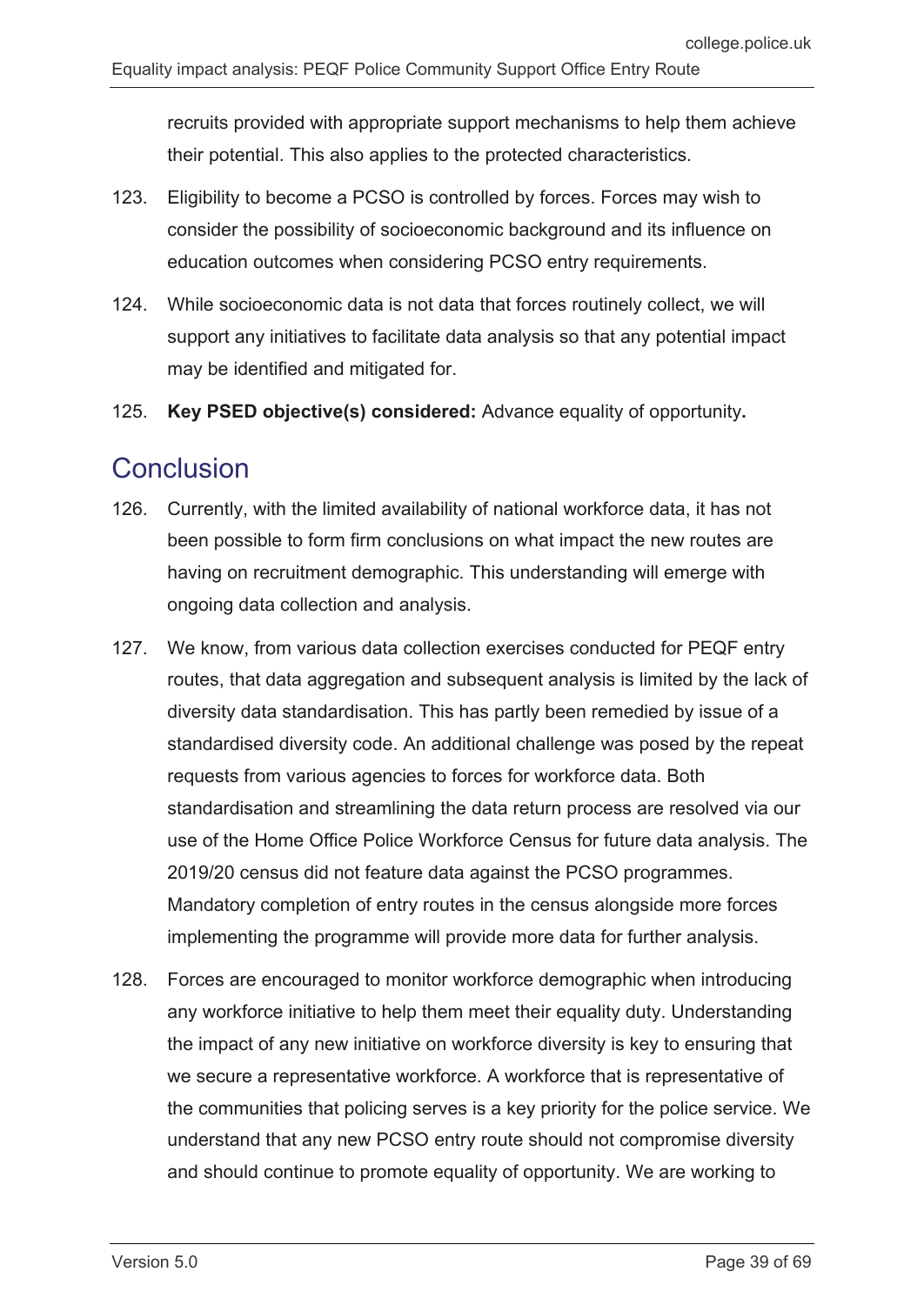help forces ensure that fairness, diversity and inclusion are integral to police recruitment.

129. We are committed to an ongoing review of equality impact. If you have any useful information that may help to support this EIA, please contact us at **[PolicingEQF@college.pnn.police.uk](mailto:PolicingEQF@college.pnn.police.uk)**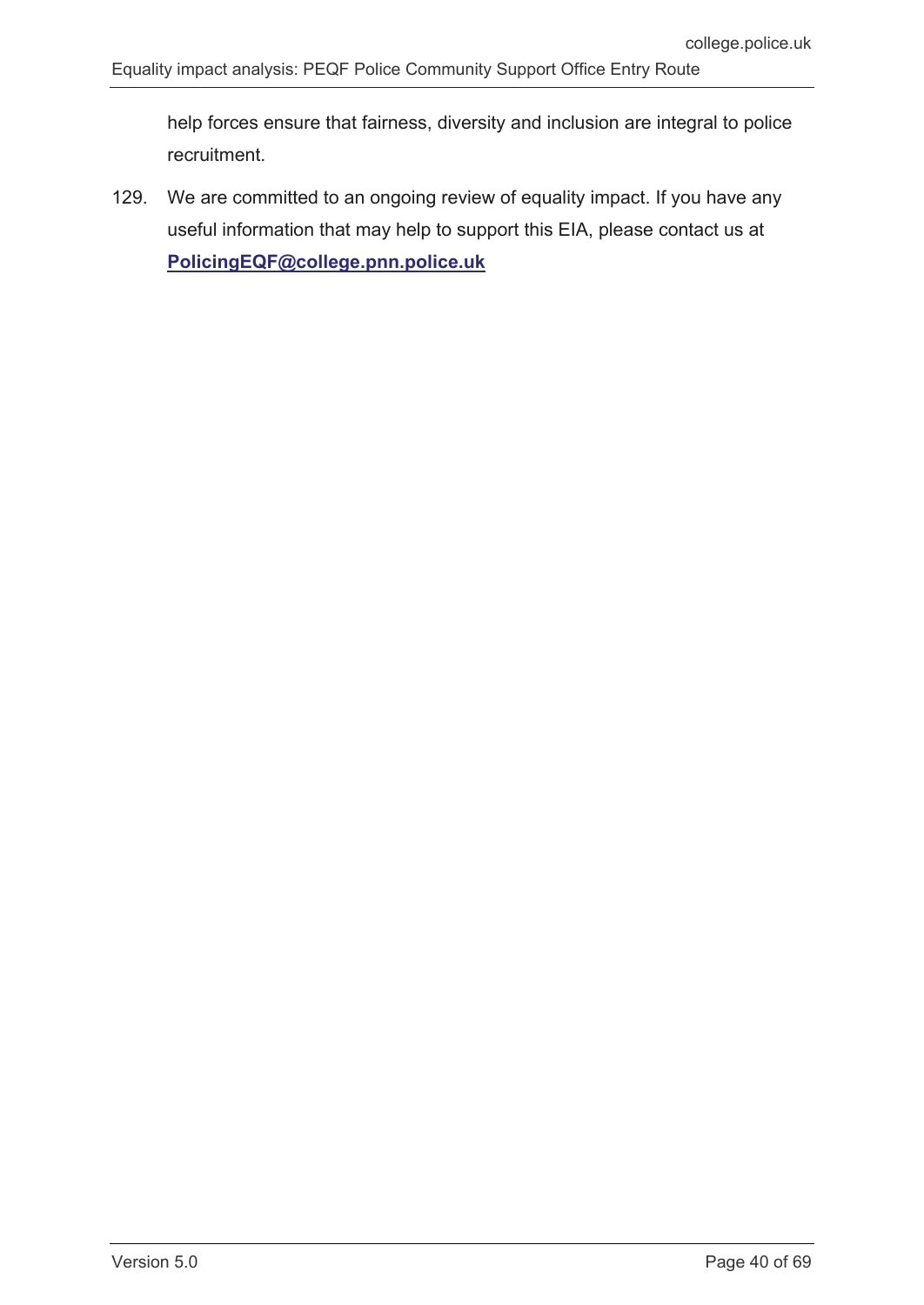# <span id="page-40-0"></span>**References**

Bachmann CL and Gooch B. 'LGBT in Britain: Trans report' [internet]. Stonewall. Available from **[stonewall.org.uk/system/files/lgbt\\_in\\_britain\\_](https://www.stonewall.org.uk/system/files/lgbt_in_britain_-_trans_report_final.pdf) trans report final.pdf** [Accessed September 2019]

Carers UK. (2016). '10 facts about women and caring in the UK on International Women's Day' [internet]. Available from **[carersuk.org/news-and](https://www.carersuk.org/news-and-campaigns/features/10-facts-about-women-and-caring-in-the-uk-on-international-women-s-day)[campaigns/features/10-facts-about-women-and-caring-in-the-uk-on](https://www.carersuk.org/news-and-campaigns/features/10-facts-about-women-and-caring-in-the-uk-on-international-women-s-day)[international-women-s-day](https://www.carersuk.org/news-and-campaigns/features/10-facts-about-women-and-caring-in-the-uk-on-international-women-s-day)** [Accessed October 2019]

Civil Service. (2018). 'Measuring Socio-economic Background in your Workforce: recommended measures for use by employers' [internet]. Available from **[assets.publishing.service.gov.uk/government/uploads/system/uploads/attach](https://assets.publishing.service.gov.uk/government/uploads/system/uploads/attachment_data/file/786937/Measuring_Socio-economic_Background_in_your_Workforce__recommended_measures_for_use_by_employers.pdf) [ment\\_data/file/786937/Measuring\\_Socio](https://assets.publishing.service.gov.uk/government/uploads/system/uploads/attachment_data/file/786937/Measuring_Socio-economic_Background_in_your_Workforce__recommended_measures_for_use_by_employers.pdf)[economic\\_Background\\_in\\_your\\_Workforce\\_\\_recommended\\_measures\\_for\\_us](https://assets.publishing.service.gov.uk/government/uploads/system/uploads/attachment_data/file/786937/Measuring_Socio-economic_Background_in_your_Workforce__recommended_measures_for_use_by_employers.pdf) [e\\_by\\_employers.pdf](https://assets.publishing.service.gov.uk/government/uploads/system/uploads/attachment_data/file/786937/Measuring_Socio-economic_Background_in_your_Workforce__recommended_measures_for_use_by_employers.pdf)** [Accessed June 2018]

Department for work and pensions. (March 2018). 'Family Resources Survey 2016- 17' [internet]. Available from

**[assets.publishing.service.gov.uk/government/uploads/system/uploads/attach](https://assets.publishing.service.gov.uk/government/uploads/system/uploads/attachment_data/file/692771/family-resources-survey-2016-17.pdf)** [ment\\_data/file/692771/family-resources-survey-2016-17.pdf](https://assets.publishing.service.gov.uk/government/uploads/system/uploads/attachment_data/file/692771/family-resources-survey-2016-17.pdf) [Accessed February 2020]

Flatley J. (2019). 'Police Workforce, England and Wales, 31 March 2019' [internet]. Home Office Statistical Bulletin, July 11/19. London: Home Office. Available from **[assets.publishing.service.gov.uk/government/uploads/system/uploads/attach](https://assets.publishing.service.gov.uk/government/uploads/system/uploads/attachment_data/file/831726/police-workforce-mar19-hosb1119.pdf)** [ment\\_data/file/831726/police-workforce-mar19-hosb1119.pdf](https://assets.publishing.service.gov.uk/government/uploads/system/uploads/attachment_data/file/831726/police-workforce-mar19-hosb1119.pdf) [Accessed September 2019]

Flatley J. (2020). 'Police Workforce, England and Wales, 31 March 2020' [internet]. Home Office Statistical Bulletin, July 11/19. London: Home Office. Available from **[assets.publishing.service.gov.uk/government/uploads/system/uploads/attach](https://assets.publishing.service.gov.uk/government/uploads/system/uploads/attachment_data/file/905169/police-workforce-mar20-hosb2020.pdf) [ment\\_data/file/905169/police-workforce-mar20-hosb2020.pdf](https://assets.publishing.service.gov.uk/government/uploads/system/uploads/attachment_data/file/905169/police-workforce-mar20-hosb2020.pdf)** [Accessed September 2020]

Flatley J. (2021). 'Police workforce, England and Wales: 31 March 2021' [internet]. Available from **[gov.uk/government/statistics/police-workforce-england-and-](https://www.gov.uk/government/statistics/police-workforce-england-and-wales-31-march-2021/police-workforce-england-and-wales-31-march-2021#diversity)**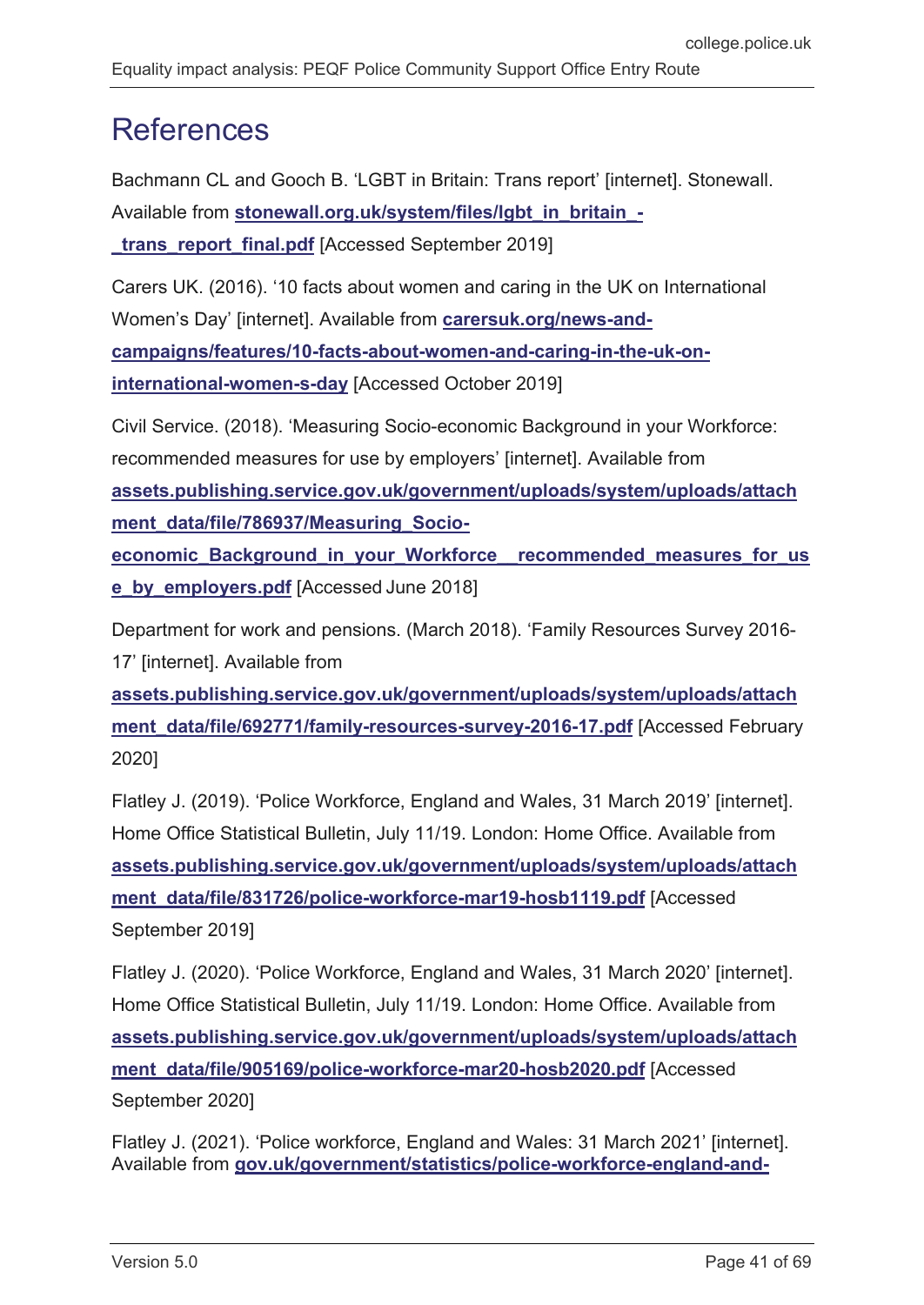**[wales-31-march-2021/police-workforce-england-and-wales-31-march-](https://www.gov.uk/government/statistics/police-workforce-england-and-wales-31-march-2021/police-workforce-england-and-wales-31-march-2021#diversity)[2021#diversity](https://www.gov.uk/government/statistics/police-workforce-england-and-wales-31-march-2021/police-workforce-england-and-wales-31-march-2021#diversity)** [Accessed September 2021]

Foley N. (2020). 'Apprenticeship statistics' [internet]. House of Commons Library Briefing Note, Number 6113. Available from

**[researchbriefings.files.parliament.uk/documents/SN06113/SN06113.pdf](https://researchbriefings.files.parliament.uk/documents/SN06113/SN06113.pdf)** [Accessed April 2020]

Foley N. (2021). 'Apprenticeship statistics' [internet]. House of Commons Library Briefing Note, Number 6113. Available from

**[researchbriefings.files.parliament.uk/documents/SN06113/SN06113.pdf](https://researchbriefings.files.parliament.uk/documents/SN06113/SN06113.pdf)** [Accessed August 2021]

Home Office. 'Police workforce England and Wales statistics' (internet). Assorted documents available from **[gov.uk/government/collections/police-workforce](https://www.gov.uk/government/collections/police-workforce-england-and-wales)[england-and-wales](https://www.gov.uk/government/collections/police-workforce-england-and-wales)** [Accessed March 2020]

Home Office. (2021). 'Police workforce, England and Wales: 31 March 2021' [internet]. Available from [gov.uk/government/statistics/police-workforce](https://www.gov.uk/government/statistics/police-workforce-england-and-wales-31-march-2021/police-workforce-england-and-wales-31-march-2021#diversity)**[england-and-wales-31-march-2021/police-workforce-england-and-wales-31](https://www.gov.uk/government/statistics/police-workforce-england-and-wales-31-march-2021/police-workforce-england-and-wales-31-march-2021#diversity) [march-2021#diversity](https://www.gov.uk/government/statistics/police-workforce-england-and-wales-31-march-2021/police-workforce-england-and-wales-31-march-2021#diversity)** [Accessed September 2021]

Francis-Devine B and Foley N. (2020). 'Unemployment by ethnic background' [internet]. House of Commons Library Briefing Note, Number 6385. London: House of Commons. Available from

**[researchbriefings.files.parliament.uk/documents/SN06385/SN06385.pdf](https://researchbriefings.files.parliament.uk/documents/SN06385/SN06385.pdf)** [Accessed February 2020]

Garner M. (2021). '48% of mums say wraparound childcare is affecting their career progression' [internet]. Available from **[workingmums.co.uk/48-of-mums-say](https://www.workingmums.co.uk/48-of-mums-say-wraparound-childcare-is-affecting-their-career-progression/)[wraparound-childcare-is-affecting-their-career-progression/](https://www.workingmums.co.uk/48-of-mums-say-wraparound-childcare-is-affecting-their-career-progression/)** [Accessed August 2021]

LGBT Police. (2019). 'LGBT Resources' [internet]. Available from **[lgbtpolice.uk/resources](https://www.lgbtpolice.uk/resources)** [Accessed September 2019]

Mind. (April 2017). 'Mental health facts and statistics'. Available from **[mind.org.uk/information-support/types-of-mental-health-problems/statistics-](https://www.mind.org.uk/information-support/types-of-mental-health-problems/statistics-and-facts-about-mental-health/how-common-are-mental-health-problems/)**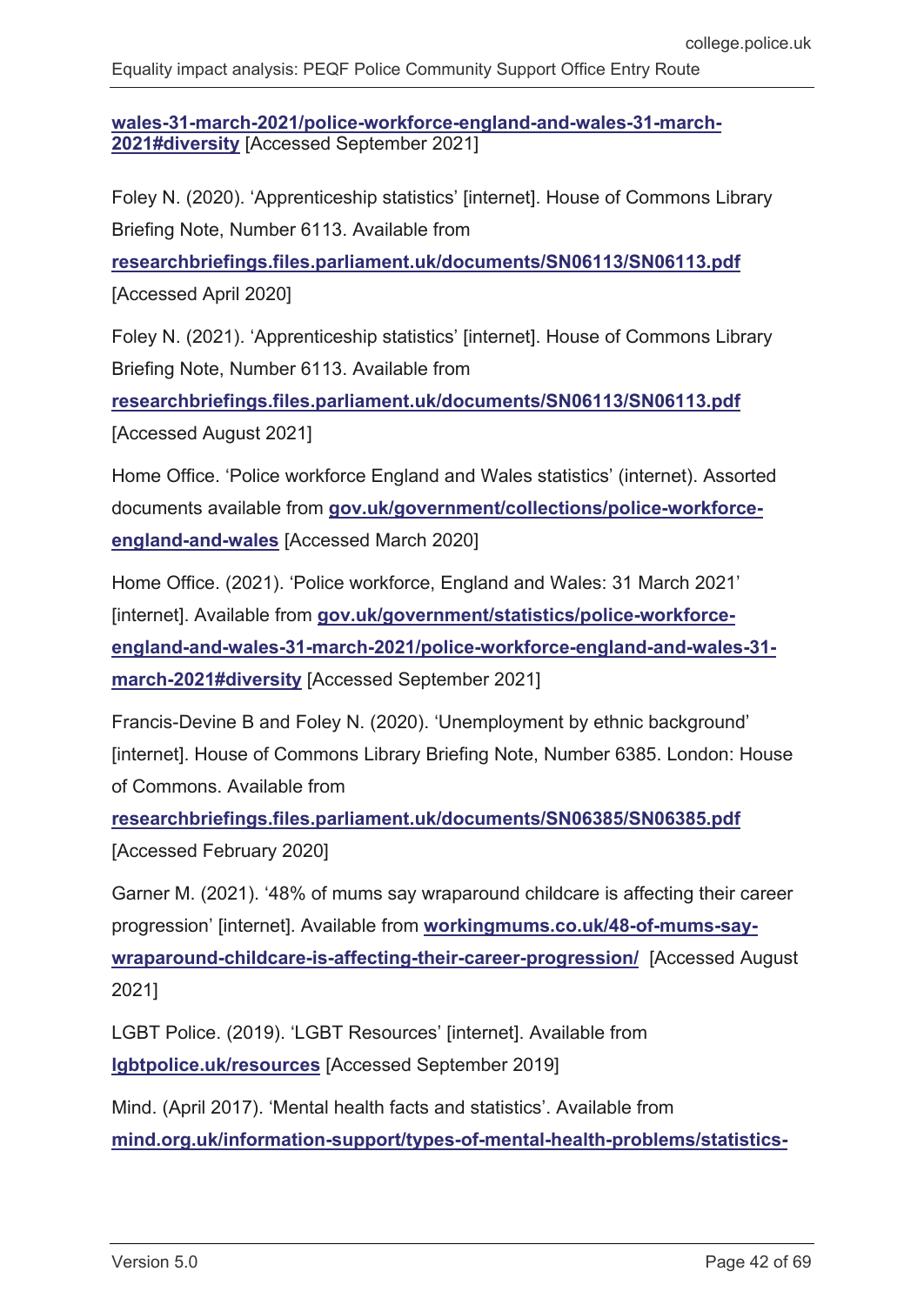**[and-facts-about-mental-health/how-common-are-mental-health-problems/](https://www.mind.org.uk/information-support/types-of-mental-health-problems/statistics-and-facts-about-mental-health/how-common-are-mental-health-problems/)**

[Accessed February 2019]

NHS. (July 2018). 'Overview Dyslexia' [internet]. Available from **[nhs.uk/conditions/dyslexia/](https://www.nhs.uk/conditions/dyslexia/)** [Accessed February 2019]

NPCC/APCC. (2016). 'Policing Vision 2025' [internet]. Available from **[npcc.police.uk/documents/Policing%20Vision.pdf](https://www.npcc.police.uk/documents/Policing%20Vision.pdf)** [Accessed February 2019]

NPCC. (2018). 'Diversity and Inclusion Strategy 2018-2025' [internet]. Available from **[npcc.police.uk/documents/edhr/2018/NPCC%20Diversity%20Equality%20Inclu](https://www.npcc.police.uk/documents/edhr/2018/NPCC%20Diversity%20Equality%20Inclusion%20Strategy%20May%202018.pdf) [sion%20Strategy%20May%202018.pdf](https://www.npcc.police.uk/documents/edhr/2018/NPCC%20Diversity%20Equality%20Inclusion%20Strategy%20May%202018.pdf)** [Accessed September 2019]

Office for National Statistics, 'Disability and social participation' [internet]. Available from

**[ons.gov.uk/peoplepopulationandcommunity/healthandsocialcare/disability/bull](https://www.ons.gov.uk/peoplepopulationandcommunity/healthandsocialcare/disability/bulletins/disabilityandsocialparticipationengland/2018) [etins/disabilityandsocialparticipationengland/2018](https://www.ons.gov.uk/peoplepopulationandcommunity/healthandsocialcare/disability/bulletins/disabilityandsocialparticipationengland/2018)** [Accessed January 2020]

Office for National Statistics. (2018). 'Male and female populations'. Available from **[ethnicity-facts-figures.service.gov.uk/uk-population-by-](https://www.ethnicity-facts-figures.service.gov.uk/uk-population-by-ethnicity/demographics/male-and-female-populations/latest)**

**[ethnicity/demographics/male-and-female-populations/latest](https://www.ethnicity-facts-figures.service.gov.uk/uk-population-by-ethnicity/demographics/male-and-female-populations/latest)** [Accessed February 2019]

Office for National Statistics. (2019). 'Dataset: Families and households' [internet]. Available from

**[ons.gov.uk/peoplepopulationandcommunity/birthsdeathsandmarriages/familie](https://www.ons.gov.uk/peoplepopulationandcommunity/birthsdeathsandmarriages/families/datasets/familiesandhouseholdsfamiliesandhouseholds) [s/datasets/familiesandhouseholdsfamiliesandhouseholds](https://www.ons.gov.uk/peoplepopulationandcommunity/birthsdeathsandmarriages/families/datasets/familiesandhouseholdsfamiliesandhouseholds)** [Accessed March 2020]

Stonewall. (Date unknown). 'Trans guidance for the policing sector' [internet]. Available from

**[npcc.police.uk/2018%20FOI/EDHR/Trans%20Guidance%20for%20the%20Polici](https://www.npcc.police.uk/2018%20FOI/EDHR/Trans%20Guidance%20for%20the%20Policing%20Sector%20Individual.pdf) [ng%20Sector%20Individual.pdf](https://www.npcc.police.uk/2018%20FOI/EDHR/Trans%20Guidance%20for%20the%20Policing%20Sector%20Individual.pdf)** [Accessed February 2020]

TUC. (2021). 'TUC: Nearly two-thirds of working mums don't have enough childcare for school summer holidays' [internet]. Available from **[tuc.org.uk/news/tuc-nearly](https://www.tuc.org.uk/news/tuc-nearly-two-thirds-working-mums-dont-have-enough-childcare-school-summer-holidays)[two-thirds-working-mums-dont-have-enough-childcare-school-summer](https://www.tuc.org.uk/news/tuc-nearly-two-thirds-working-mums-dont-have-enough-childcare-school-summer-holidays)[holidays](https://www.tuc.org.uk/news/tuc-nearly-two-thirds-working-mums-dont-have-enough-childcare-school-summer-holidays)** [Accessed July 2021]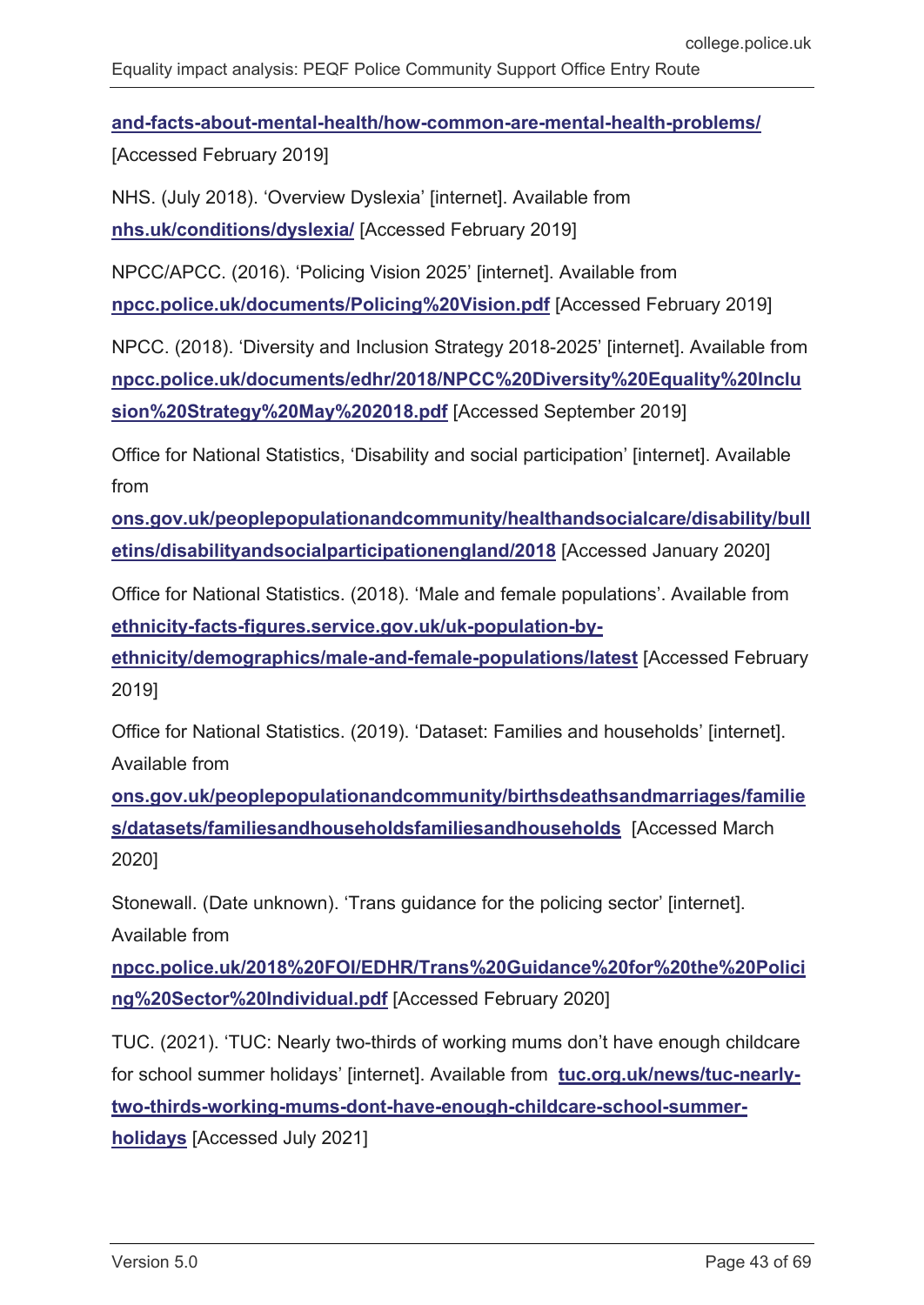UK Civil Society Almanac. (2019). 'What are the demographics of volunteers?' [internet]. Available from **[data.ncvo.org.uk/volunteering/demographics/](https://data.ncvo.org.uk/volunteering/demographics/)** [Accessed February 2020]

Unison. (2019). 'Police staff now less representative of communities' [internet]. Available from **[unison.org.uk/news/press-release/2019/02/police-staff-now-less](https://www.unison.org.uk/news/press-release/2019/02/police-staff-now-less-representative-communities-says-unison/)[representative-communities-says-unison/](https://www.unison.org.uk/news/press-release/2019/02/police-staff-now-less-representative-communities-says-unison/)** [Accessed March 2019]

Working Families. (2019). 'Parents/carers and best-practice employers agree that companies should publish their flexible working and family-related policies' [internet]. Available from **[workingfamilies.org.uk/news/parents-carers-and-best-practice](https://www.workingfamilies.org.uk/news/parents-carers-and-best-practice-employers-agree-that-companies-should-publish-their-flexible-working-and-family-related-policies/)[employers-agree-that-companies-should-publish-their-flexible-working-and](https://www.workingfamilies.org.uk/news/parents-carers-and-best-practice-employers-agree-that-companies-should-publish-their-flexible-working-and-family-related-policies/)[family-related-policies/](https://www.workingfamilies.org.uk/news/parents-carers-and-best-practice-employers-agree-that-companies-should-publish-their-flexible-working-and-family-related-policies/)** [Accessed September 2019]

# <span id="page-43-0"></span>Useful links

Welsh Language Commissioner. 'Welsh Language Schemes' [internet]. Available from

**[http://www.comisiynyddygymraeg.cymru/English/My%20rights/Pages/Welsh](http://www.comisiynyddygymraeg.cymru/English/My%20rights/Pages/Welsh-language-schemes.aspx)[language-schemes.aspx](http://www.comisiynyddygymraeg.cymru/English/My%20rights/Pages/Welsh-language-schemes.aspx)**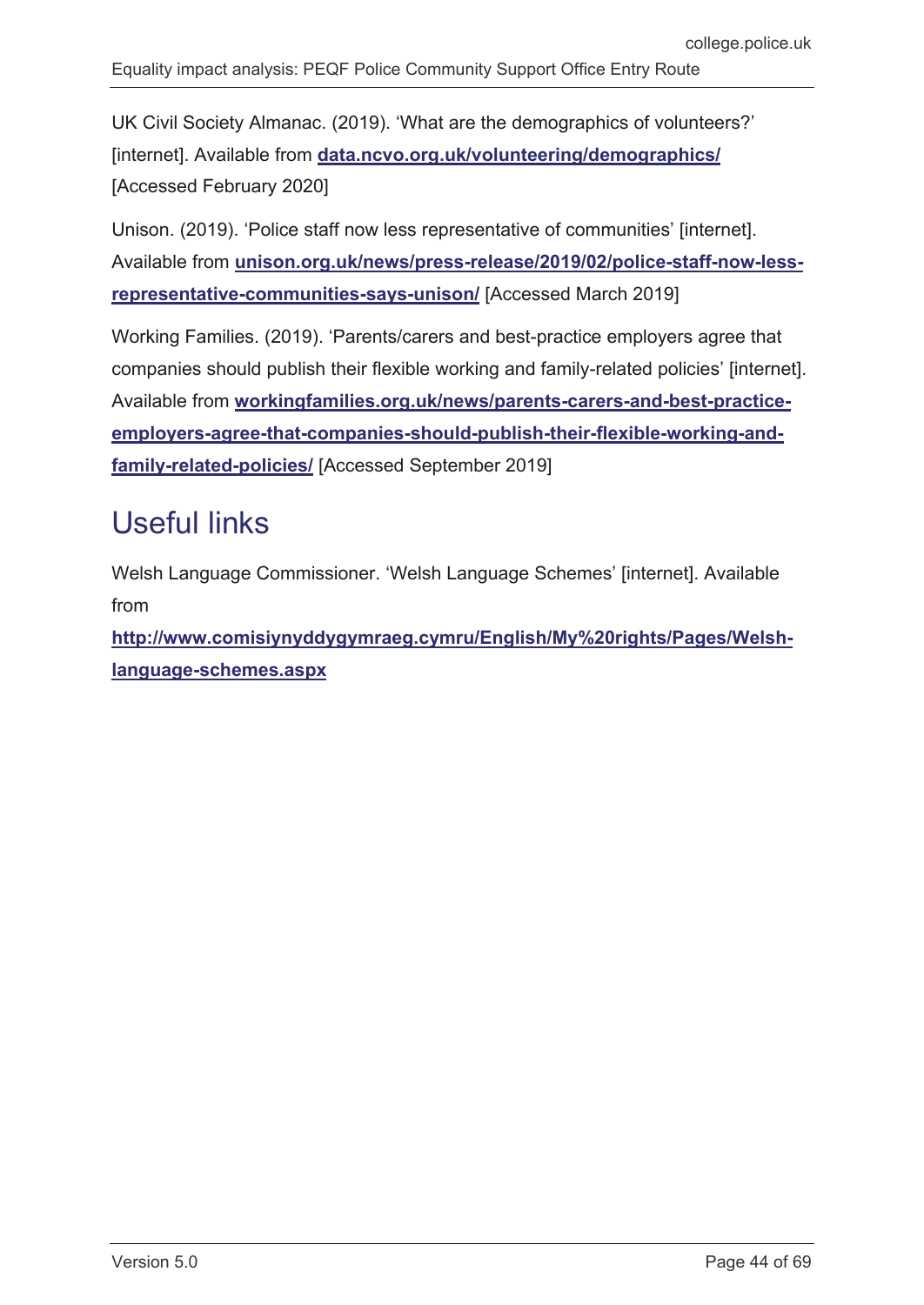# Appendix 1: Initial EIA key points

<span id="page-44-0"></span>

| <b>Protected</b><br>characteristic | <b>Potential Impact</b> |                |                 |                 | Evidence of impact and, if applicable, justification where a                                                                                                                                                                                              |
|------------------------------------|-------------------------|----------------|-----------------|-----------------|-----------------------------------------------------------------------------------------------------------------------------------------------------------------------------------------------------------------------------------------------------------|
|                                    | <b>Unknown</b>          | <b>Neutral</b> | <b>Negative</b> | <b>Positive</b> | genuine determining reason seems to exist                                                                                                                                                                                                                 |
| Age                                | X                       |                |                 |                 | Forces are encouraged to ensure learning provision is<br>accessible to officers of all ages. Recruitment and progression<br>data to be monitored.                                                                                                         |
| <b>Disability</b>                  |                         | X              |                 |                 | Forces to pay regard to whether officers with a disability are<br>impacted by the new routes, including those with 'hidden<br>disabilities'. Reasonable adjustments must be provided as per<br>the EqA. Recruitment and progression data to be monitored. |
| <b>Gender</b><br>reassignment      | X                       |                |                 |                 | We welcome any data, research or other evidence of the<br>potential impact of the new routes on trans people. Forces may<br>wish to review policies to ensure that they accommodate the<br>needs of trans people.                                         |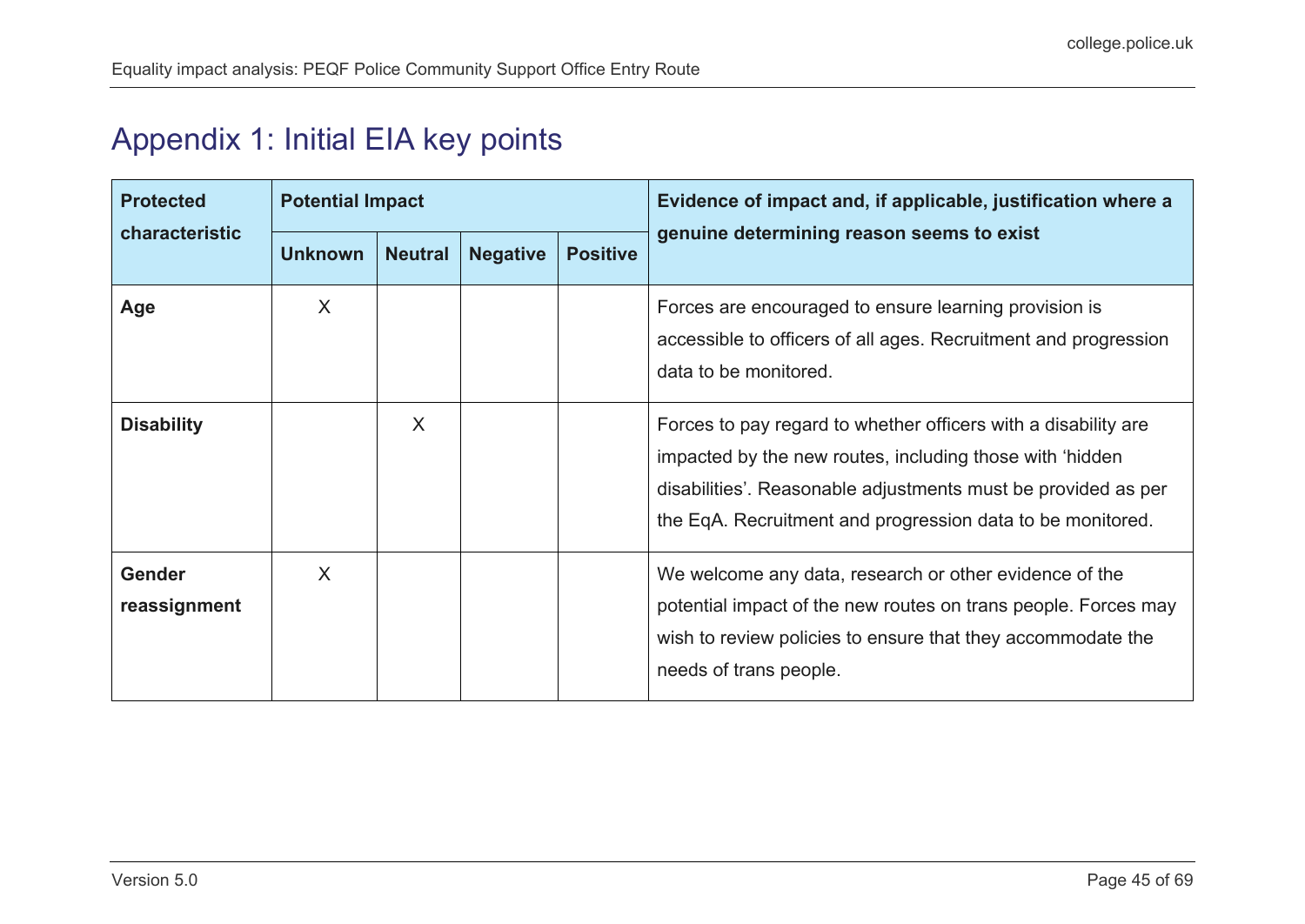| <b>Protected</b><br>characteristic          | <b>Potential Impact</b> |                |                 |                 | Evidence of impact and, if applicable, justification where a                                                                                                                                                                                                                                                                                                                      |
|---------------------------------------------|-------------------------|----------------|-----------------|-----------------|-----------------------------------------------------------------------------------------------------------------------------------------------------------------------------------------------------------------------------------------------------------------------------------------------------------------------------------------------------------------------------------|
|                                             | <b>Unknown</b>          | <b>Neutral</b> | <b>Negative</b> | <b>Positive</b> | genuine determining reason seems to exist                                                                                                                                                                                                                                                                                                                                         |
| <b>Marriage and</b><br>civil<br>partnership | X                       |                |                 |                 | We welcome any data, research or other evidence of the<br>potential impact of the new routes on marriage or civil<br>partnerships.                                                                                                                                                                                                                                                |
| <b>Pregnancy and</b><br>maternity           | X                       |                |                 |                 | We welcome any data, research or other evidence of the<br>potential impact of the new entry routes on pregnancy or<br>maternity. Forces must accommodate any request to pause<br>learning for maternity leave absences.                                                                                                                                                           |
| <b>Race</b>                                 | X                       |                |                 |                 | Forces will be encouraged to collect and analyse data relating<br>to the demographic of their PCSO workforce. This data will help<br>to inform an understanding of participation, progression, identify<br>limitations and support equality. Forces should be mindful of the<br>year on year decrease in the number of PCSOs who identify as<br>Black, Asian and Minority Ethnic. |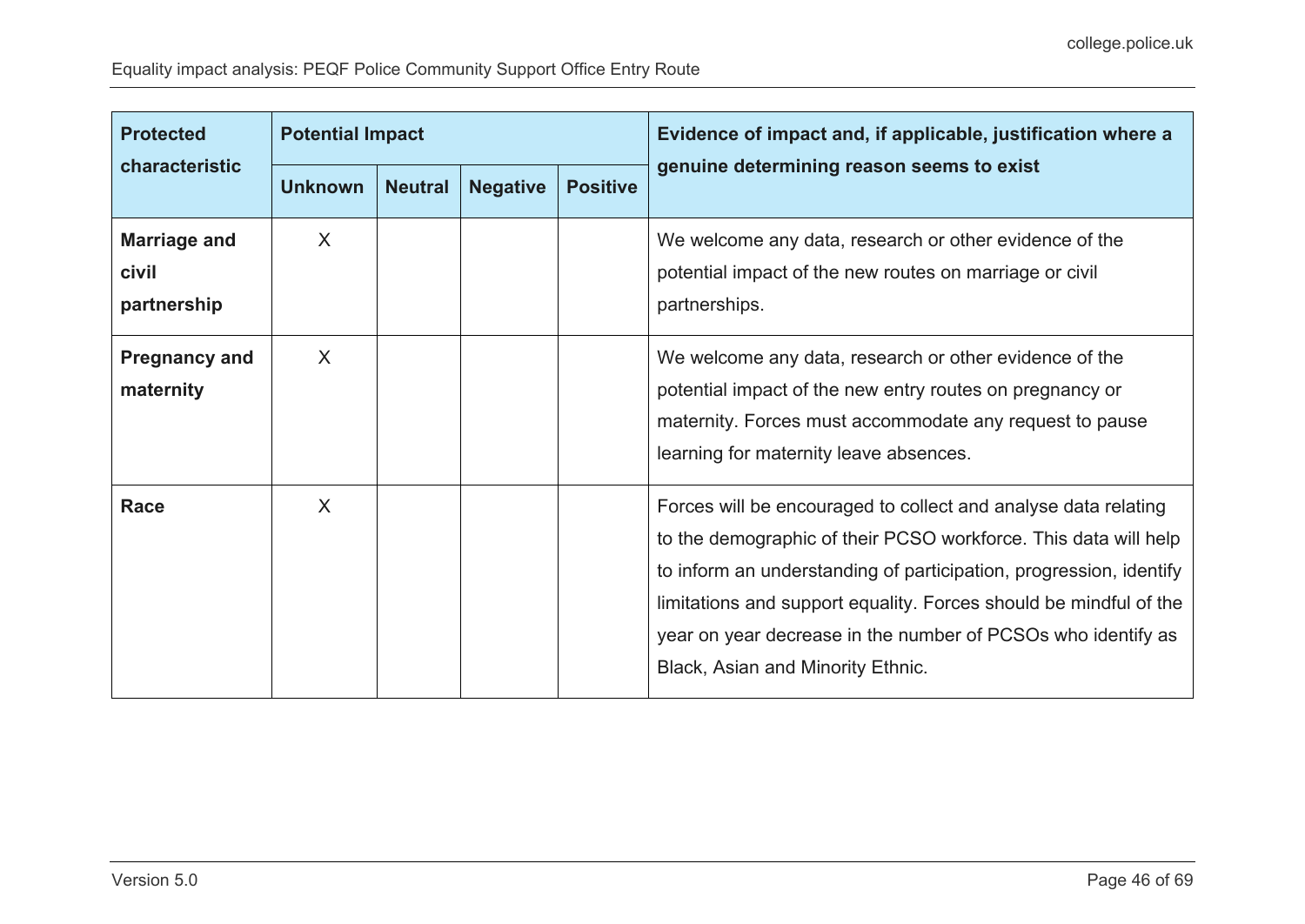| <b>Protected</b><br>characteristic | <b>Potential Impact</b> |                |                 |                 | Evidence of impact and, if applicable, justification where a                                                                                                                                                                                                      |
|------------------------------------|-------------------------|----------------|-----------------|-----------------|-------------------------------------------------------------------------------------------------------------------------------------------------------------------------------------------------------------------------------------------------------------------|
|                                    | <b>Unknown</b>          | <b>Neutral</b> | <b>Negative</b> | <b>Positive</b> | genuine determining reason seems to exist                                                                                                                                                                                                                         |
| <b>Religion and</b><br>belief      |                         | $\sf X$        |                 |                 | The new routes should not create any obstacle to religious<br>observance. Forces are encouraged to collect data on this<br>protected characteristic as part of their EIA.                                                                                         |
| <b>Sex</b>                         |                         | X              |                 |                 | We will monitor the data closely to understand the impact of the<br>new routes on female representation. Female PCSO<br>representation has always been high compared to police<br>officers. Forces are encouraged to be attentive to any change to<br>this trend. |
| <b>Sexual</b><br>orientation       | X                       |                |                 |                 | We welcome any data, research or other evidence of the<br>potential impact of the new programme on people who identify<br>as LGBT+.                                                                                                                               |
| Socioeconomic<br><b>status</b>     | $\sf X$                 |                |                 |                 | We welcome any data and research on the significance of<br>socioeconomic background of the PCSO workforce<br>demographic, and how this may be affected by the introduction<br>of the new programme.                                                               |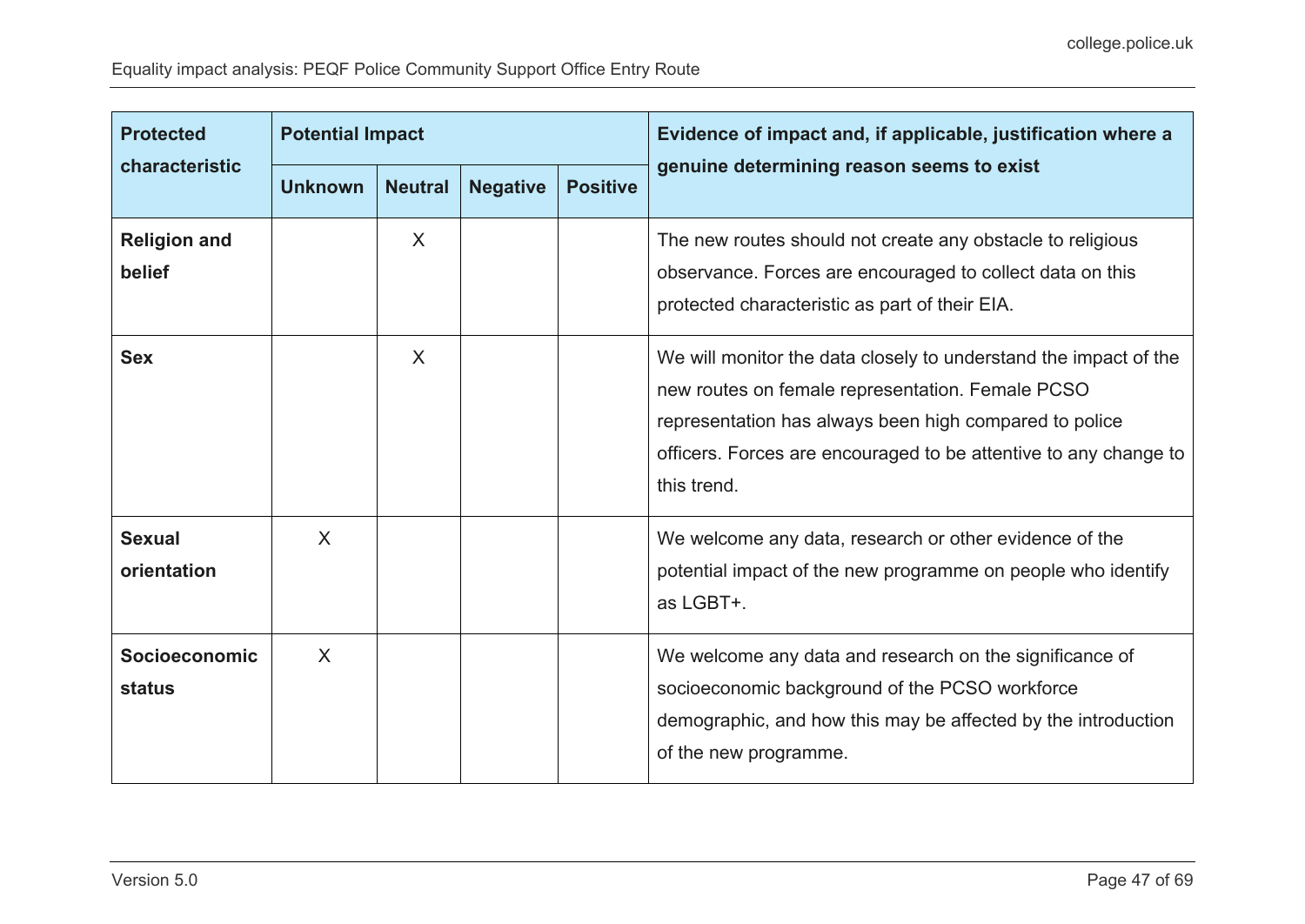# Appendix 2: Examples of emerging practice and further ideas

As part of the quality assurance process, forces are requested to submit force-specific EIAs for PEQF police constable entry route implementation. The service's commitment to developing a representative workforce has led to a strong level of engagement with the EIA process, with all protected characteristics given due consideration and true innovation emerging. Below are examples of emerging practice taken from these EIAs. To support forces, examples have also been included to help forces get creative, which are drawn from broader research surrounding engagement initiatives. Initial findings suggest that in many cases, forces and higher education institutions (HEIs) intend to adopt similar approaches to widen participation and address any issues that may arise. They also show that the methods used can apply across a range of protected groups. While the findings relate to the police constable entry routes, there may be points of interest for forces introducing the new PCSO entry routes.

<span id="page-47-0"></span>

| <b>Practice</b>                                                            | <b>Examples</b>                                                                                                                                                                                                                                                                                                                                                                                        |  |
|----------------------------------------------------------------------------|--------------------------------------------------------------------------------------------------------------------------------------------------------------------------------------------------------------------------------------------------------------------------------------------------------------------------------------------------------------------------------------------------------|--|
| <b>Outreach and engagement</b>                                             |                                                                                                                                                                                                                                                                                                                                                                                                        |  |
| Specific information, advice or guidance<br>tailored for protected groups. | HEIs host events for potential students and give information about the<br>ш<br>university, courses and support available.<br>Officers attend HEI and careers fairs, and promote the service as an inclusive<br>×.<br>employer.<br>Add key points from workforce policies, such as gender reassignment, annual<br>×.<br>leave for pilgrimage, accommodations for parenting and caring responsibilities. |  |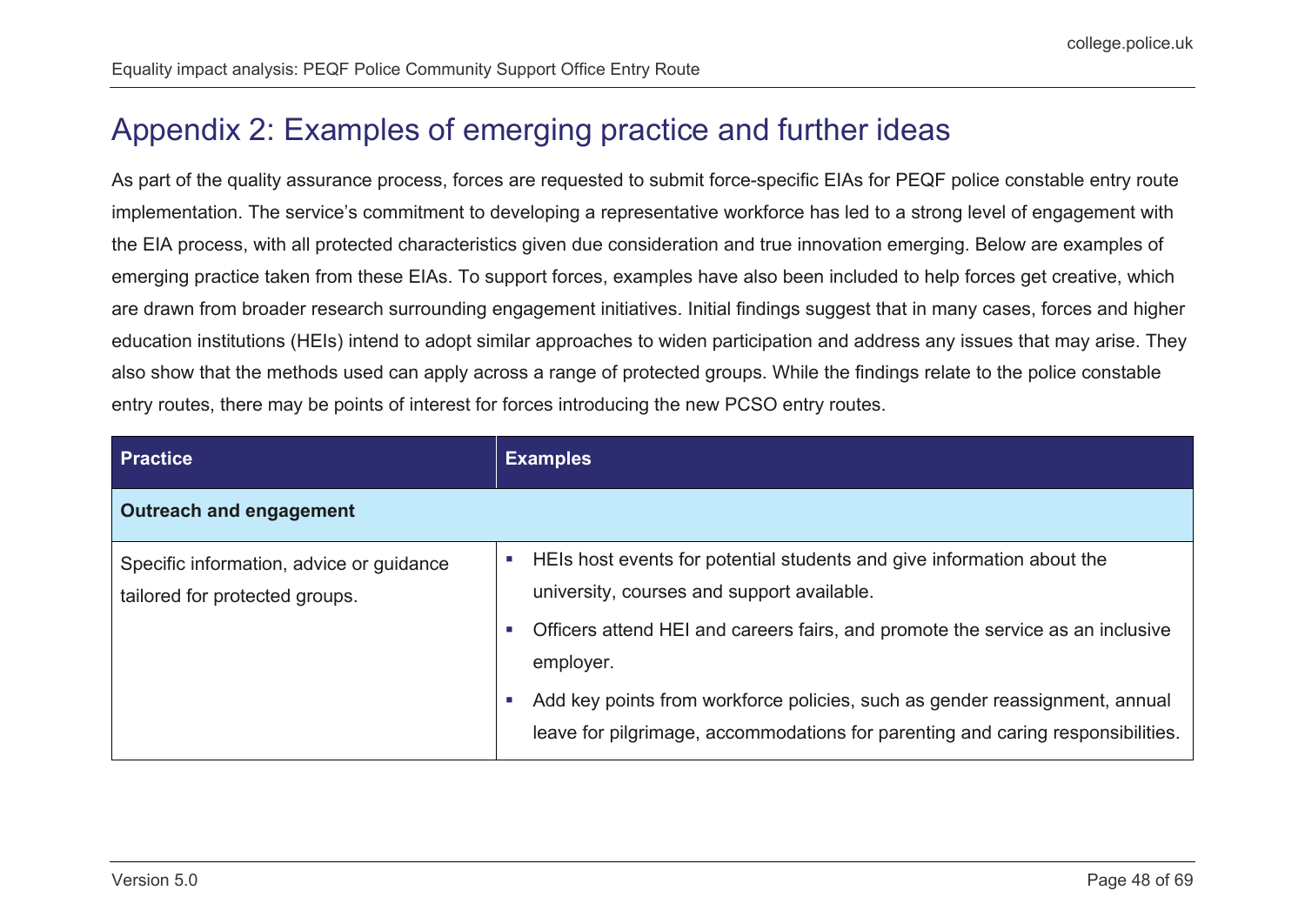| <b>Practice</b>                                                                               | <b>Examples</b>                                                                                                                                                                                                                                                                                                                                                                            |  |  |
|-----------------------------------------------------------------------------------------------|--------------------------------------------------------------------------------------------------------------------------------------------------------------------------------------------------------------------------------------------------------------------------------------------------------------------------------------------------------------------------------------------|--|--|
|                                                                                               | 'Meet and greet' sessions where potential recruits come and meet serving<br>×<br>officers.<br>Set up PEQF Q&A areas on the force website.<br>×<br>Set up a dedicated email for queries relating to recruitment via PEQF.<br>×                                                                                                                                                              |  |  |
| Promotional resources promoting diversity.                                                    | Tailored marketing, such as providing materials that provide information on the<br>×<br>gender and ethnic balance.<br>Video blogs about the experience of minority group officers and new officers on<br>п<br>YouTube and the force's website.<br>Research into effective use of social media streams.<br>×<br>Videos featuring individuals from protected groups and the workforce's<br>× |  |  |
|                                                                                               | commitment to diversity.                                                                                                                                                                                                                                                                                                                                                                   |  |  |
| Engaging local community groups, religious<br>and community leaders, schools and<br>colleges. | Attendance and presentations at community festivals and events.<br>Use of local radio and other media streams.<br>a.<br>Work with schools and 'feeder' colleges.<br>×<br>Get input from independent advisory groups made up of key community<br>×<br>members.                                                                                                                              |  |  |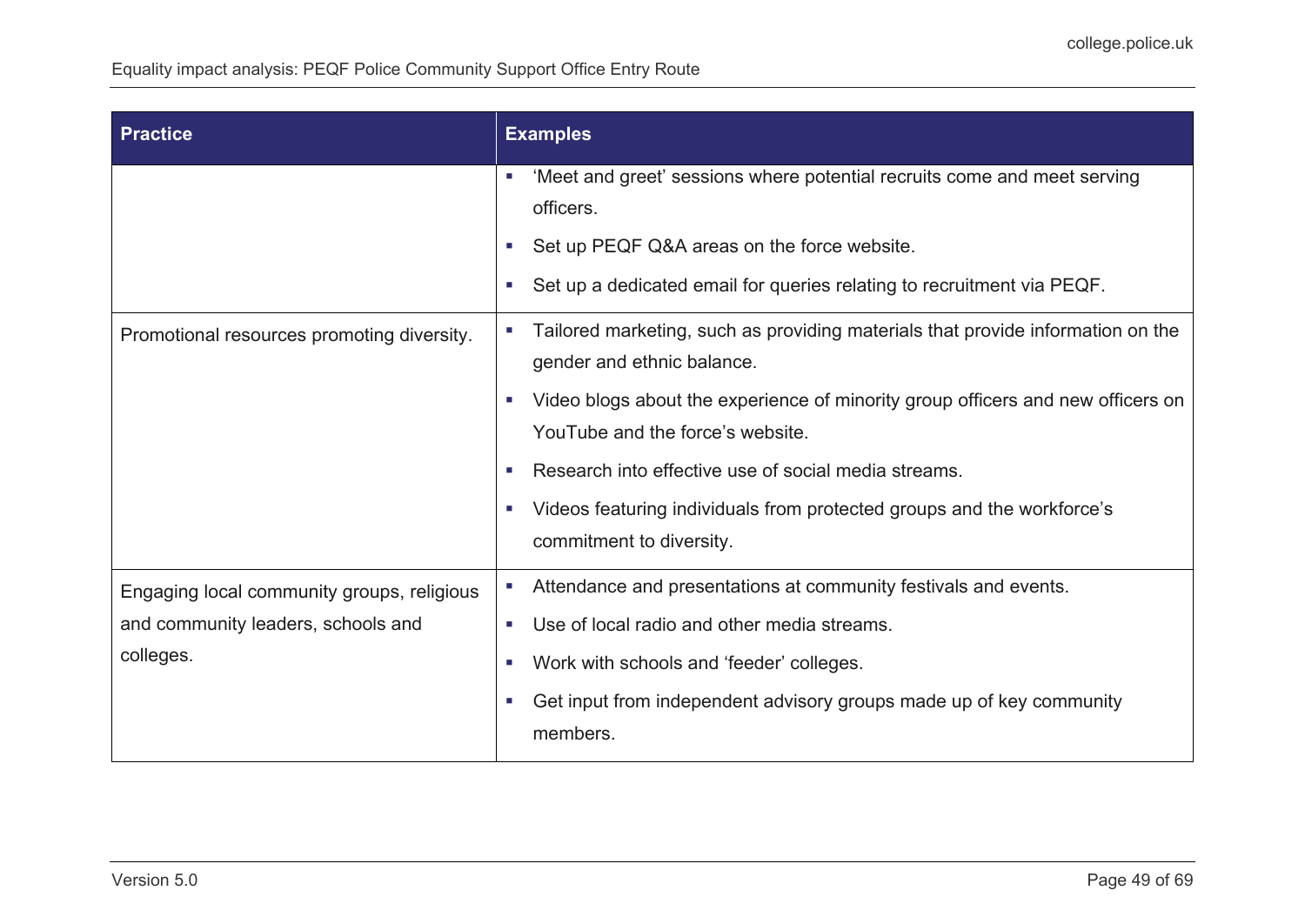| <b>Practice</b>                                                                               | <b>Examples</b>                                                                                                                                                                                                                                                                                                                                                                                                                                                                                                                     |  |
|-----------------------------------------------------------------------------------------------|-------------------------------------------------------------------------------------------------------------------------------------------------------------------------------------------------------------------------------------------------------------------------------------------------------------------------------------------------------------------------------------------------------------------------------------------------------------------------------------------------------------------------------------|--|
| Applying for equality, diversity and inclusion<br>kite marks, charters, etc.                  | Membership of specific groups, such as Advance HE's Athena Swan Charter,<br>×<br>Stonewall list of organisations.                                                                                                                                                                                                                                                                                                                                                                                                                   |  |
| Engage staff associations                                                                     | Obtain ideas for outreach and connection.<br>×                                                                                                                                                                                                                                                                                                                                                                                                                                                                                      |  |
| <b>Recruitment and selection</b>                                                              |                                                                                                                                                                                                                                                                                                                                                                                                                                                                                                                                     |  |
| Introduce 'blind' recruitment.                                                                | During the paper sift, remove information visible to the recruitment panel that<br>×<br>may associate a candidate with a protected characteristic.                                                                                                                                                                                                                                                                                                                                                                                  |  |
| Flexible entry requirements taking account<br>of individual skills, expertise and experience. | Most HEIs consider experience and skills where candidates do not hold the<br>×<br>required academic qualifications for entry.                                                                                                                                                                                                                                                                                                                                                                                                       |  |
| Sign up to the Disability Confident scheme<br>and ensure recruitment process is inclusive.    | Review recruitment processes to ensure fairness.<br>٠<br>Ensure that info regarding the reasonable adjustment application for support<br>$\mathcal{L}_{\mathcal{A}}$<br>with the application and recruitment process is available on the force website,<br>or made available very early in the process.<br>Put mechanisms in place to ensure that reasonable adjustments can be made<br>$\mathcal{L}_{\mathcal{A}}$<br>to support an applicant through the application, and that the recruitment<br>process is fair and consistent. |  |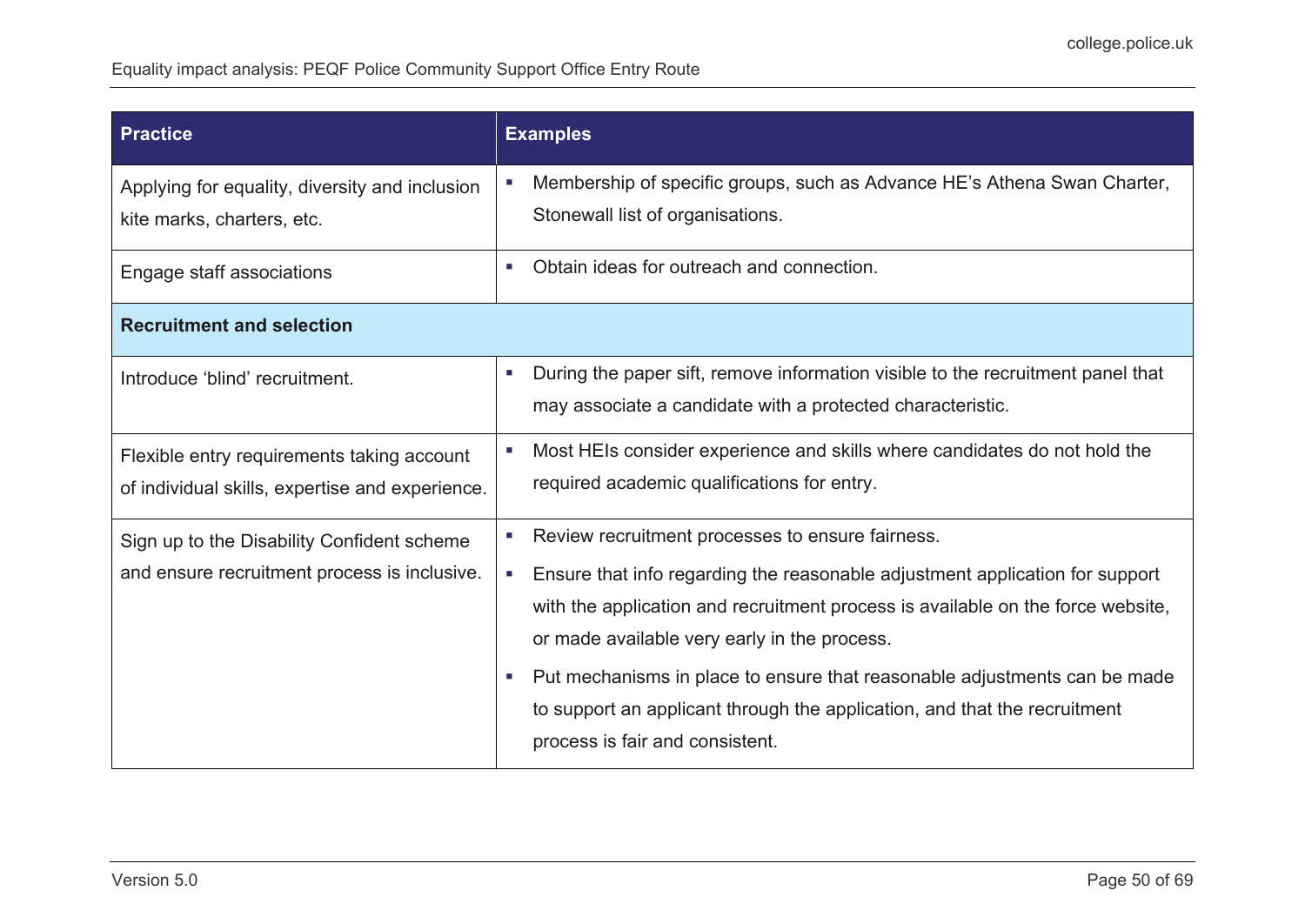| <b>Practice</b>                                                         | <b>Examples</b>                                                                                                                                                                                                                                                                                                                                                                                                                                                                                                                                                                       |  |
|-------------------------------------------------------------------------|---------------------------------------------------------------------------------------------------------------------------------------------------------------------------------------------------------------------------------------------------------------------------------------------------------------------------------------------------------------------------------------------------------------------------------------------------------------------------------------------------------------------------------------------------------------------------------------|--|
| Review application and recruitment<br>processes.                        | Ensure all parts of the recruitment are inclusive and do not create obstacles for<br><b>C</b><br>someone with a protected characteristic. For example, reviewing the questions<br>in a written assessment for minority group stereotypes, following neurodiversity<br>style guides.<br>Ensure all those involved in recruitment have received training in equality and<br>$\mathcal{L}_{\mathcal{A}}$<br>inclusion, and have been given time to reflect on this training. Not giving<br>individuals the time to reflect on unconscious bias training may lead to<br>unconscious bias. |  |
| <b>Retention, attrition and progression</b>                             |                                                                                                                                                                                                                                                                                                                                                                                                                                                                                                                                                                                       |  |
| Buddying and mentoring schemes for<br>protected groups and individuals. | Student buddies for students with disabilities.<br>×.<br>Reverse mentoring schemes.<br><b>College</b>                                                                                                                                                                                                                                                                                                                                                                                                                                                                                 |  |
| Part-time courses and blended learning.                                 | Provision of a part-time offer will give access to those who cannot commit to<br>×<br>full-time study or work, such as individuals with caring responsibilities.<br>Working with HEIs to develop a range of different training delivery methods to<br>×<br>accommodate those with care responsibilities, for example, online modular<br>learning.                                                                                                                                                                                                                                     |  |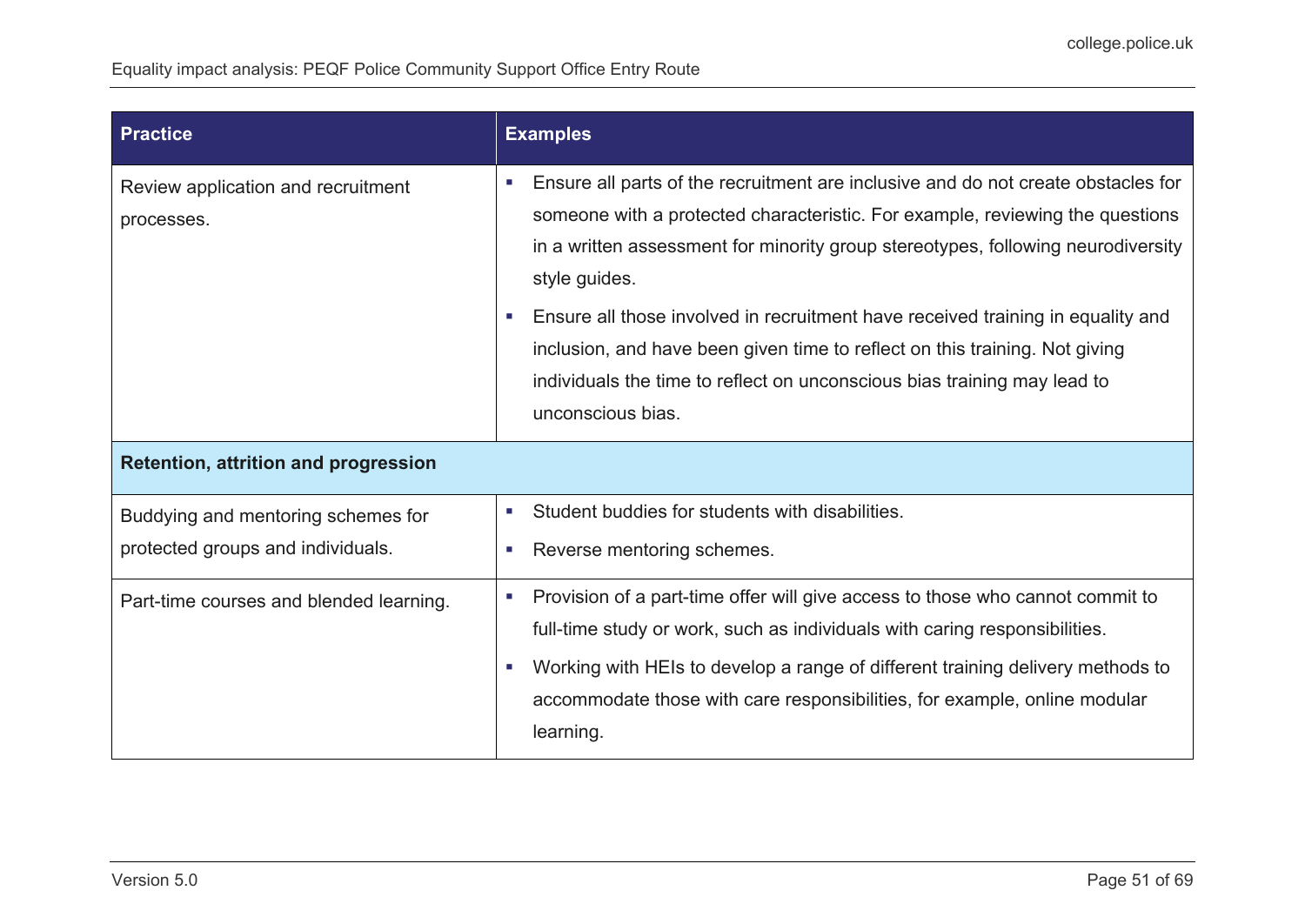| <b>Practice</b>                                        | <b>Examples</b>                                                                                                                                                                                                                                                                                                                                                                                                                     |  |
|--------------------------------------------------------|-------------------------------------------------------------------------------------------------------------------------------------------------------------------------------------------------------------------------------------------------------------------------------------------------------------------------------------------------------------------------------------------------------------------------------------|--|
| Ensure curriculum design and pedagogy is<br>inclusive. | Working with HEIs to ensure that all learning content is inclusive. This can<br>×<br>include adjusting content for learning difference and ensuring content does not<br>stereotype or ostracise minority groups.                                                                                                                                                                                                                    |  |
| Dedicated staff roles offering personal<br>support.    | Having lead staff for specific characteristics (such as disability and race),<br>×.<br>personal tutors, advisers, mentors, coaches and buddies.<br>Share contact emails with any new recruit from a minority group to a 'support'<br>$\mathcal{L}_{\mathcal{A}}$<br>network' comprised of diversity ally and force DEI practitioners.                                                                                               |  |
| Engage staff associations.                             | Establish additional support mechanisms for recruits.<br>×<br>Signpost new recruits to all available networks.<br>$\mathcal{L}_{\mathcal{A}}$                                                                                                                                                                                                                                                                                       |  |
| Regular data collection, monitoring and<br>analysis.   | Collect student feedback through satisfaction surveys, focus groups and<br>×.<br>student forums.<br>Encourage the workforce to understand that full and candid declaration will<br><b>C</b><br>help their force achieve the objectives of Policing Vision 2025, and will ensure<br>that initiatives can be put in place to secure a fair and inclusive workplace for<br>everyone.<br>Monitor progress and catch any problems early. |  |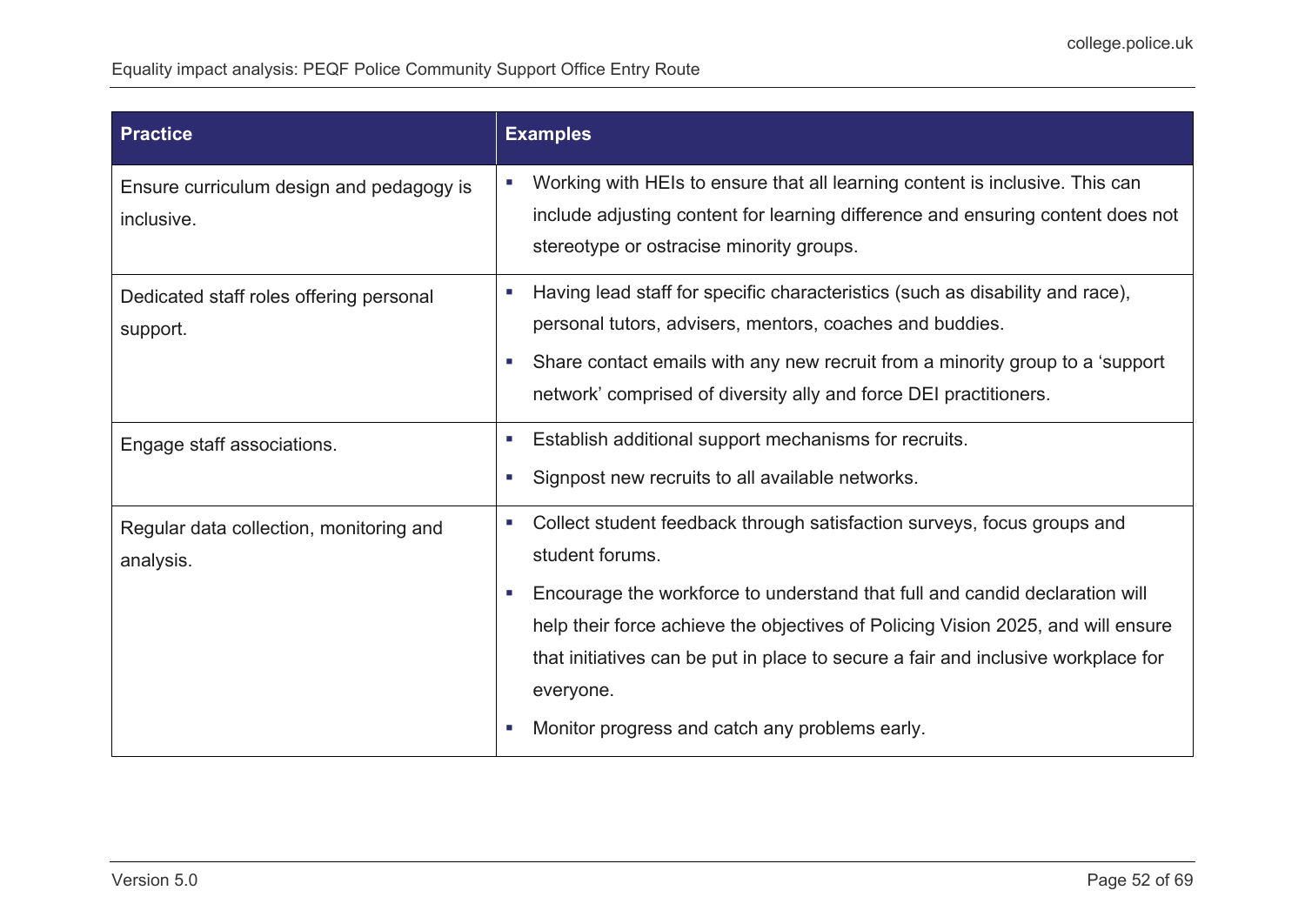| <b>Practice</b>                                         | <b>Examples</b>                                                                                                                                                                                                                            |  |
|---------------------------------------------------------|--------------------------------------------------------------------------------------------------------------------------------------------------------------------------------------------------------------------------------------------|--|
| Review existing policies and introduce new<br>policies. | Ensure that existing policies are fit for purpose and introduce the mechanics for<br>ensuring that all prohibited behaviours under the Equality Act are eliminated.<br>Introduce policies that will build an inclusive and fair workplace. |  |
| Encourage aspiration.                                   | One-to-one career support discussions.<br>Encourage specialist teams to offer 'experience days' and lead on talks about<br>their function.                                                                                                 |  |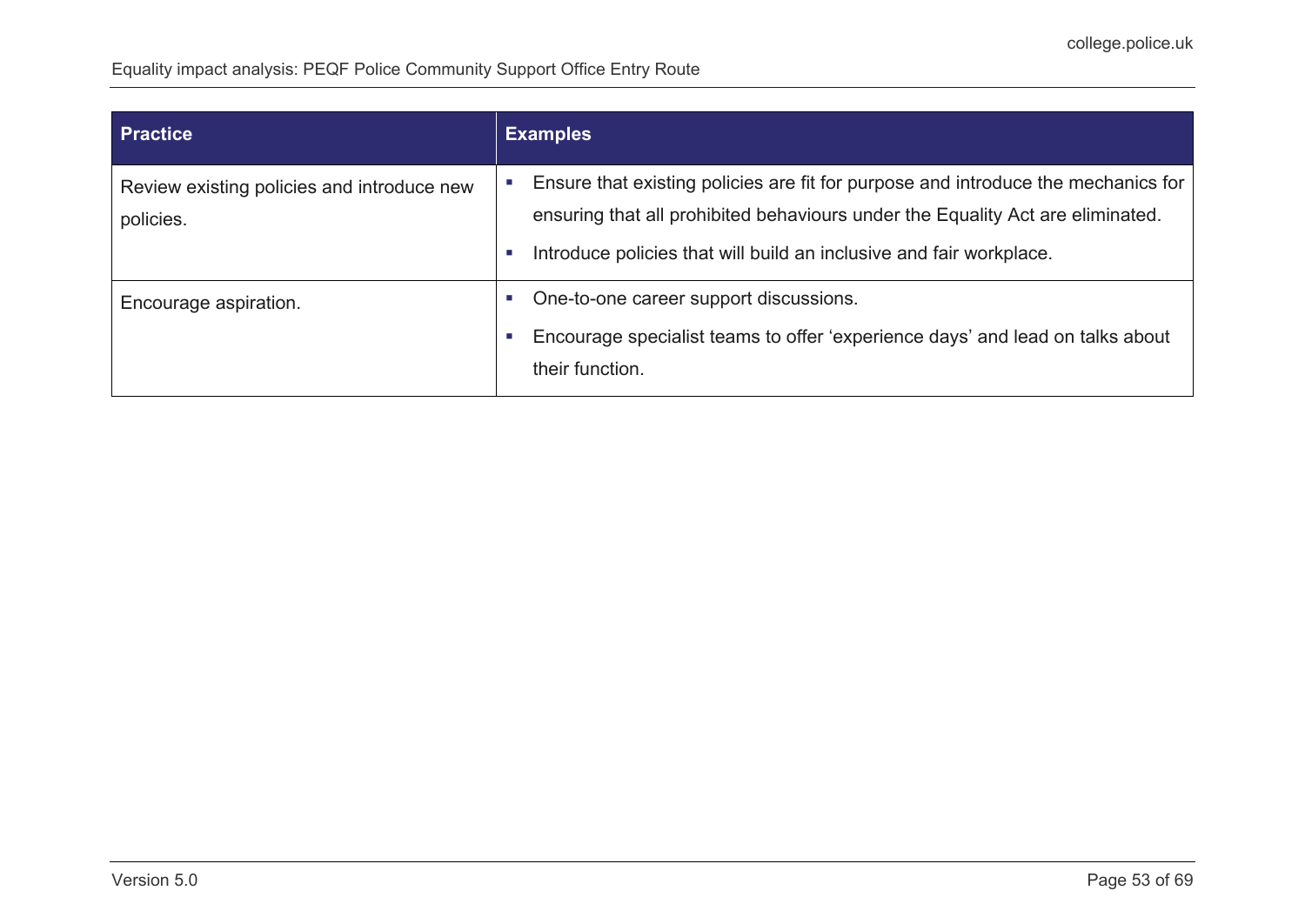# <span id="page-53-0"></span>Appendix 3: Diversity data collection – January 2020

Consolidated data returns provided in March 2020 from the three implementing forces. See relevant section above for further information about this data collection exercise.

NB:

- For figures pertaining to recruited PCSOs, data was returned from all three forces. For data relating to PCSOs who weren't recruited, data was only returned from two forces.
- Some tables will include a row tabled 'differential'. The differential is equal to the difference between the expected total and the figures returned against the protected characteristic subsets. This is probably where individuals did not return any information against the protected characteristic. However, two of the forces did not return non-disclosure data to us. We will ensure that the data collection template is modified for future data collection exercises to encourage forces to formally record non-disclosure figures. Where the table features a row labelled 'not disclosed', these are figures from the one force that had returned nondisclosure data.
- **Percentages for total recruited or not recruited cannot be truly representative due** to the existence of a differential value but have been included as highest and lowest figures may help us to understand some general trends.
- Lower figures have been redacted in accordance with data protection legislation. We owe a duty of care to data subjects and need to take the necessary precautions to protect a person's right to privacy. Where figures are so low as to create the risk of a person being identified, these figures have been redacted. Where possible '<5' has been used to allow some disclosure but without compromising the right to privacy.

#### **Age**

Consolidated data returned from the two forces that used the age sub-sets provided in the College data collection template: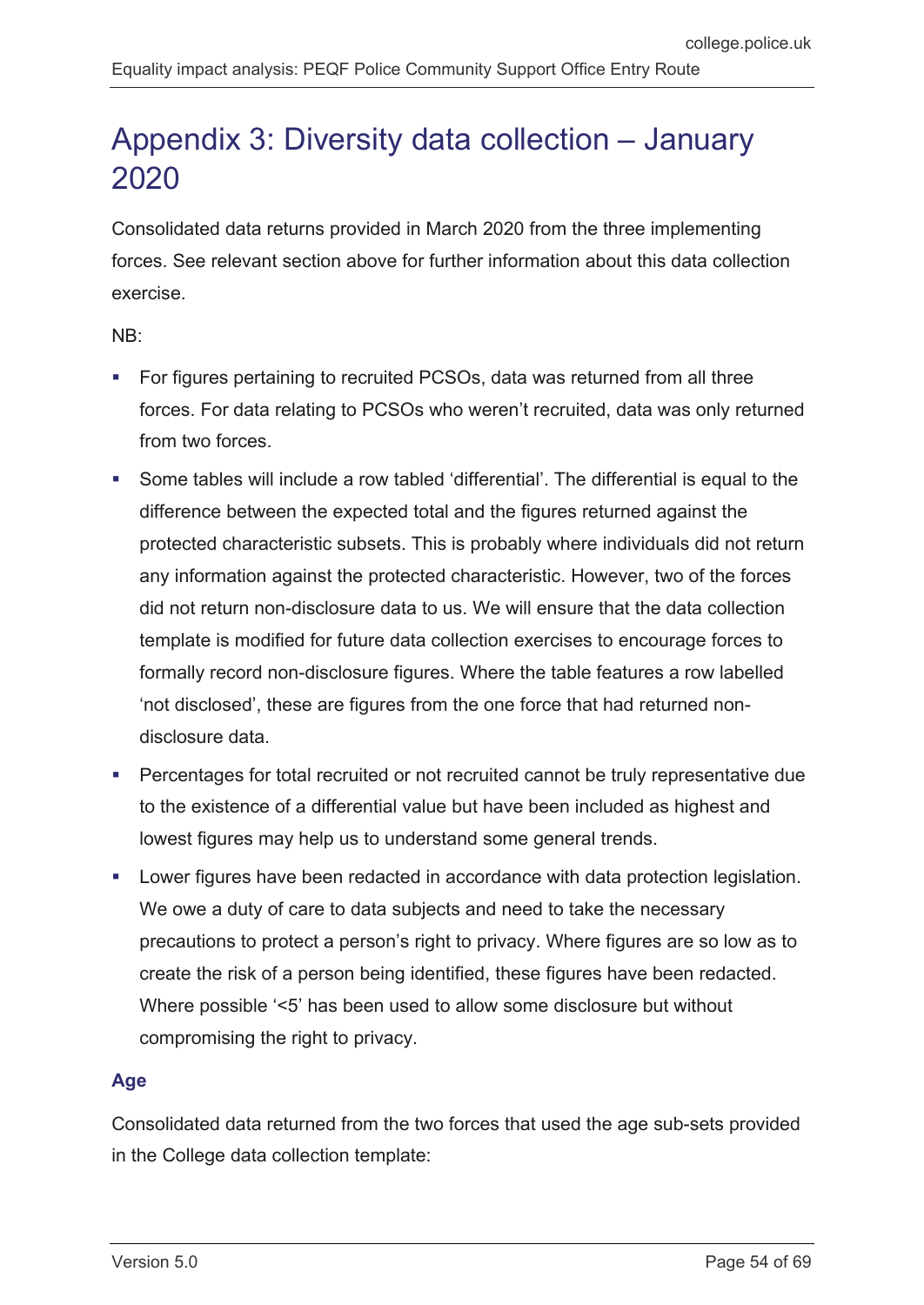|                            | <b>Total</b><br>recruited | <b>Subset</b><br>representation<br>(% ) |
|----------------------------|---------------------------|-----------------------------------------|
| 18-30                      | 58                        | 87                                      |
| $31 - 45$                  | $\overline{7}$            | 10                                      |
| 46-55                      | $< 5^{58}$                | $3$                                     |
| 56 and over                | 0                         | 0                                       |
| Prefer not to say          | $5$                       | $3$                                     |
| Differential <sup>59</sup> | $5$                       | $3$                                     |
| Total                      | 70                        | 100                                     |

Data returned from the force that used their own age sub-sets:<sup>[60](#page-54-2)</sup>

|       | <b>Total recruited</b> | <b>Subset</b><br>representation<br>(% ) |
|-------|------------------------|-----------------------------------------|
| 16-24 | 39                     | 42                                      |
| 25-34 | 33                     | 35                                      |
| 35-44 | 9                      | 10                                      |

 $\overline{a}$ 

<span id="page-54-0"></span><sup>58</sup> Lower figures redacted in accordance with data protection legislation. See above.

<span id="page-54-1"></span><sup>&</sup>lt;sup>59</sup> The differential is equal to the difference between the expected total and figures returned against the protected characteristic subsets. This is probably where individuals did not return any information against the protected characteristic however two of the forces did not return non-disclosure data to us. We will ensure that the data collection template is modified for future data collection exercises to encourage forces to formally record non-disclosure figures.

<span id="page-54-2"></span><sup>&</sup>lt;sup>60</sup> Due to the existence of a differential, tables provided under each protected characteristic with information regarding those recruited and not recruited will not produce the same cumulative totals.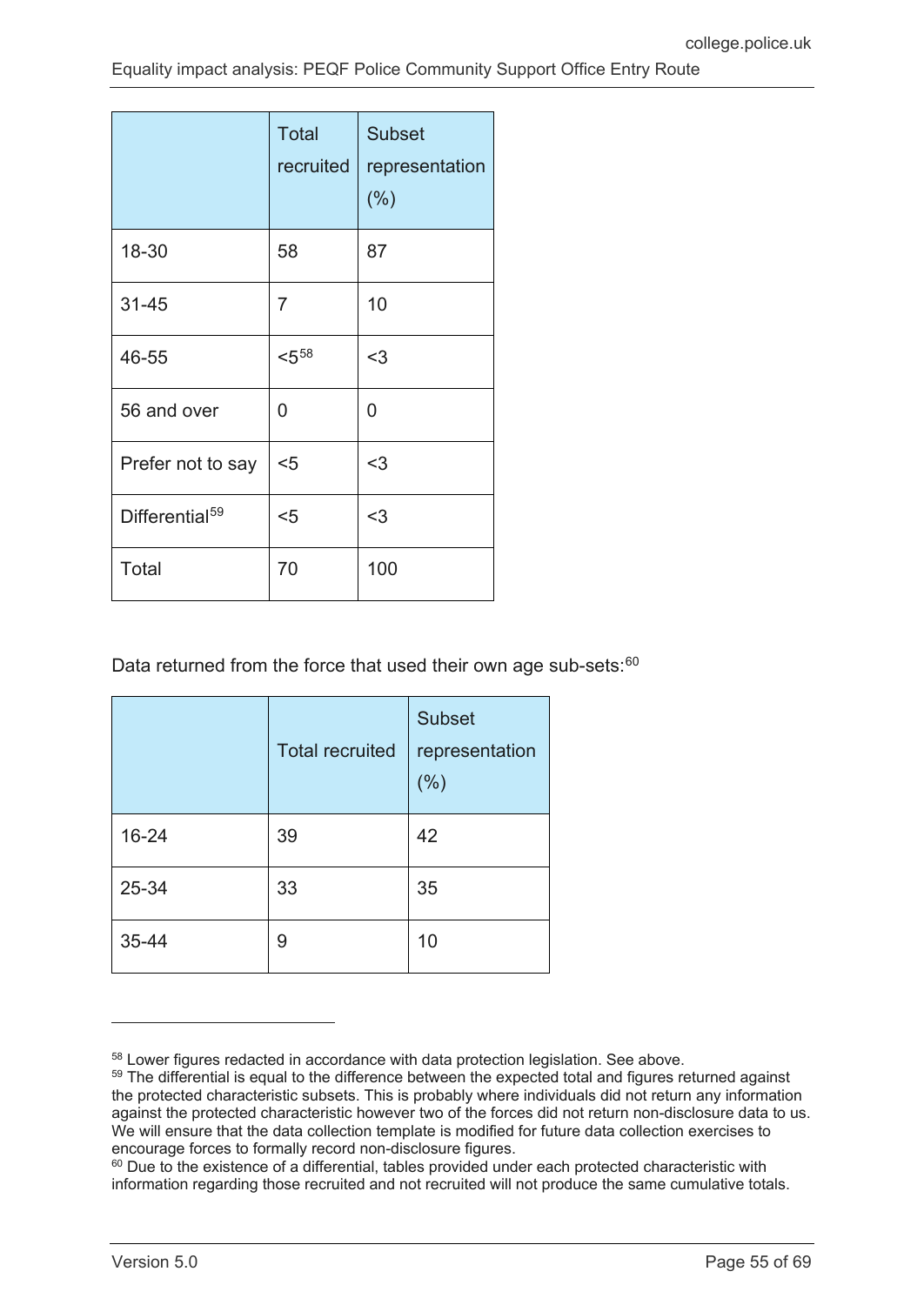|                           | <b>Total recruited</b> | <b>Subset</b><br>representation<br>(% ) |
|---------------------------|------------------------|-----------------------------------------|
| 45 and over <sup>61</sup> | 12                     | 13                                      |
| Prefer not to say         | 0                      | 0                                       |
| Not disclosed             | 0                      | 0                                       |
| Total                     | 93                     | 100                                     |

### **Disability**

|                   | <b>Total</b><br>recruited <sup>62</sup> | <b>Subset</b><br>representation<br>(% ) |
|-------------------|-----------------------------------------|-----------------------------------------|
| <b>Disabled</b>   | 5                                       | 3                                       |
| Not disabled      | 155                                     | 95                                      |
| Prefer not to say | $5$                                     | $2$                                     |
| Not disclosed     | $5$                                     | $<$ 2                                   |
| Total             | 163                                     | 100                                     |

The data below applies to the two forces that returned figures against applicants not recruited.

 $\overline{a}$ 

<span id="page-55-0"></span><sup>&</sup>lt;sup>61</sup> Subsets combined to allow for limited disclosure.

<span id="page-55-1"></span> $62$  Total recruited in this table and all subsequent tables are figures consolidated from all 3 forces.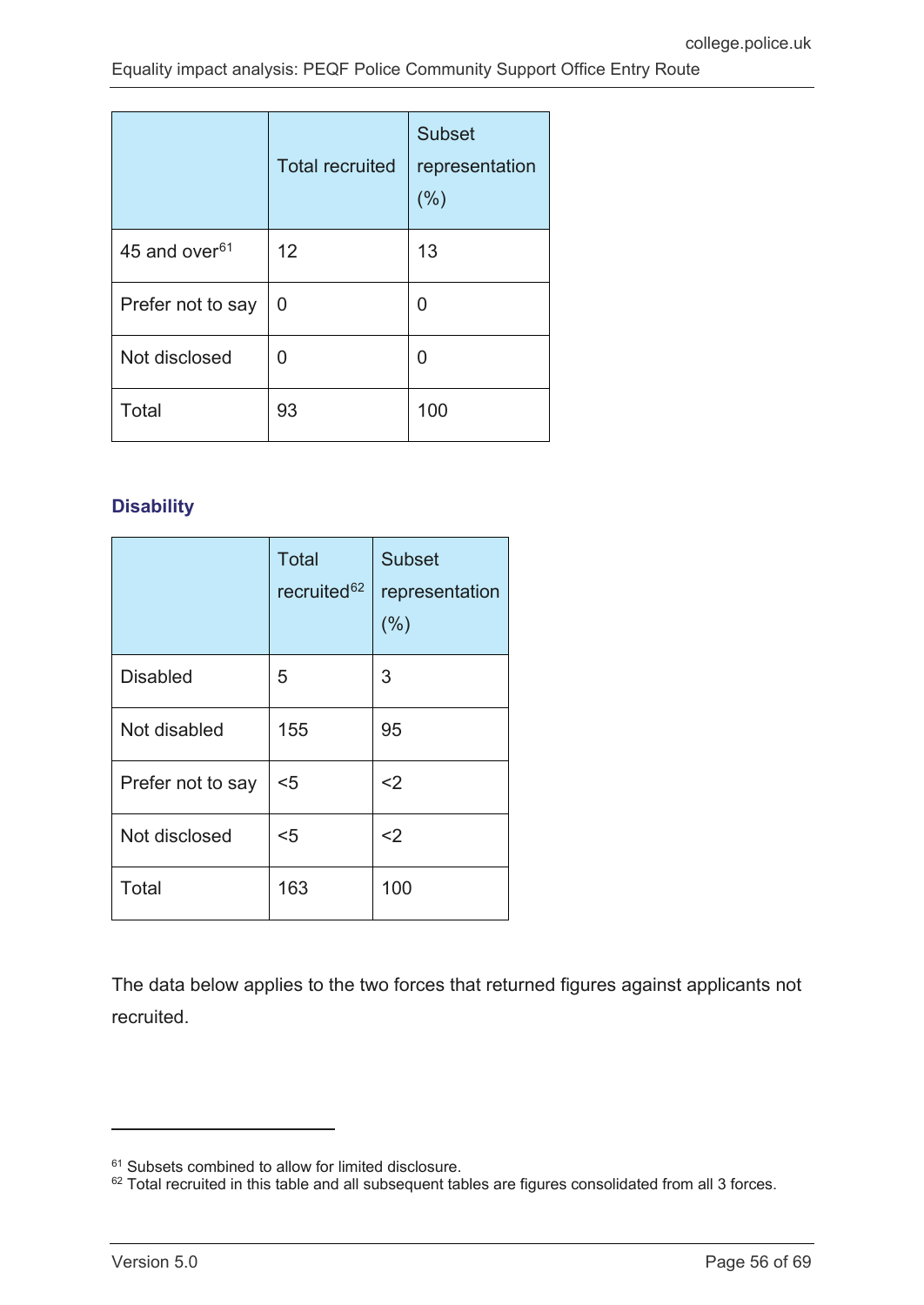|                   |     | <b>Total not</b><br>recruited | Percentage<br>of applicants<br>recruited<br>(% ) | Percentage<br>of applicants<br>not recruited<br>(% ) |
|-------------------|-----|-------------------------------|--------------------------------------------------|------------------------------------------------------|
| <b>Disabled</b>   | 5   | $5$                           |                                                  |                                                      |
| Not disabled      | 127 | 109                           | 53.8                                             | 46.2                                                 |
| Prefer not to say | $5$ | 0                             | 100.0                                            | 0.0                                                  |
| Not disclosed     | $5$ | 356                           |                                                  |                                                      |

### **Gender reassignment**

|                                                        | <b>Total</b><br>recruited | <b>Subset</b><br>representation<br>(% ) |
|--------------------------------------------------------|---------------------------|-----------------------------------------|
| Yes                                                    | 0                         | 0                                       |
| <b>No</b>                                              | 138                       | 85                                      |
| Prefer not to say<br>or not<br>disclosed <sup>63</sup> | 2                         | 1                                       |
| <b>Differential</b>                                    | 23                        | 14                                      |
| Total                                                  | 163                       | 100                                     |

<span id="page-56-0"></span><sup>&</sup>lt;sup>63</sup> Subsets combined to allow for disclosure.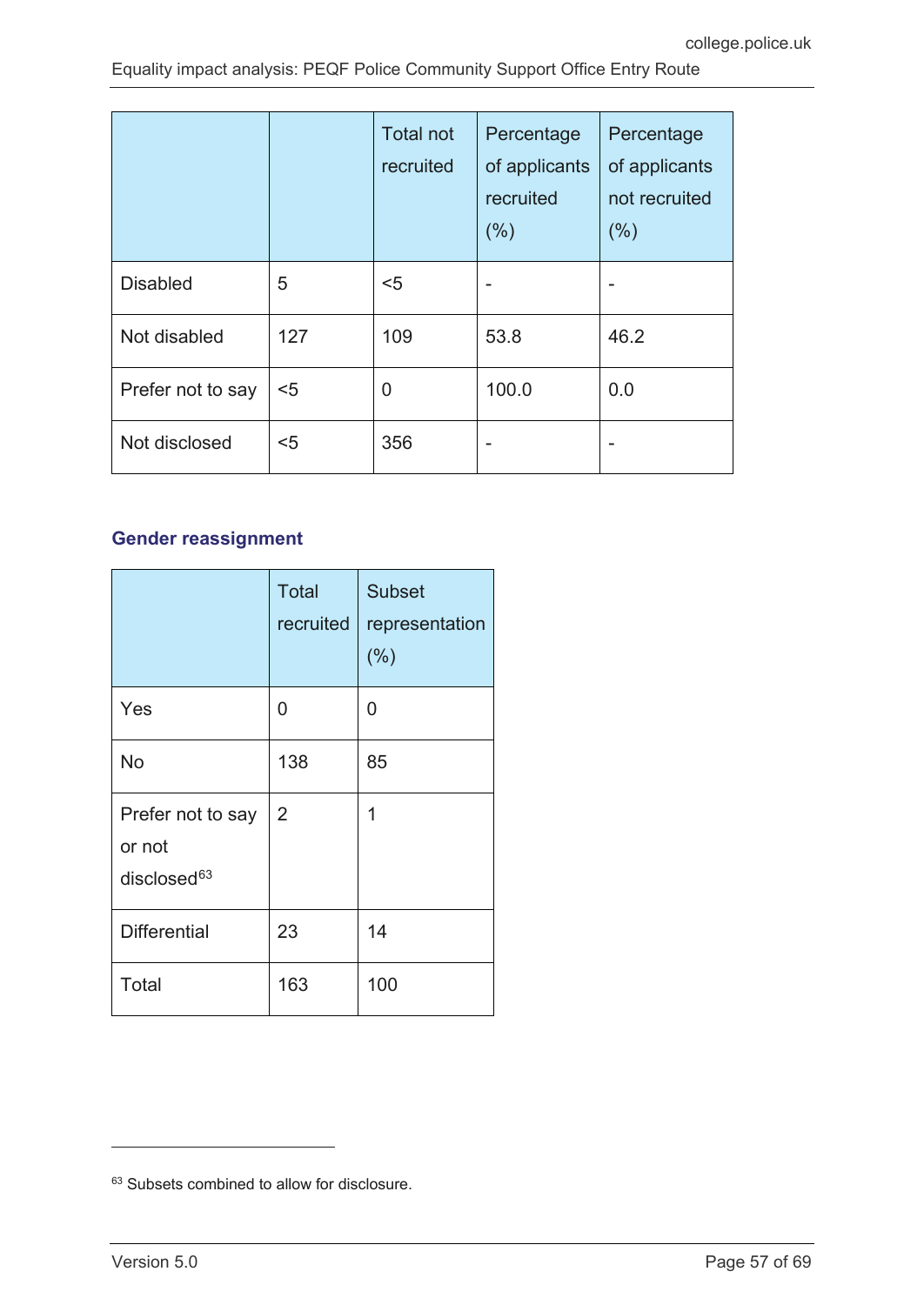The data below applies to the two forces that returned figures against applicants not recruited.

|                   | <b>Total</b><br>recruited | <b>Total not</b><br>recruited | Percentage<br>of applicants<br>recruited (%) | Percentage<br>of applicants<br>not recruited<br>(%) |
|-------------------|---------------------------|-------------------------------|----------------------------------------------|-----------------------------------------------------|
| Yes               | $\overline{0}$            | $5$                           | 0.0                                          | 100.0                                               |
| No                | 110                       | 871                           | 11.2                                         | 88.8                                                |
| Prefer not to say | $\overline{0}$            | 8                             | 0.0                                          | 100.0                                               |
| Not disclosed     | $5$                       | $5$                           |                                              |                                                     |

#### **Marriage and civil partnership**

One force had merged the marriage and civil partnership subsets. However as the two forces that used the College template subsets had nil returns for these data sets, there is no need to present the figures separately.

|                                   | <b>Total</b><br>recruited | <b>Subset</b><br>representation<br>(% ) |
|-----------------------------------|---------------------------|-----------------------------------------|
| Married or civil<br>partnered     | 14                        | 17                                      |
| Not married or<br>civil partnered | 71                        | 44                                      |
| Prefer not to say                 | 6                         | 4                                       |
| Not disclosed                     | 43                        | 26                                      |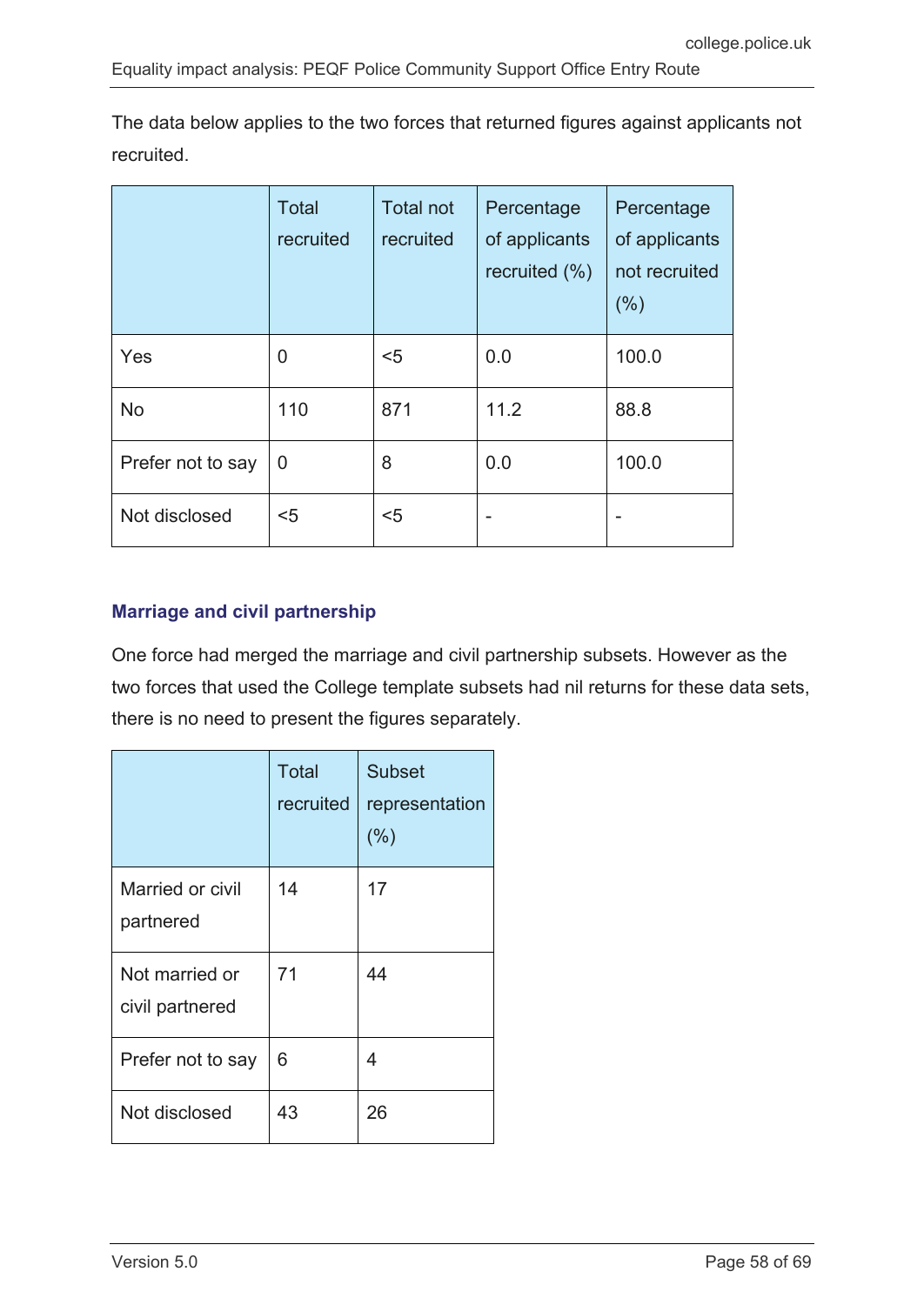|                     | <b>Total</b><br>recruited | <b>Subset</b><br>representation<br>(% ) |
|---------------------|---------------------------|-----------------------------------------|
| <b>Differential</b> | 29                        | 9                                       |
| Total               | 163                       | 100                                     |

The data below applies to the two forces that returned figures against applicants not recruited.

|                                   | <b>Total</b><br>recruited | <b>Total not</b><br>recruited | Percentage<br>of applicants<br>recruited<br>(% ) | Percentage<br>of applicants<br>not recruited<br>(% ) |
|-----------------------------------|---------------------------|-------------------------------|--------------------------------------------------|------------------------------------------------------|
| Married or civil<br>partnered     | 14                        | 16664                         | 7.8                                              | 92.2                                                 |
| Not married or<br>civil partnered | 36                        | 709                           | 4.8                                              | 95.2                                                 |
| Prefer not to say                 | 0                         | 12                            | 0.0                                              | 100.0                                                |
| Not disclosed                     | 43                        | $5$                           |                                                  |                                                      |

<span id="page-58-0"></span> $64$  Figures combined for the force that had not submitted data in this format.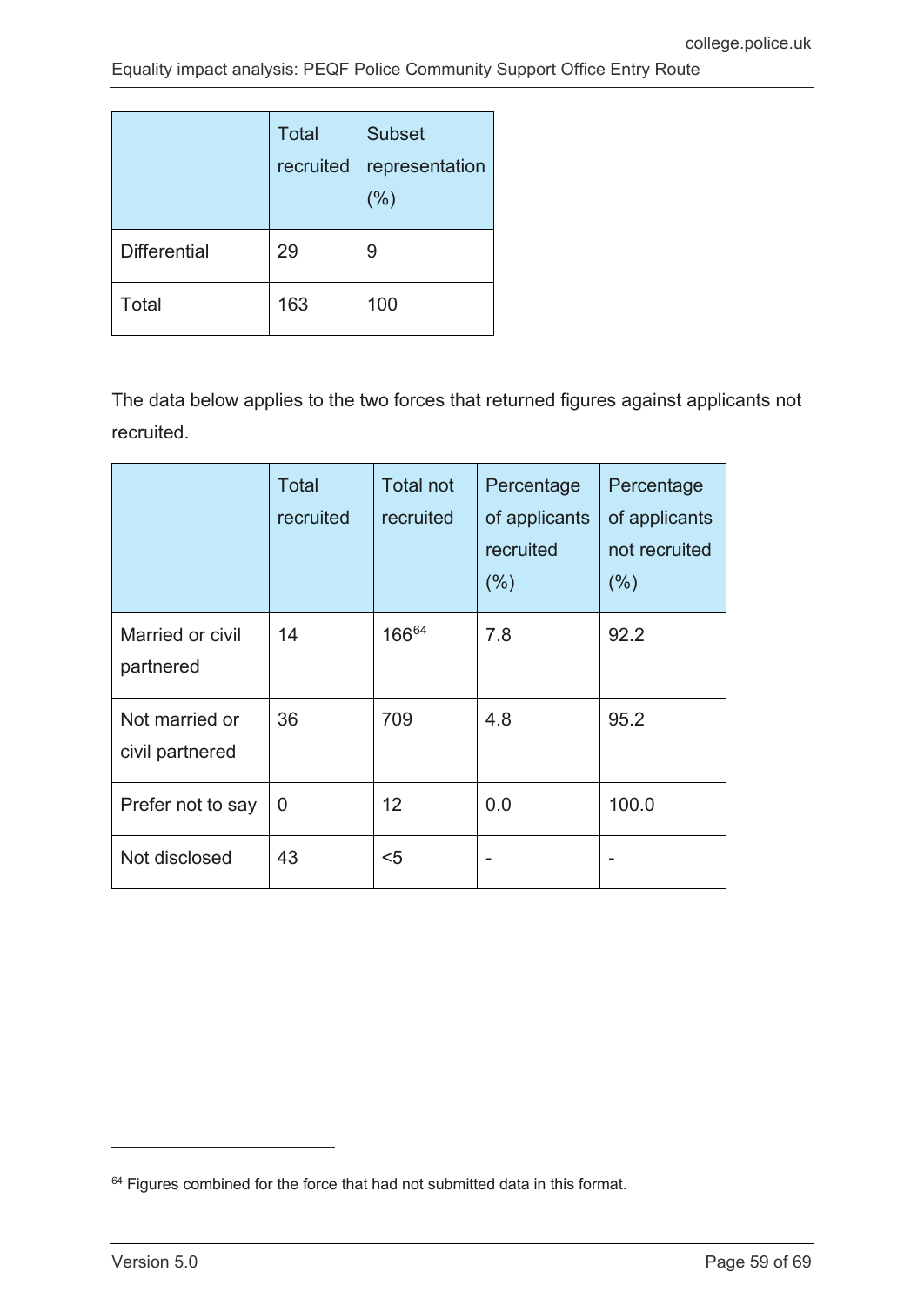### **Pregnancy and maternity**

Two out of three forces returned data against this protected characteristic.

|                                                           | <b>Total</b><br>recruited |
|-----------------------------------------------------------|---------------------------|
| Currently on<br>adoption/maternity/paternity<br>leave     | 0                         |
| Not currently on<br>adoption/maternity/paternity<br>leave | 121                       |
| Prefer not to say                                         | ∩                         |
| Not disclosed                                             | U                         |
| Total                                                     | 121                       |

#### **Race**

|                                       | <b>Total</b><br>recruited | <b>Subset</b><br>representation<br>(% ) |
|---------------------------------------|---------------------------|-----------------------------------------|
| Asian – Bangladeshi                   | 0                         | 0                                       |
| Asian - Chinese                       | 0                         | 0                                       |
| Asian - Indian                        | $5$                       | $5$                                     |
| Asian – Pakistani                     | $5$                       | $5$                                     |
| Asian – Any other Asian<br>background | $5$                       | $5$                                     |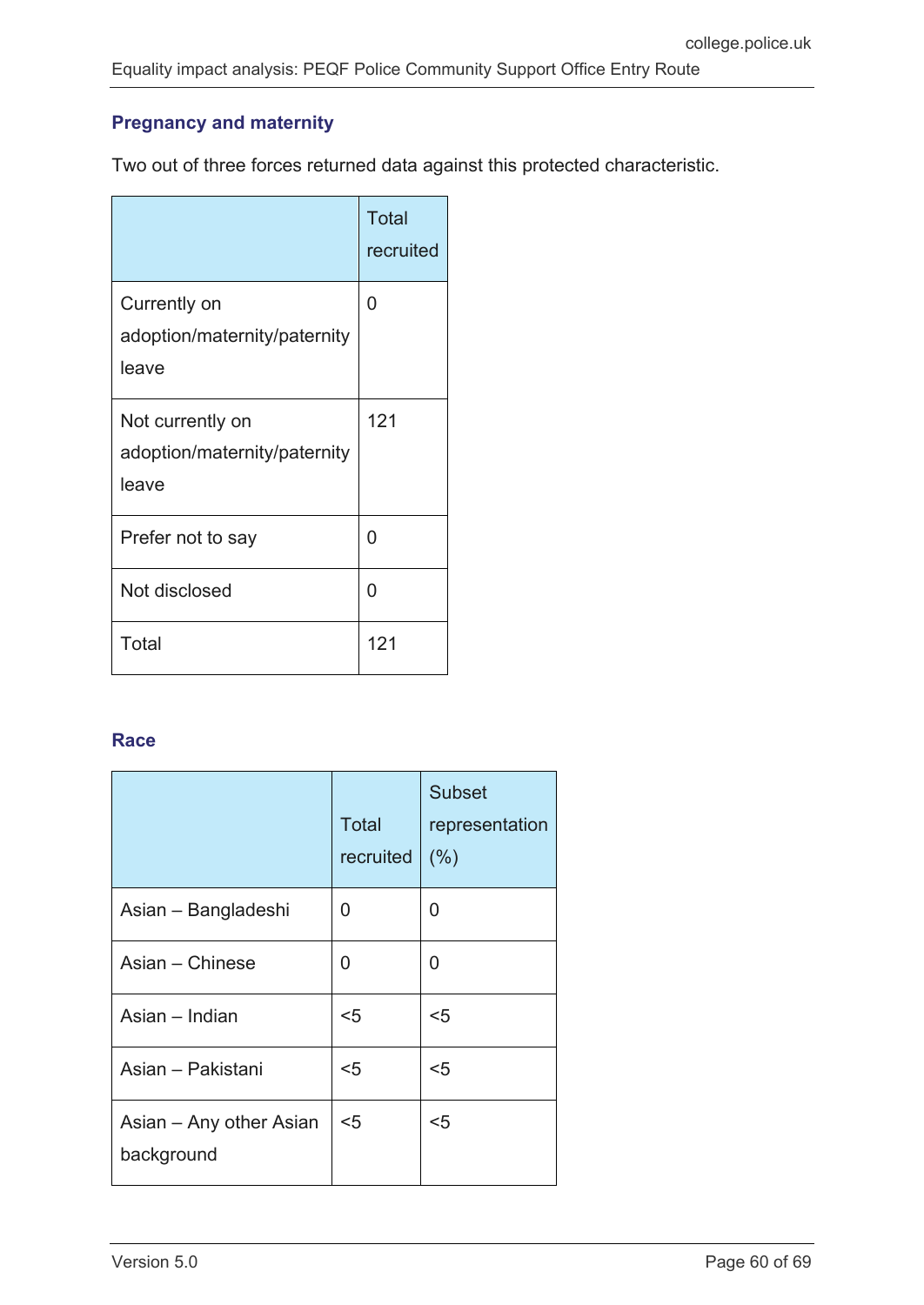|                                                                      | <b>Total</b><br>recruited | <b>Subset</b><br>representation<br>(% ) |
|----------------------------------------------------------------------|---------------------------|-----------------------------------------|
| <b>Black - African</b>                                               | $5$                       | $5$                                     |
| Black - Caribbean                                                    | 0                         | 0                                       |
| Black - Any other Black/<br>African/Caribbean<br>background          | 0                         | $\overline{0}$                          |
| Mixed - White and<br><b>Black Caribbean</b>                          | 0                         | 0                                       |
| Mixed - White and<br>Asian                                           | $5$                       | $5$                                     |
| Mixed - White and<br><b>Black African</b>                            | $5$                       | $5$                                     |
| Mixed - Any other<br>Mixed/multiple ethnic<br>background             | 0                         | $\overline{0}$                          |
| Other - Any other ethnic<br>group                                    | $\overline{0}$            | 0                                       |
| Other - Arab                                                         | 0                         | 0                                       |
| White - English/Welsh/<br>Scottish/Northern Irish/<br><b>British</b> | 130                       | 80                                      |
| White - Gypsy or Irish<br><b>Traveller</b>                           | 0                         | 0                                       |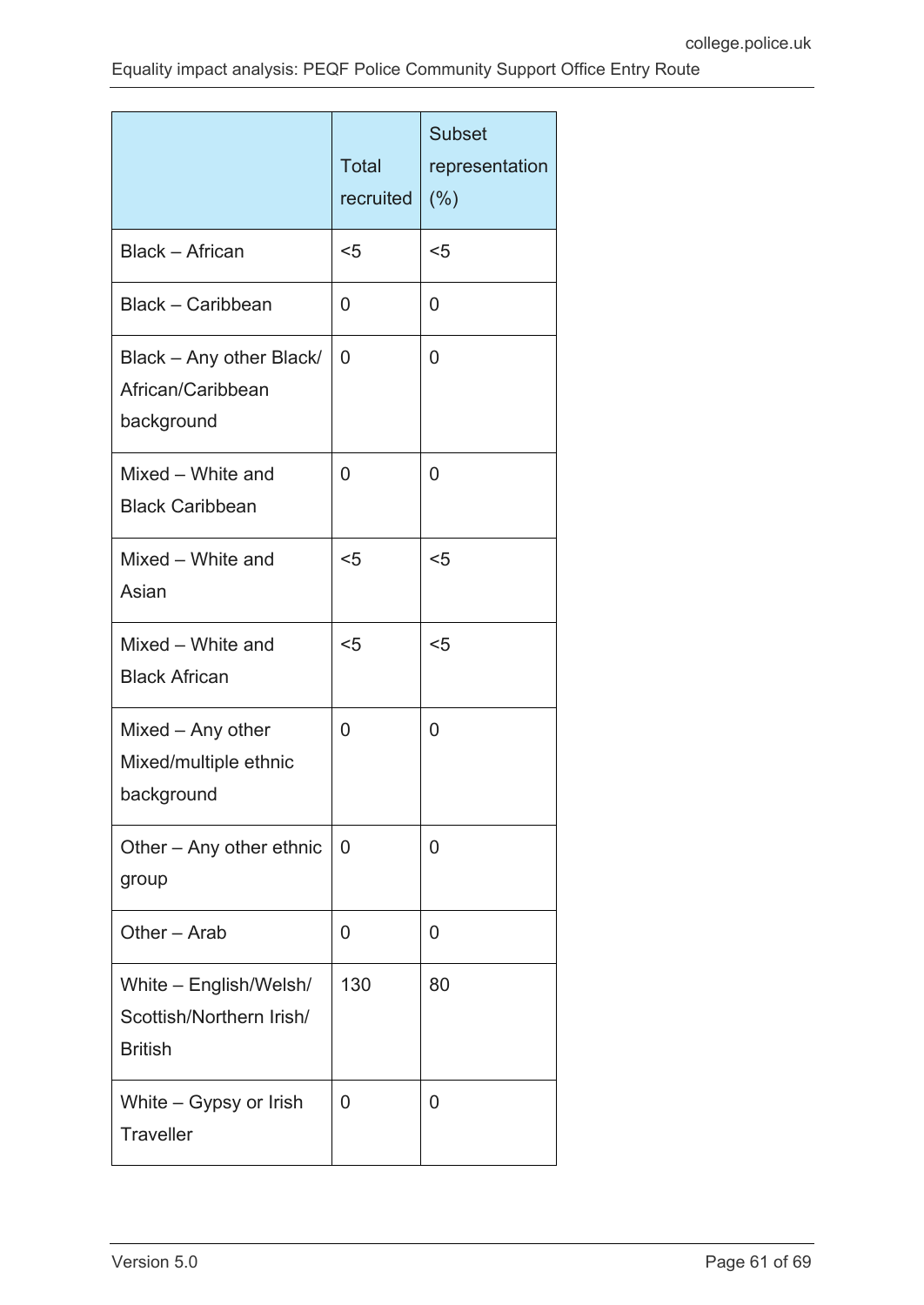|                                                                         | <b>Total</b><br>recruited | <b>Subset</b><br>representation<br>(% ) |
|-------------------------------------------------------------------------|---------------------------|-----------------------------------------|
| White - Irish or White -<br>Any other White<br>background <sup>65</sup> | 11                        | 7                                       |
| Prefer not to say or Not<br>$disclosed^{66}$                            | 14                        | 9                                       |
| Total                                                                   | 163                       | 100                                     |

To allow for disclosure, the figures can be consolidated as follows:

|                                                                                             | <b>Total</b><br>recruited | <b>Subset</b><br>representation<br>(% ) |
|---------------------------------------------------------------------------------------------|---------------------------|-----------------------------------------|
| Combined ethnic<br>minority or Black, Asian<br>and minority ethnic<br>subsets <sup>67</sup> | 8                         | 5                                       |
| <b>Combined White</b><br>subsets                                                            | 141                       | 87                                      |
| Prefer not to say or not<br>disclosed                                                       | 14                        | 9                                       |
| Total                                                                                       | 163                       | 100                                     |

<sup>&</sup>lt;sup>65</sup> Subsets merged to allow for disclosure

<span id="page-61-1"></span><span id="page-61-0"></span> $66$  Ibid

<span id="page-61-2"></span><sup>67</sup> Excluding White minority groups as per Home Office protocol, see footnote 24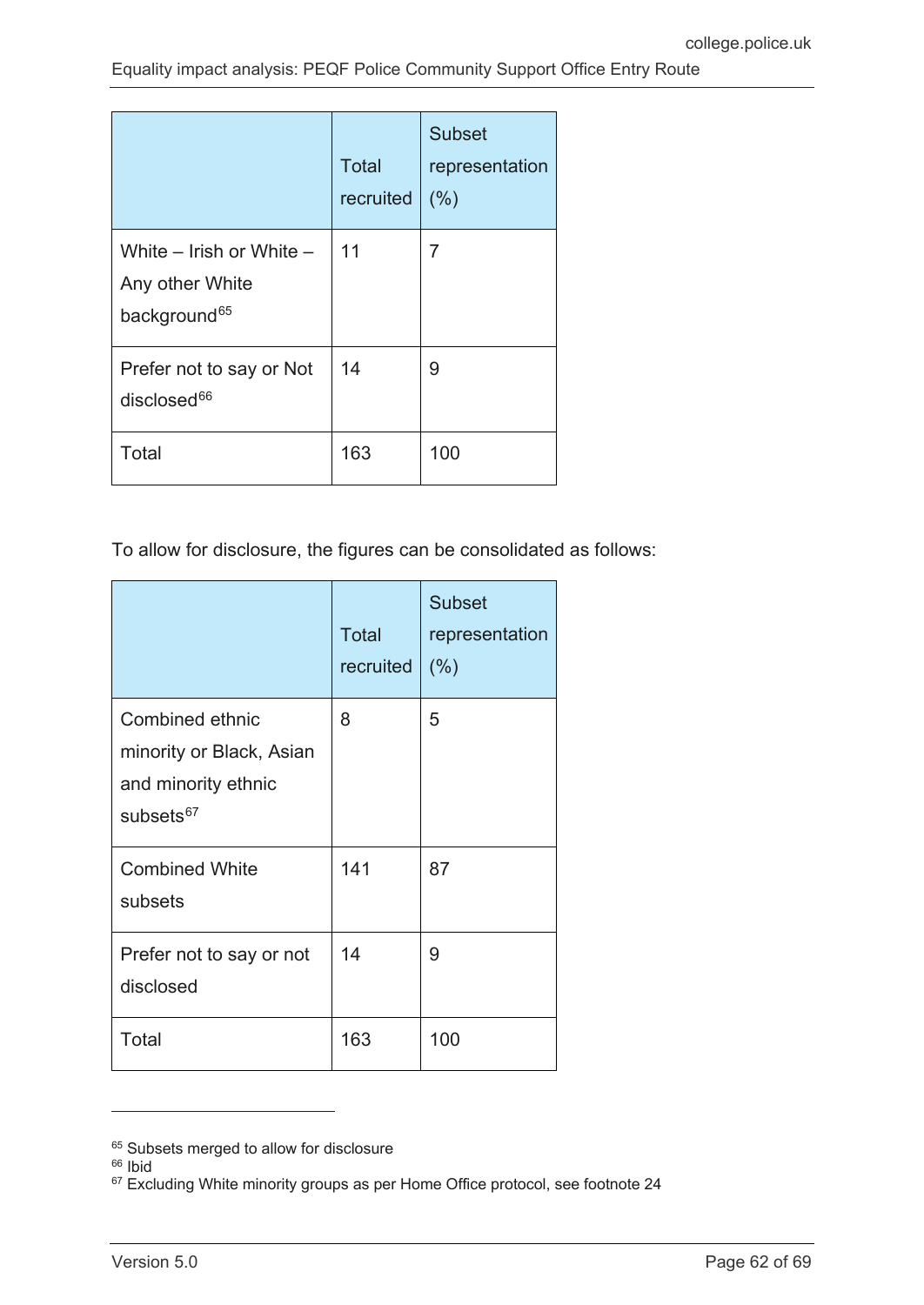|                                                                    | <b>Total</b><br>recruited | <b>Total not</b><br>recruited | Percentage<br>of applicants<br>recruited<br>(%) | Percentage<br>of applicants<br>not recruited<br>$(\% )$ |
|--------------------------------------------------------------------|---------------------------|-------------------------------|-------------------------------------------------|---------------------------------------------------------|
| Asian $-$<br>Bangladeshi                                           | $\overline{0}$            | 12                            | 0.0                                             | 100.0                                                   |
| Asian - Chinese                                                    | 0                         | 0                             | 0.0                                             | 0.0                                                     |
| Asian - Indian                                                     | $5$                       | 14                            |                                                 | $\overline{a}$                                          |
| Asian $-$<br>Pakistani                                             | $5$                       | 47                            |                                                 |                                                         |
| Asian - Any<br>other Asian<br>background                           | $\overline{0}$            | 11                            | 0.0                                             | 100.0                                                   |
| <b>Black - African</b>                                             | $5$                       | 6                             |                                                 |                                                         |
| $Black -$<br>Caribbean                                             | $\overline{0}$            | $\overline{7}$                | 0.0                                             | 100.0                                                   |
| Black - Any<br>other Black/<br>African/<br>Caribbean<br>background | $\mathbf 0$               | $5$                           | 0.0                                             | 100.0                                                   |
| Mixed - White<br>and Black<br>Caribbean                            | $\overline{0}$            | 9                             | 0.0                                             | 100.0                                                   |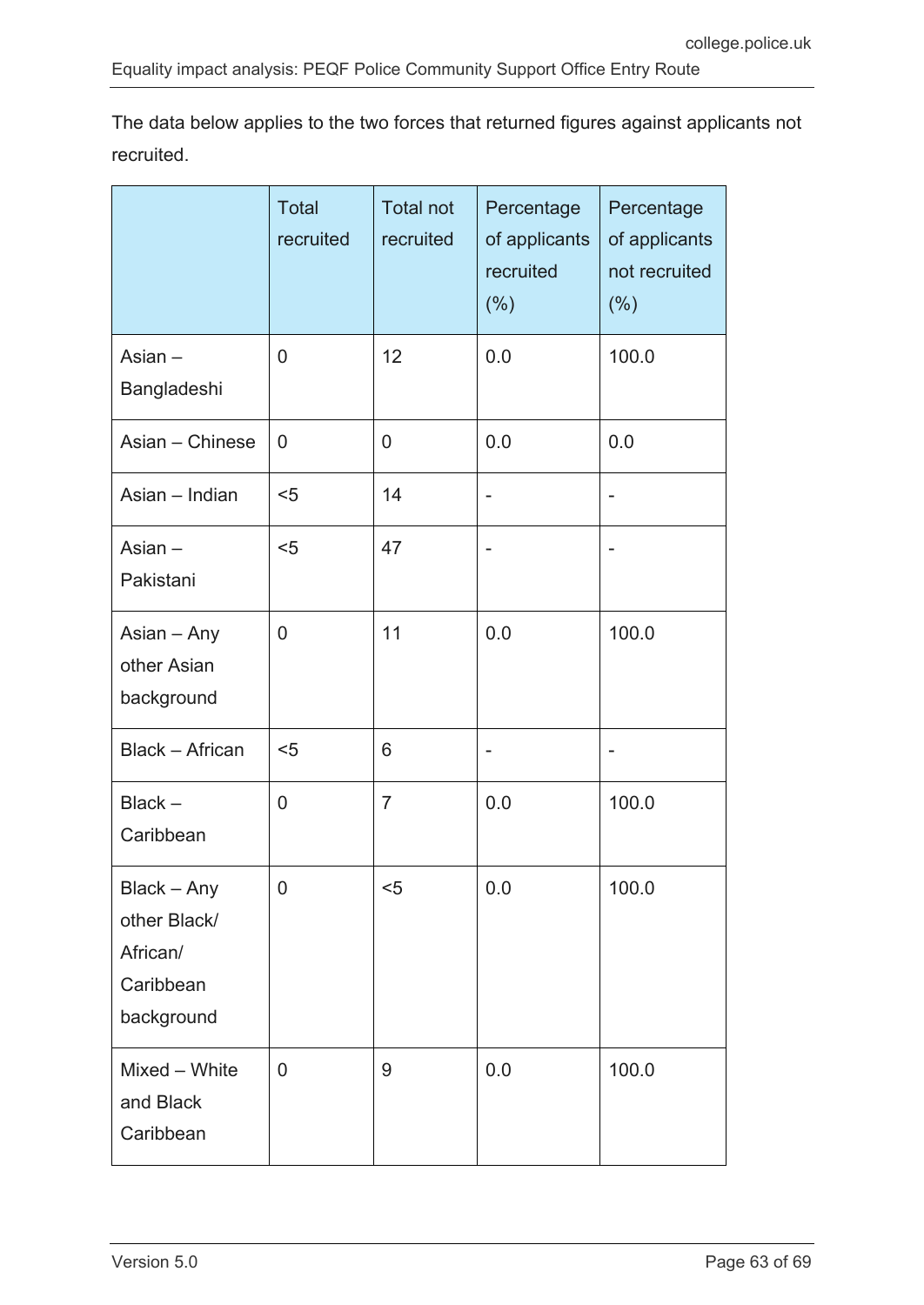|                                                                          | <b>Total</b><br>recruited | <b>Total not</b><br>recruited | Percentage<br>of applicants<br>recruited<br>(% ) | Percentage<br>of applicants<br>not recruited<br>$(\% )$ |
|--------------------------------------------------------------------------|---------------------------|-------------------------------|--------------------------------------------------|---------------------------------------------------------|
| Mixed - White<br>and Asian                                               | $5$                       | 6                             |                                                  |                                                         |
| Mixed - White<br>and Black<br>African                                    | $5$                       | $5$                           |                                                  |                                                         |
| Mixed - Any<br>other Mixed/<br>multiple ethnic<br>background             | 0                         | 9                             | 0                                                | 100.0                                                   |
| Other $-$ Any<br>other ethnic<br>group                                   | 0                         | $5$                           | 0                                                | 100.0                                                   |
| Other - Arab                                                             | 0                         | $5$                           | 0                                                | 100.0                                                   |
| White - English/<br>Welsh/Scottish/<br>Northern Irish/<br><b>British</b> | 117                       | 817                           | 12.5                                             | 87.5                                                    |
| White $-$ Gypsy<br>or Irish Traveller                                    | $\overline{0}$            | $5$                           | 0.0                                              | 100.0                                                   |
| White - Irish                                                            | $5$                       | $5$                           |                                                  |                                                         |
| White - Any<br>other White<br>background                                 | 8                         | 89                            | 8.2                                              | 91.8                                                    |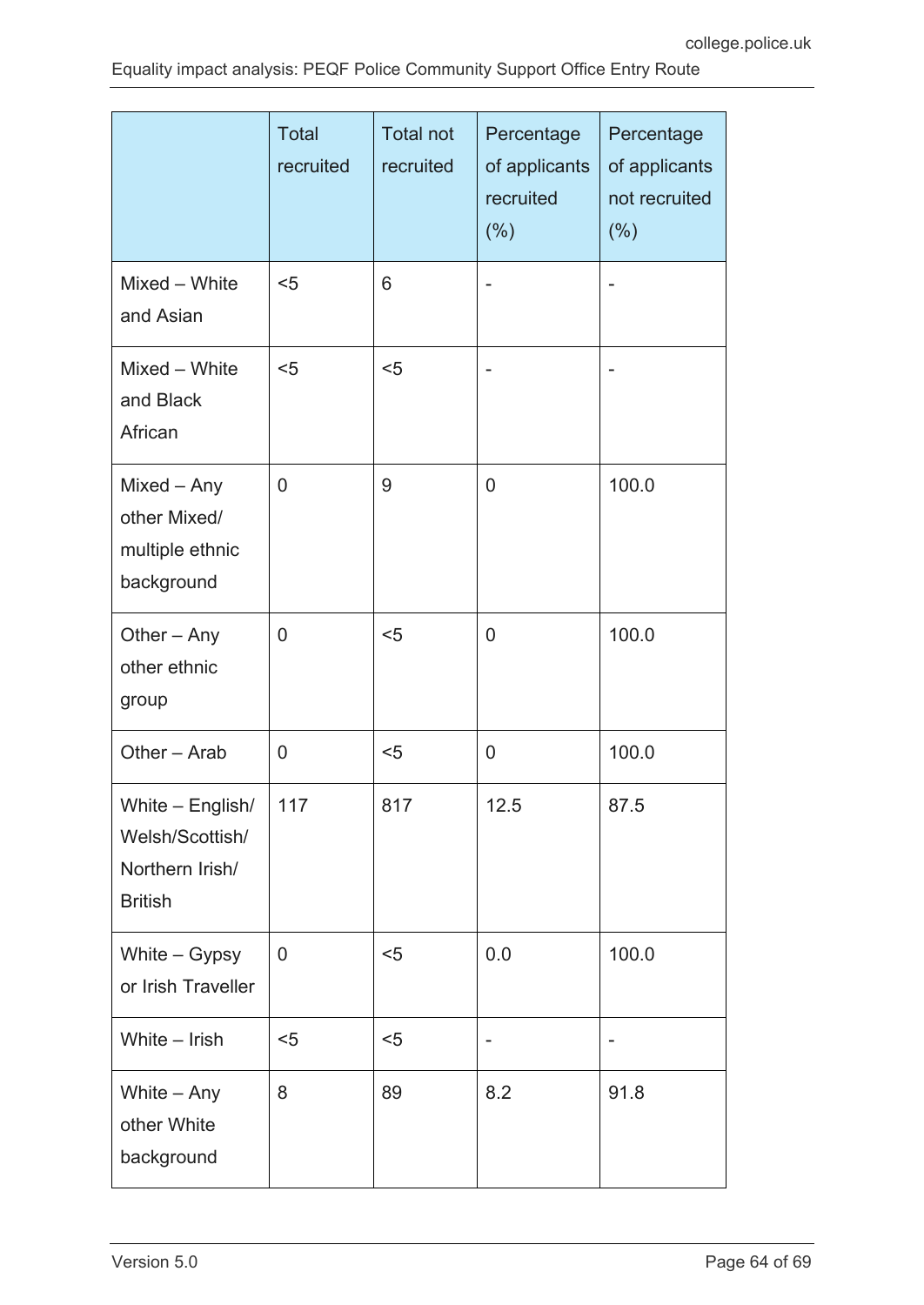|                   | <b>Total</b><br>recruited | <b>Total not</b><br>recruited | Percentage<br>of applicants<br>recruited<br>(%) | Percentage<br>of applicants<br>not recruited<br>(%) |
|-------------------|---------------------------|-------------------------------|-------------------------------------------------|-----------------------------------------------------|
| Prefer not to say | 0                         | 5                             | 0.0                                             | 100.0                                               |

## **Religion**

|                                                                                                           | <b>Total</b><br>recruited | <b>Subset</b><br>representation<br>(% ) |
|-----------------------------------------------------------------------------------------------------------|---------------------------|-----------------------------------------|
| No religion                                                                                               | 85                        | 52                                      |
| Christian (including Church of<br>England, Catholic, Protestant and<br>all other Christian denominations) | 42                        | 26                                      |
| <b>Buddhist</b>                                                                                           | 0                         | 0                                       |
| Hindu                                                                                                     | 0                         | $\overline{0}$                          |
| Jewish                                                                                                    | 0                         | 0                                       |
| <b>Muslim</b>                                                                                             | $5$                       | $5$                                     |
| Sikh                                                                                                      | $5$                       | $5$                                     |
| Any other religion                                                                                        | $5$                       | $5$                                     |
| Prefer not to say                                                                                         | 28                        | 17                                      |
| Not disclosed                                                                                             | $5$                       | $5$                                     |
| Total                                                                                                     | 163                       | 100                                     |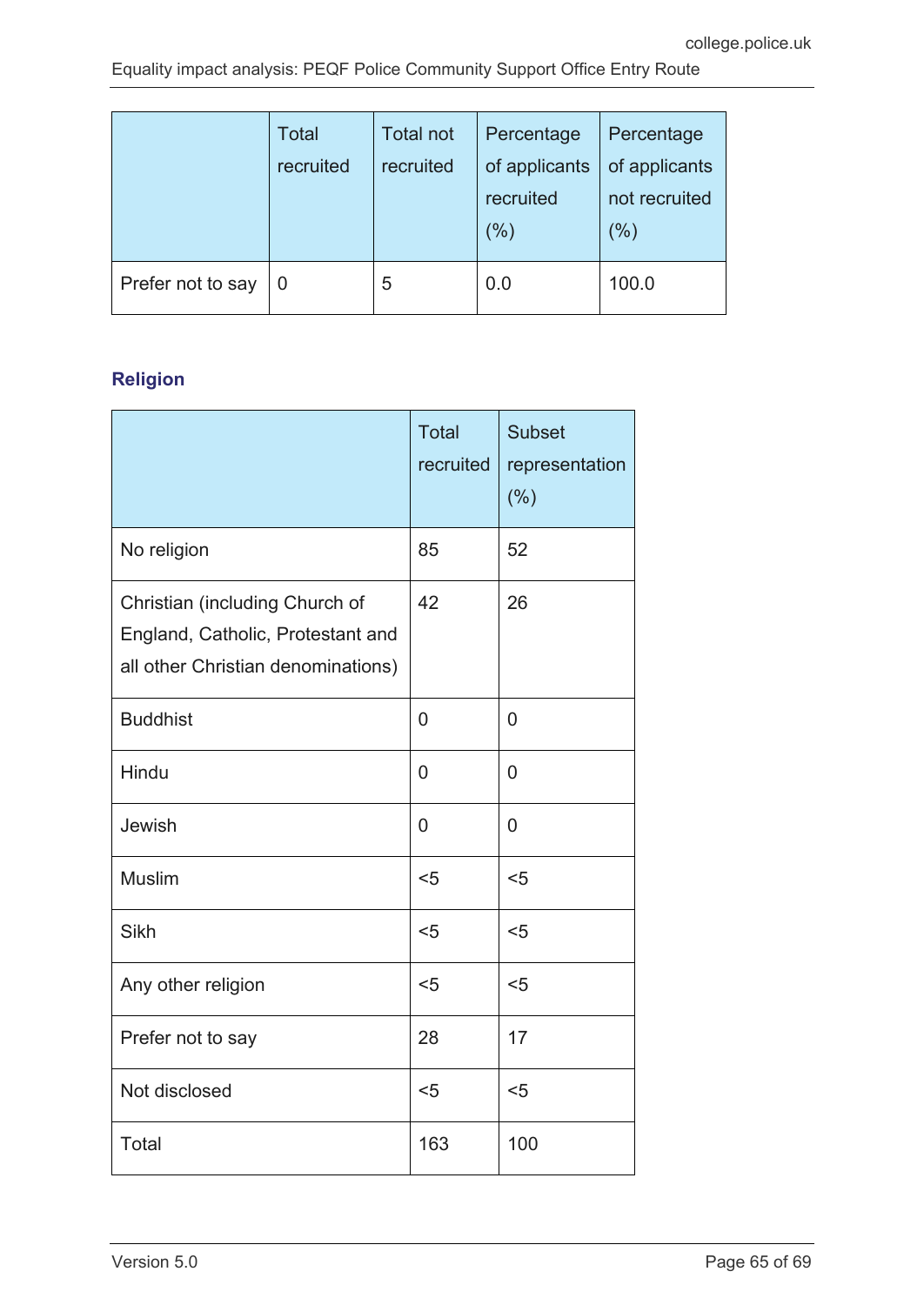|                                                                                                                             | <b>Total</b><br>recruited | <b>Total not</b><br>recruited | Percentage<br>of applicants<br>recruited<br>(% ) | Percentage<br>of applicants<br>not recruited<br>$(\% )$ |
|-----------------------------------------------------------------------------------------------------------------------------|---------------------------|-------------------------------|--------------------------------------------------|---------------------------------------------------------|
| No religion                                                                                                                 | 85                        | 581                           | 12.8                                             | 87.2                                                    |
| Christian<br>(including<br>Church of<br>England,<br>Catholic,<br>Protestant and<br>all other<br>Christian<br>denominations) | 41                        | 279                           | 12.8                                             | 87.2                                                    |
| <b>Buddhist</b>                                                                                                             | $\overline{0}$            | $5$                           | 0.0                                              | 100.0                                                   |
| Hindu                                                                                                                       | 0                         | $5$                           | 0.0                                              | 100.0                                                   |
| Jewish                                                                                                                      | $\overline{0}$            | $5$                           | 0.0                                              | 100.0                                                   |
| <b>Muslim</b>                                                                                                               | $5$                       | 62                            |                                                  |                                                         |
| Sikh                                                                                                                        | $5$                       | 6                             |                                                  |                                                         |
| Any other<br>religion                                                                                                       | $5$                       | 70                            |                                                  |                                                         |
| Prefer not to say                                                                                                           | $5$                       | 39                            |                                                  |                                                         |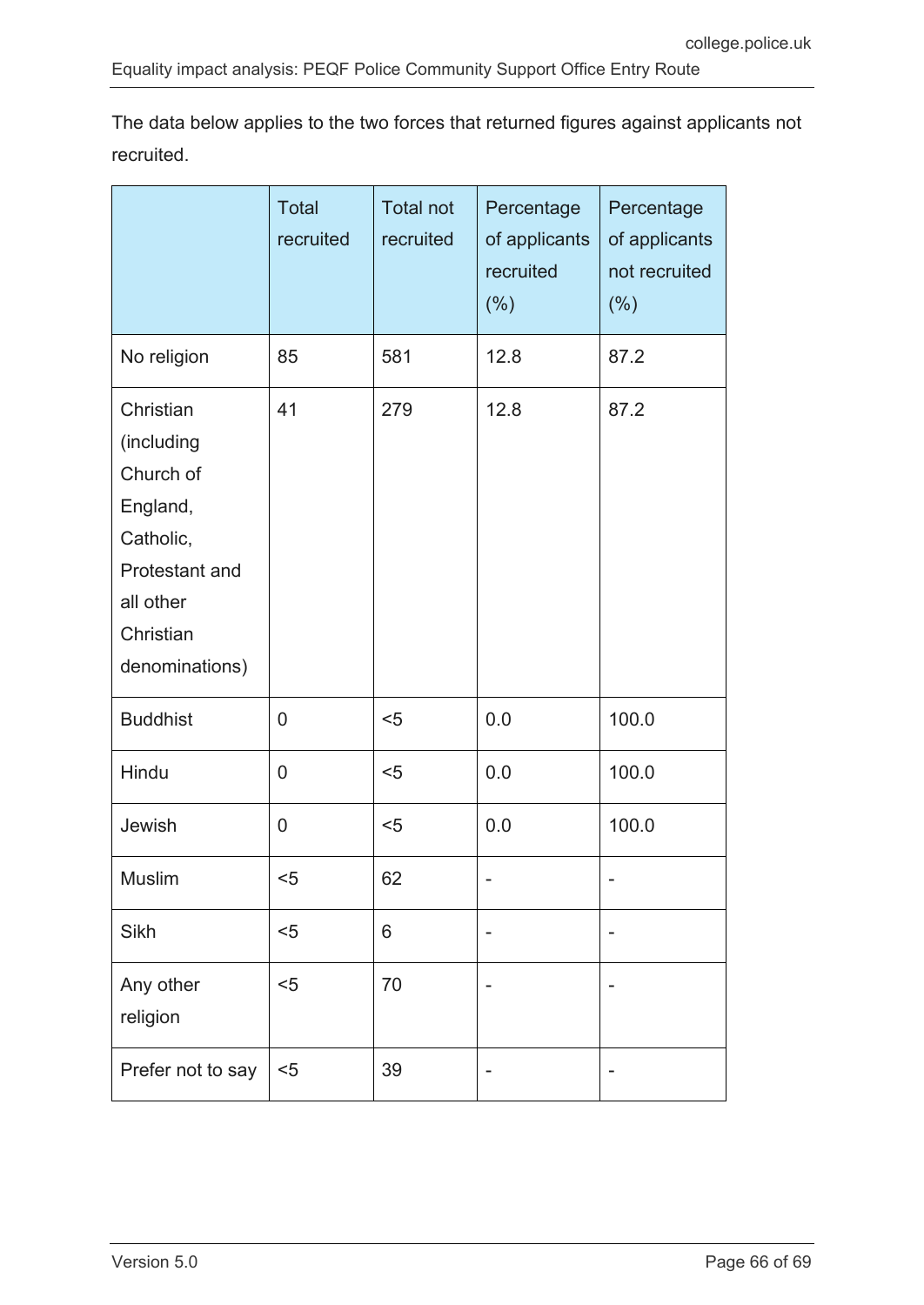#### **Sex**

|                   | <b>Total</b><br>recruited | <b>Subset</b><br>representation<br>(% ) |
|-------------------|---------------------------|-----------------------------------------|
| <b>Intersex</b>   | $5$                       | $3$                                     |
| Female            | 71                        | 44                                      |
| Male              | 87                        | 53                                      |
| Other             | $5$                       | $3$                                     |
| Prefer not to say | 0                         | 0                                       |
| Not disclosed     | $5$                       | $3$                                     |
| Total             | 163                       | 100                                     |

|                   | <b>Total</b><br>recruited | <b>Total not</b><br>recruited | Percentage<br>of applicants<br>recruited<br>(% ) | Percentage<br>of applicants<br>not recruited<br>(% ) |
|-------------------|---------------------------|-------------------------------|--------------------------------------------------|------------------------------------------------------|
| <b>Intersex</b>   | $5$                       | 34                            |                                                  |                                                      |
| Female            | 62                        | 453                           | 12.0                                             | 88.0                                                 |
| Male              | 68                        | 549                           | 11.0                                             | 89.0                                                 |
| Other             | $5$                       | 9                             |                                                  |                                                      |
| Prefer not to say | 0                         | $5$                           | 0.0                                              | 100.0                                                |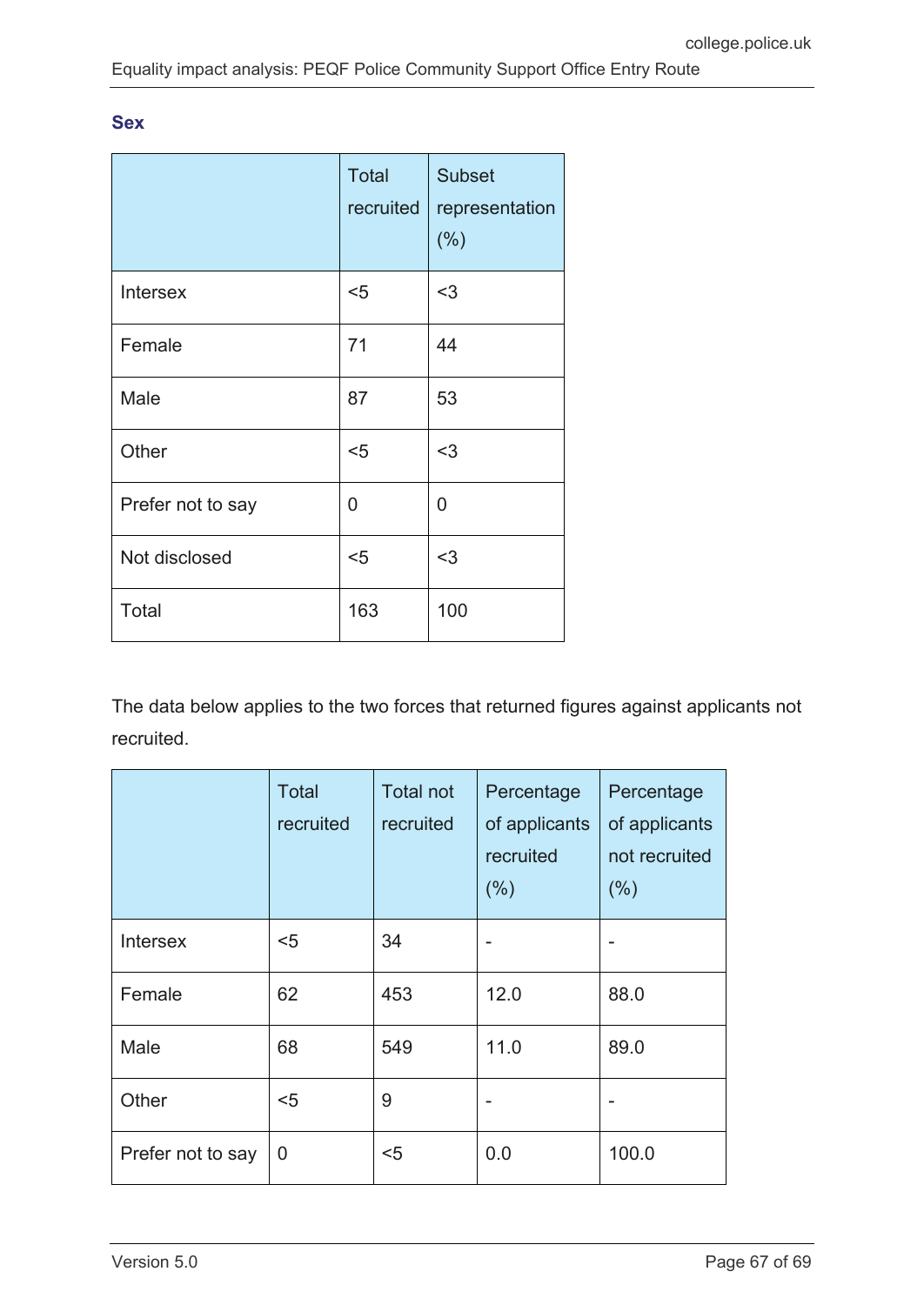### **Sexual orientation**

|                         | <b>Total</b><br>recruited | <b>Subset</b><br>representation<br>(%) |
|-------------------------|---------------------------|----------------------------------------|
| <b>Bisexual</b>         | $5$                       | $3$                                    |
| Gay/lesbian             | 6                         | 4                                      |
| Heterosexual            | 127                       | 78                                     |
| Prefer to self-describe | 0                         | 0                                      |
| Prefer not to say       | 25                        | 15                                     |
| Not disclosed           | $5$                       | $3$                                    |
| Total                   | 163                       | 100                                    |

|                             | Total<br>recruited | <b>Total not</b><br>recruited | Percentage<br>of applicants<br>recruited $(\%)$ | Percentage of<br>applicants not<br>recruited $(\% )$ |
|-----------------------------|--------------------|-------------------------------|-------------------------------------------------|------------------------------------------------------|
| <b>Bisexual</b>             | $5$                | 46                            |                                                 |                                                      |
| Gay/lesbian                 | 5                  | 47                            | 9.6                                             | 90.4                                                 |
| Heterosexual                | 125                | 918                           | 12.0                                            | 88.0                                                 |
| Prefer to self-<br>describe | 0                  | $5$                           | 0.0                                             | 100.0                                                |
| Prefer not to say           | $5$                | 34                            |                                                 |                                                      |